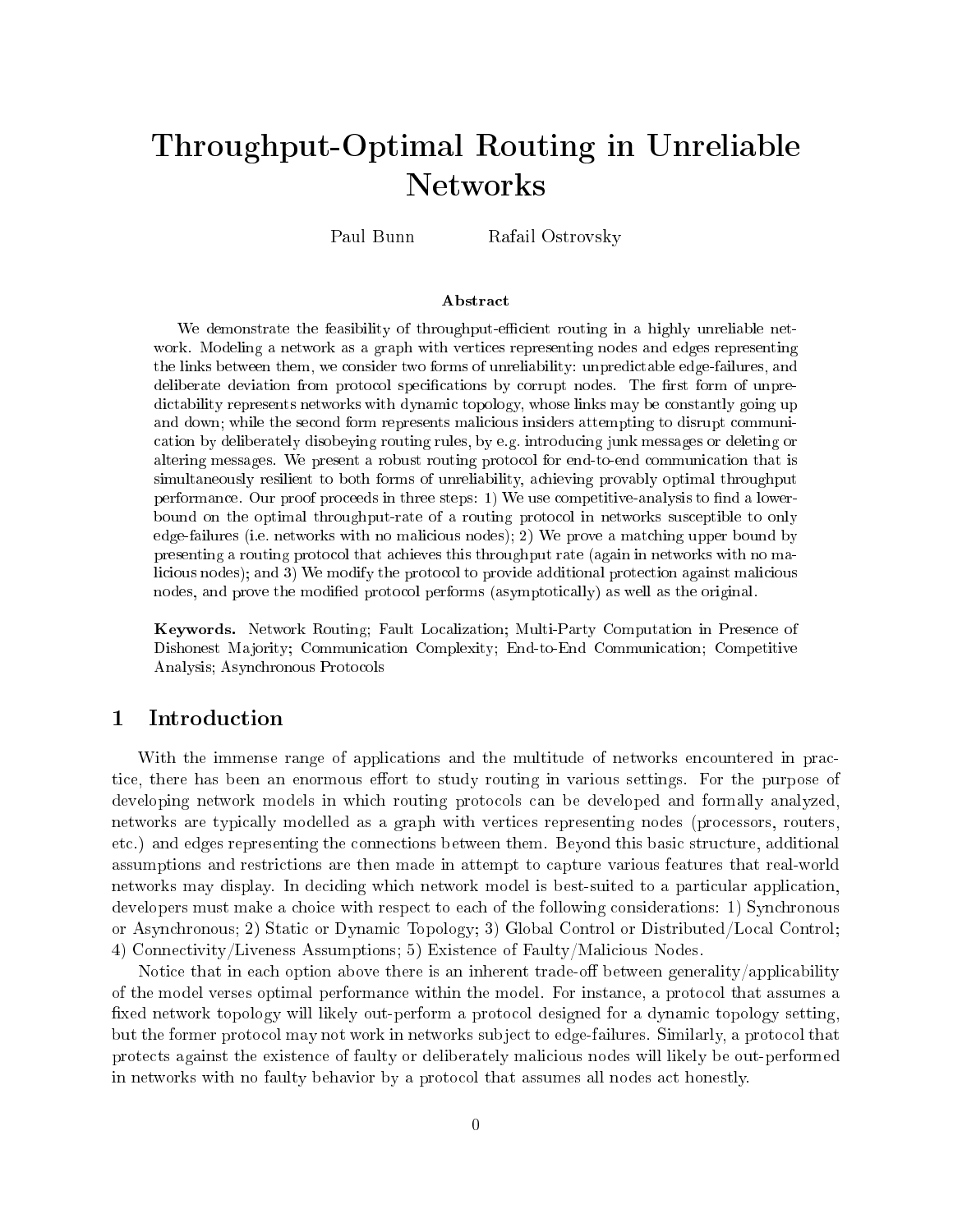From both a theoretical and a practical standpoint, it is important to understand how each (combination) of the above listed factors affects routing performance. In this paper, we explore the feasibility of end-to-end routing in highly unreliable networks, i.e. networks that simultaneously consider all of the more general features: Asynchronous, Dynamic Topology, Local Control, no Connectivity Assumptions, and the existence of deliberately Malicious Nodes. Admittedly, in this "worst-case" model it is unlikely that any protocol will perform well, and one (or more) stronger assumption(s) must be made to achieve a reasonable level of performance. However, understanding behavior in the worst case, even with respect to the most basic task of end-to-end communication, is important to determine how much (if any) the addition of each assumption improves optimal protocol performance.

## 1.1 Previous Work

As mentioned above, development and analysis of routing protocols relies heavily on the choices made for the network model. To date, all network models have guaranteed at least one (and more commonly multiple) "reliability" assumption(s) with respect to the above list of five network characteristics. In this section, we explore various combinations of assumptions that have been made in recent work, highlighting positive and negative results with respect to each network model, emphasizing clearly which assumptions are employed in each case. Since our work focuses on theoretical results, for space considerations we do not discuss below the vast amount of research and analysis of routing issues for specific network systems encountered in practice, e.g. the Internet. Even still, the amount of research regarding network routing and analysis of routing protocols is extensive, and as such we include only a sketch of the most related work, indicating how their models differ from ours and providing references that offer more detailed descriptions.

End-to-End Communication: One of the most relevant research directions to our paper is the notion of End-to-End communication in distributed networks, where two nodes (sender and receiver) wish to communicate through a network. While there is a multitude of problems that involve end-to-end communication (e.g. End-to-End Congestion Control, Path-Measurement, and Admission Control), we discuss here work that consider networks whose only task is to facilitate communication between sender and receiver. Some of these include a line of work developing the Slide protocol (the starting point of our protocol): Afek and Gafni [2], Awerbuch et al. [12], Afek et al. [1], and Kushilevitz et al. [18]. The Slide protocol (and its variants) have been studied in a variety of network settings, including multi-commodity flow (Awerbuch and Leighton  $|11|$ ), networks controlled by an online bursty adversary (Aiello et al. [4]), and networks that allow corruption of nodes (Amir et al. [7]). However, prior to our work there was no version of the Slide protocol that considered routing in the "worst case" network setting: only [7] considers networks in which nodes are corruptible, but their network model assumes synchronous communication and demands minimal connectivity guarantees.

FAULT DETECTION AND LOCALIZATION PROTOCOLS: There have been a number of papers that explore the possibility of corrupt nodes that deliberately disobey protocol specifications in order to disrupt communication. In particular, there is a recent line of work that considers a network consisting of a single path from the sender to the receiver, culminating in the recent work of Barak et al. [13] (for further background on fault localization see references therein). In this model, the adversary can corrupt any node (except the sender and receiver) in a dynamic and malicious manner.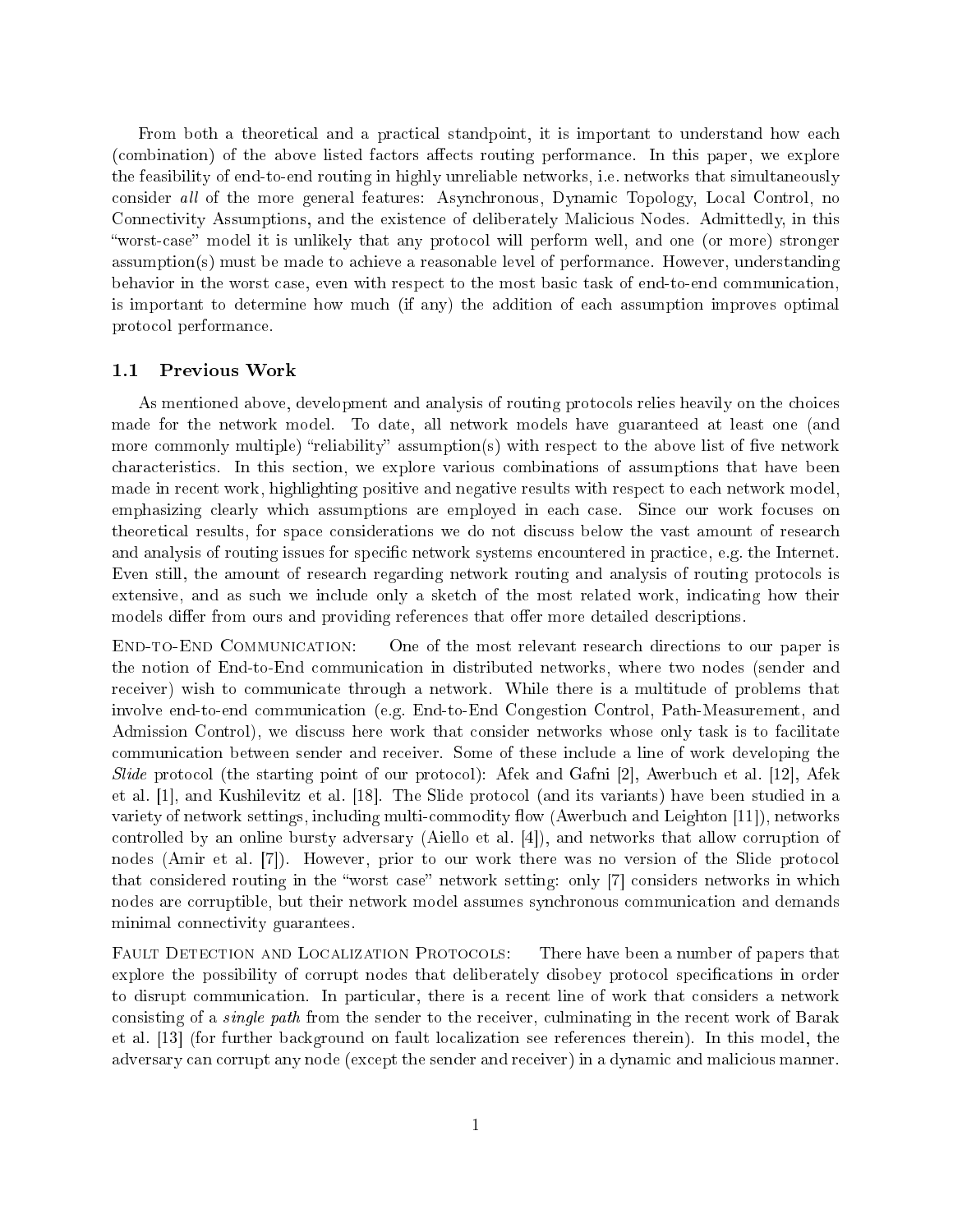Since corrupting any node on the path will sever the honest connection between sender and receiver, the goal of a protocol in this model is not to guarantee that all messages sent are received. Instead, the goal is to *detect* faults when they occur and to *localize* the fault to a single edge.

Goldberg et al. [17] show that a protocol's ability to detect faults relies on the assumption that One-Way Functions (OWF) exist, and Barak et al. [13] show that the (constant factor) overhead (in terms of communication cost) incurred for utilizing cryptographic tools (such as MACs or Signature Schemes) is mandatory for any fault-localization protocol. Awerbuch et al. [10] also explore routing in the Byzantine setting, although they do not present a formal treatment of security, and indeed a counter-example that challenges their protocol's security is discussed in the appendix of [13].

Fault Detection and Localization protocols focus on very restrictive network models (typically synchronous networks with fixed topology and some connectivity assumptions), and throughputperformance is usually not considered when analyzing fault detection/localization protocols.

COMPETITIVE ANALYSIS: Competitive Analysis was first introduced by Sleator and Tarjan [21] as a mechanism for measuring the worst-case performance of a protocol, in terms of how badly the given protocol may be out-performed by an *off-line* protocol that has access to perfect information. Recall that a given protocol has *competitive ratio*  $1/\lambda$  (or is  $\lambda$ -*competitive*) if an ideal off-line protocol has advantage over the given protocol by at most a factor of  $\lambda$ .

One place competitive analysis has been used to evaluate performance is the setting of distributed algorithms in asynchronous shared memory computation, including the work of Ajtai et al. [6]. This line of work has a different flavor than the problem considered in the present paper due to the nature of the algorithm being analyzed (computation algorithm verses network routing protocol). In particular, network topology is not a consideration in this line of work (and malicious deviation of processors is not considered).

Competitive analysis is a useful tool for evaluating protocols in unreliable networks (e.g. asynchronous networks and/or networks with no connectivity guarantees), as it provides best-possible standards (since absolute performance guarantees may be impossible due to the lack of network assumptions). For a thorough description of competitive analysis, see [14].

MAX-FLOW AND MULTI-COMMODITY FLOW: The Max-flow and multi-commodity flow models assume networks that are synchronous with connectivity/liveness guarantees and have incorruptible nodes (max-flow networks also typically have fixed topology and are global-control). There has been a tremendous amount of work in these areas, see e.g. Leighton et al. [19] for <sup>a</sup> discussion of the two models and a list of results, as well as Awerbuch and Leighton [11] who show optimal throughput-competitive ratio for the network model in question.

Admission Control and Route Selection: The admission control/route selection model differs from the multi-commodity flow model in that the goal of a protocol is not to meet the demand of all ordered pairs of nodes  $(s, t)$ , but rather the protocol must decide which requests it can/should honor, and then designate a path for honored requests. There are numerous models that are concerned with questions of admission control and route selection: The Asynchronous<sup>1</sup> Transfer Model (see e.g. Awerbuch et al. [9]), Queuing Theory (see e.g. Borodin and Kleinberg [15] and Andrews et al. [8]), Adversarial Queuing Theory (see e.g. Broder et al. [16] and Aiello et al. [5]). For an extensive discussion about these research areas, see [20] and references therein.

<sup>&</sup>lt;sup>1</sup>We emphasize that the definition of *asynchronicity* in ATM is different than the one considered in this paper. In particular, "asynchronicity" in ATM literature is meant to emphasize the fact that the requests are not known ahead of time, and thus protocols face the added challenge of handling new requests adaptively.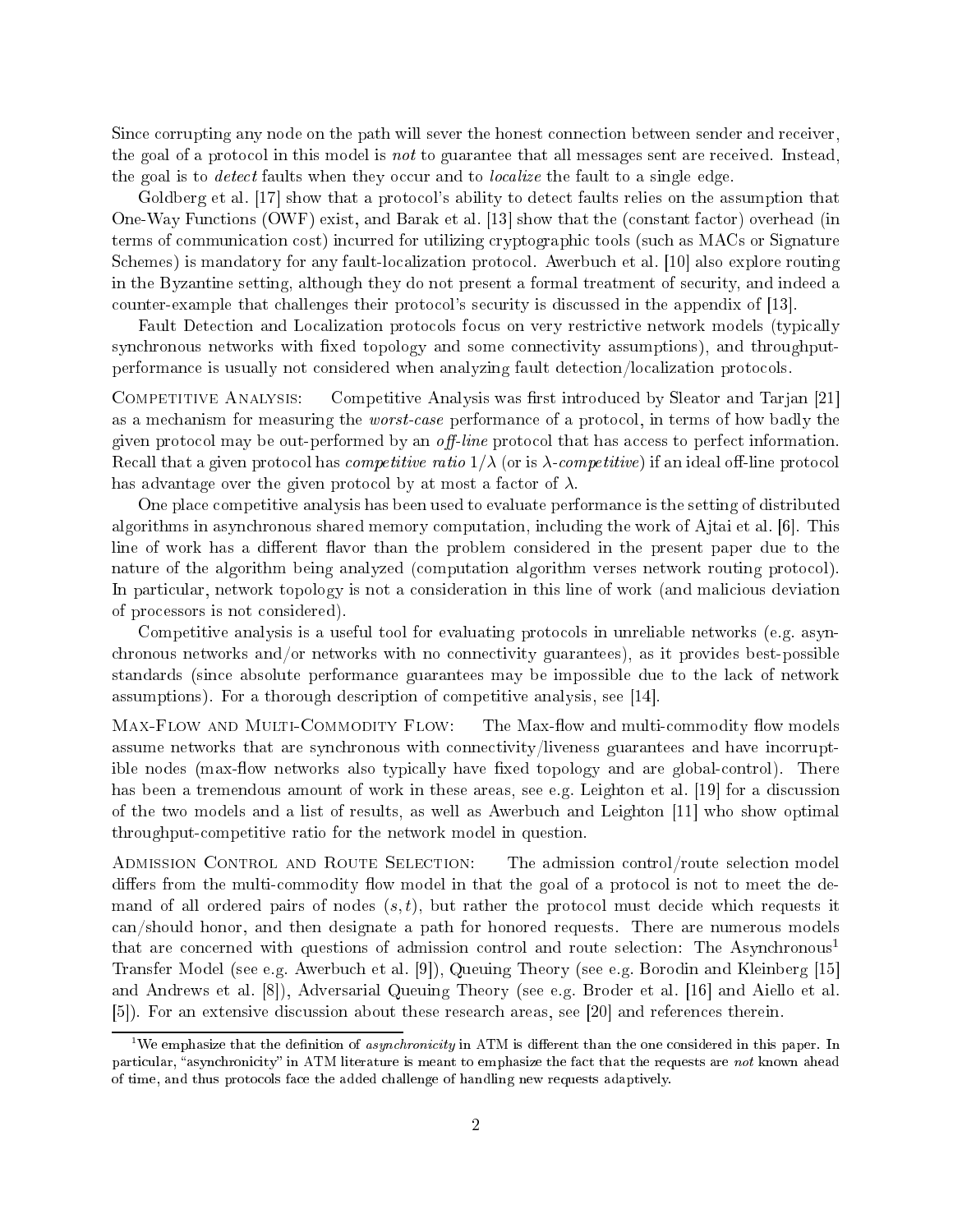The admission control/route selection model assumes synchronous communication and incorruptible nodes and makes connectivity/liveness guarantees. Among the other options (fixed or dynamic topology, global or local control), each combination has been considered by various authors, see the above reference for further details and results within each specific model.

# 1.2 Our Results

In this paper, we consider the feasibility of end-to-end routing in unreliable networks. We begin by exploring optimal throughput performance in networks whose nodes are trustworthy, but otherwise the network represents a "worst-case" network model. In particular, we use competitive analysis to prove matching upper and lower bounds on throughput performance for end-to-end communication in networks that are asynchronous, local-control, and have dynamic topology with no connectivity guarantees.

**Theorem 1 (Informal)** The best competitive-ratio that any protocol can achieve in a distributed asynchronous network with dynamic topology (and no connectivity assumptions) is  $1/n$  (where n is the number of nodes). In particular, given any protocol  $P$ , there exists an alternative protocol  $P'$ , such that  $\mathcal{P}'$  will out-perform  $\mathcal P$  by a factor of at least n.

**Theorem 2 (Informal)** There exists a protocol that achieves a competitive ratio of  $1/n$  in a distributed asynchronous network with dynamic topology (and no connectivity assumptions).

Next, we move to networks where the nodes are susceptible to corruption and may deviate from the specified protocol in any desired manner to disrupt communication as much as possible. Somewhat surprisingly, we show that this increased level of unreliability does not affect optimal throughput performance; indeed, we demonstrate a protocol that achieves  $1/n$  competitive ratio, which matches the lower-bound of Theorem 1.

Theorem 3 (Informal) Assuming one-way functions exist and Public-Key Infrastructure, there exists a protocol with competitive ratio  $1/n$  in a distributed asynchronous network with dynamic topology (and no connectivity assumptions), even if an arbitrary subset of malicious nodes deliberately disobey the protocol specifications in order to disrupt communication as much as possible.

In Section 2 we define formally the network model(s) and our mechanism for analyzing throughput performance, then in Sections 3-5 we go through the ideas for Theorems 1-3 (respectively). Rigorous proofs of all theorems can be found in the Appendix.

# 2 The Model

In this section, we describe formally the model in which we will be analyzing routing protocols. We begin by modeling the network as a graph  $G$  with n vertices (or nodes). Two of these nodes are designated as the *sender* S and *receiver* R, and the sender has a stream of messages  $\{m_1, m_2, \dots\}$ that it wishes to transmit through the network to the receiver.

Asynchronous communication networks vary from synchronous networks in that the transmission time across an edge in the network is not fixed (even along the same edge, from one message transmission to the next). Since there is no common global clock or mechanism to synchronize events, an asynchronous network is often said to be "message driven," in that the actions of the nodes in the network occurs exactly (and only) when they have just sent/received a message.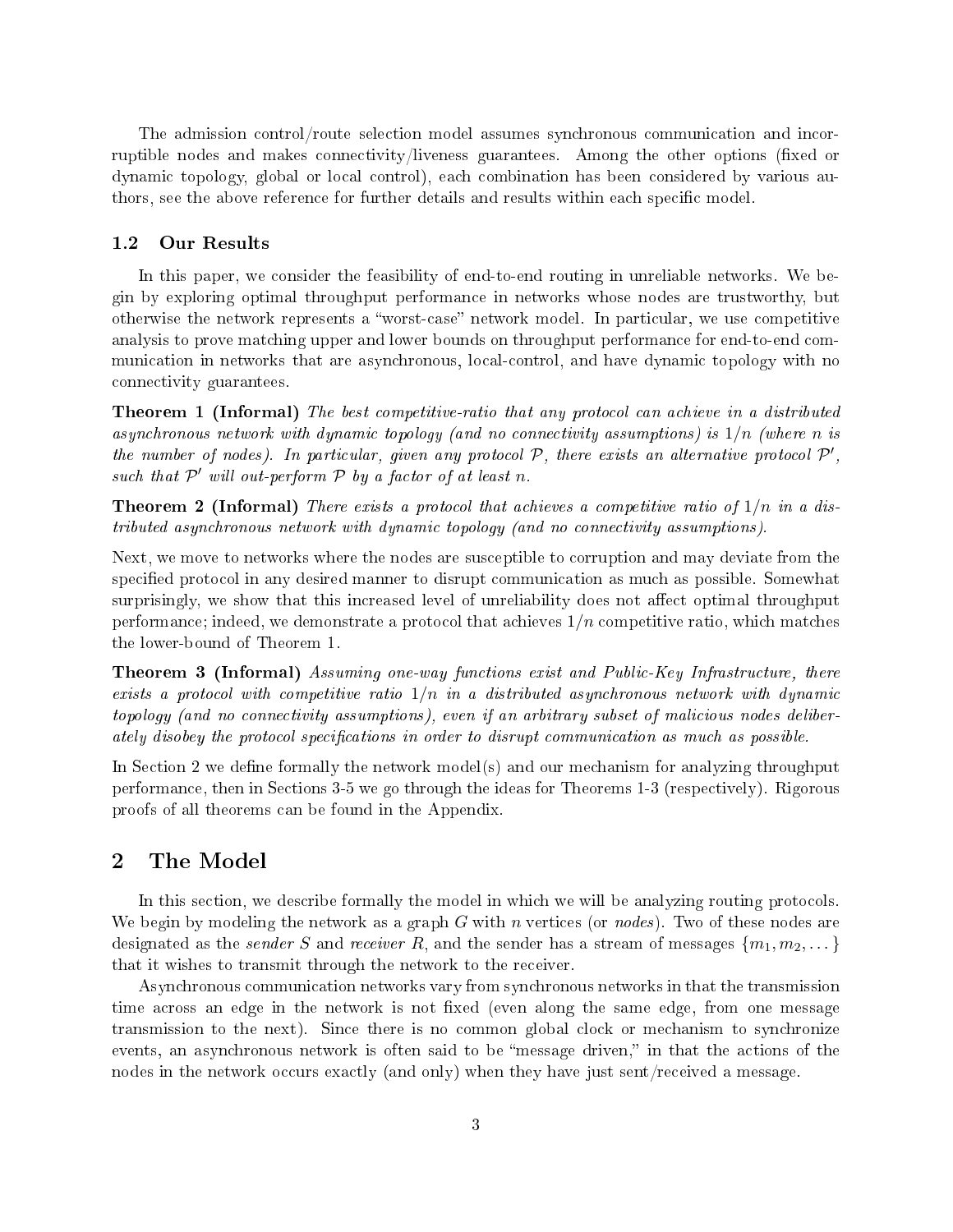Asynchronous networks are commonly modelled by introducing a scheduling adversary that controls the edges of the network as follows. Informally, we focus on a single edge  $E(u, v)$ , and then a round consists of allowing the edge to deliver a message in both directions.2 To model unpredictable delivery times across each edge, we have each node  $u$  decide on the next message to send to  $v$  immediately after receiving a message from  $v$ , and this message is then sent to the adversary who stores the message until the next time the adversary activates edge  $E(u, v)$ .

Formally, we define a round to consist of a single edge  $E(u, v)$  in the network chosen by the adversary in which two sequential events occur: 1a) Among the packets from  $u$  to  $v$  that the adversary is storing, it will choose one (in any manner it likes) and deliver it to  $v$ ; 1b) Similarly, the adversary chooses one of the packets it is storing from  $v$  to  $u$  and delivers it to  $u$ ; 2a) After seeing the delivered packet, u sends requests of the form  $(u, v, m) =$  (sending node, target node, message) to the adversary, which will be stored by the adversary and may be delivered the next time  $E(u, v)$ is made a round; 2b) Similarly for v. If e.g. u does not have a packet he wishes to send v in step  $(2a)$ , then u can choose to send nothing here. Similarly, the adversary does not send anything to v in step (1a) if he is not storing a message from u to v during round  $E(u, v)$ .

Modelling asynchronicity in this manner captures the intuition that a node has no idea how long a message "sent" to an adjacent node will take to arrive, and this definition also captures the "worst-case" asynchronicity, in that a (potentially deliberately malicious) adversary controls the scheduling of rounds/edges.

For ease of discussion, we assume that all edges in the network have a fixed bandwidth/capacity, and that this quantity is the same for all edges in the network. We emphasize that this assumption does not restrict the validity of our claims in a more general model allowing varying bandwidths, but is only made for ease of exposition.

Aside from obeying the above specified rules, we place no restriction on the scheduling adversary. In other words, it may honor whatever edges it likes (this models the fact our network makes no connectivity assumptions), wait indefinitely long between honoring the same edge twice (modeling both the dynamic and asynchronous features of our network), and do anything else it likes (so long as it respects steps 1) and 2) above each time it honors an edge) in attempt to hinder the performance of a routing protocol.

In Section 5, our model will also allow a polynomially bounded node-controlling adversary to corrupt the nodes in the network. The node-controlling adversary is malicious, meaning that he can take complete control over the nodes he corrupts, and can therefore force them to deviate from any protocol in whatever manner he likes. We further assume that the adversary is dynamic, which means that he can corrupt nodes at any stage of the protocol, deciding which nodes to corrupt based on what he has observed thus far. We do not impose any "access-structure" limitations on the adversary. That is, the adversary may corrupt any nodes it likes (although if the sender and/or receiver is corrupt, secure routing between them is impossible). Because integrity of the messages received by the receiver is now a concern (as corrupt nodes can delete and/or modify messages), we will say a routing protocol is **secure** if the receiver eventually gets all of the messages sent by the sender, in order and without duplication or modification.

<sup>&</sup>lt;sup>2</sup>The demand that the adversary deliver messages in both directions when honoring an edge  $E(u, v)$  does not restrict the power of the adversary. To generalize to the case where the adversary can deliver messages in only one direction, one could simply define an edge to be "down" until at least one message has been able to travel in each direction. Since competitive analysis can be used to show that acknowledgements of some kind are requisite to achieve finite competitive-ratio, it is natural to define a round in such a way so as to allow communication in both directions.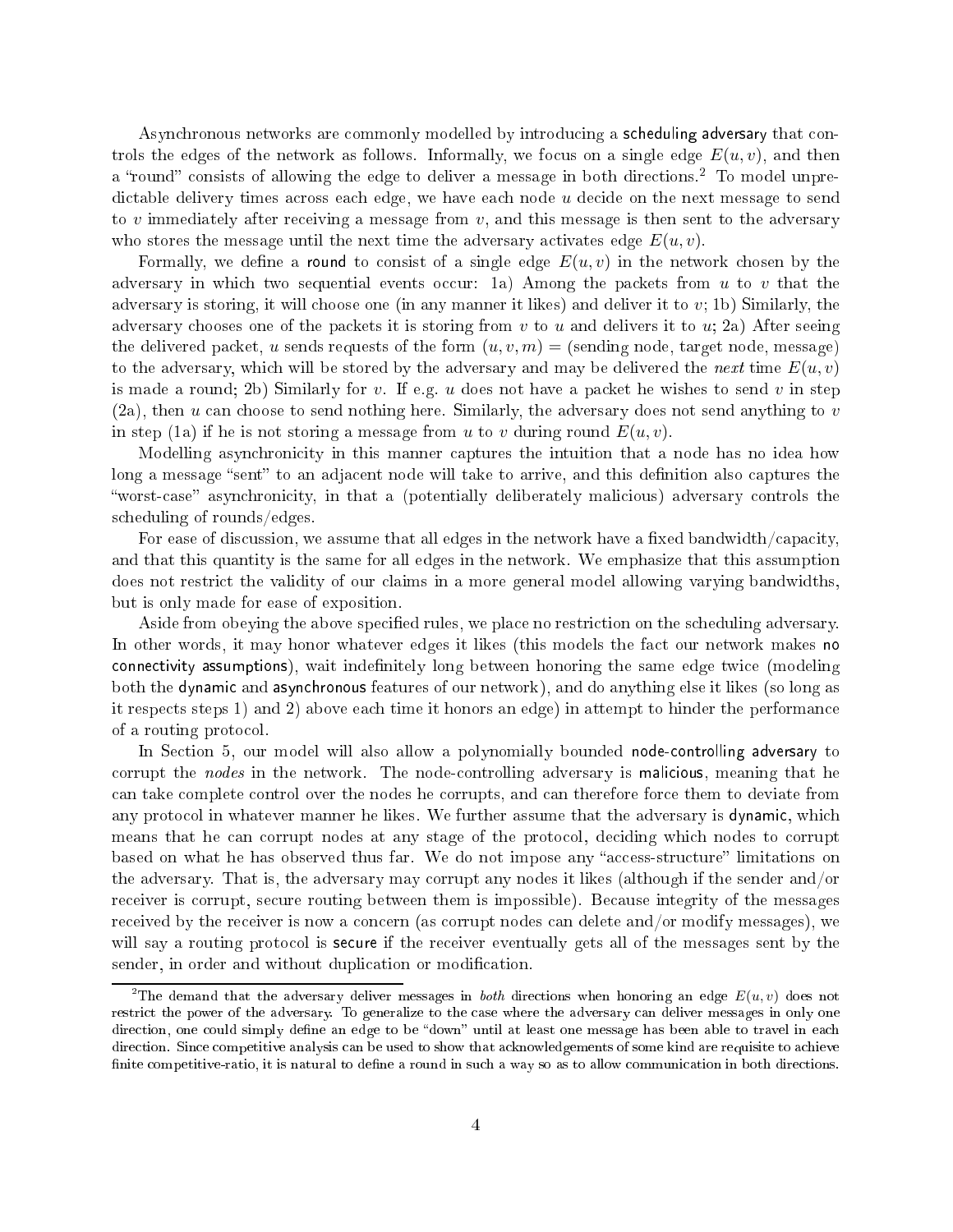The separation of the adversaries into two distinct entities is solely for conceptual reasons. Note that the scheduling adversary cannot be controlled or eliminated: edges themselves are not inherently "good" or "bad," so identifying an unresponsive edge does not allow us to forever refuse the protocol to utilize this edge. By contrast, our protocol will limit the amount of influence the node-controlling adversary has in the network. Specifically, we will show that if a node deviates from the protocol in a sufficiently destructive manner (in a well-defined sense), then our protocol will be able to identify it as corrupted in a timely fashion. Once a corrupt node has been identified, it will be eliminated from the network by excluding it from all future communication.

Note that our network model is on-line and distributed, in that we do not assume that the nodes have access to any information (including future knowledge of the adversary's schedule) aside from the packets they receive during a round they are a part of. Also, we insist that nodes have bounded memory which is at least  $\Omega(n^2)$ .<sup>3</sup>

The goal of this paper is to analyze the performance of routing protocols in a network model that is: on-line, distributed, asynchronous, dynamic with no connectivity assumptions, and susceptible to misbehaving nodes. Our mechanism for evaluating protocols will be to measure their *throughput*. a notion we can now define formally in the context of rounds and the scheduling adversary. In particular, let  $f^{\mathcal{A}}_{\mathcal{P}}:\mathbb{N}\to\mathbb{N}$  be a function that measures, for a given protocol  $\mathcal P$  and adversary  $\mathcal A$ , the number of packets that the receiver has received as a function of the number of rounds that have passed. Note that in this paper, we will consider only deterministic protocols, so  $f_{\mathcal{P}}^{\mathcal{A}}$  is well-defined. The function  $f_{\mathcal{P}}^{\mathcal{A}}$  formalizes our notion of throughput.

As mentioned in the Introduction, we utilize competitive analysis to gauge the performance (with respect to throughput) of a given protocol against all possible competing protocols. In particular, for any fixed adversary  ${\cal A},$  we may consider the ideal "off-line" protocol  ${\cal P}'$  which has perfect information: knowledge of all future decisions of the scheduling adversary, as well as knowledge of which nodes are/will become corrupt. That is, for any fixed round x, there exists an ideal off-line protocol  $\mathcal{P}'(\mathcal{A},x)$  such that  $f^{\mathcal{A}}_{\mathcal{P}'}(x)$  is maximal. We demand that the ideal protocol  $\mathcal{P}'$  never utilizes corrupt nodes, once they have been corrupted (this restriction is not only reasonable, it is necessary, as it can easily be shown that allowing  $\mathcal{P}'$  to utilize corrupt nodes will result in every on-line protocol having competitive ratio  $\frac{1}{\infty}$ ).

**Definition 2.1.** We say that a protocol P has competitive ratio  $1/\lambda$  (respectively is  $\lambda$ -competitive) if there exists a constant k and function  $g(n, C)$  (C is the memory bound per node) such that for all possible adversaries  ${\mathcal A}$  and for all  $x\in{\mathbb N}^{.4}$ 

$$
f_{\mathcal{P}'}^{\mathcal{A}}(x) \leq (k \cdot \lambda) \cdot f_{\mathcal{P}}^{\mathcal{A}}(x) + g(n, C) \tag{1}
$$

We assume that there is a Public-Key Infrastructure (PKI) that allows digital signatures. In particular, before the protocol begins we choose a security parameter  $l$  sufficiently large and run a key generation algorithm for a digital signature scheme, producing  $n = |G|$  (secret key, verification key) pairs  $(sk_u, vk_u)$ . As output to the key generation, each processor  $u \in G$  is given its own private signing key sk<sub>u</sub> and a list of all n signature verification keys vk<sub>v</sub> for all nodes  $v \in G$ . In particular, this allows the sender and receiver to sign messages to each other that cannot be forged (except with negligible probability in the security parameter) by any other node in the system.

<sup>-</sup> For simplicity, we assume that all nodes have the same memory bound, although our argument can be readily extended to handle the more general case.

<sup>&</sup>lt;sup>4</sup>Typically,  $\lambda$  is a function of the number of nodes in the network n, and Definition 2.1 implicity assumes the minimal value of  $\lambda$  for which (1) holds.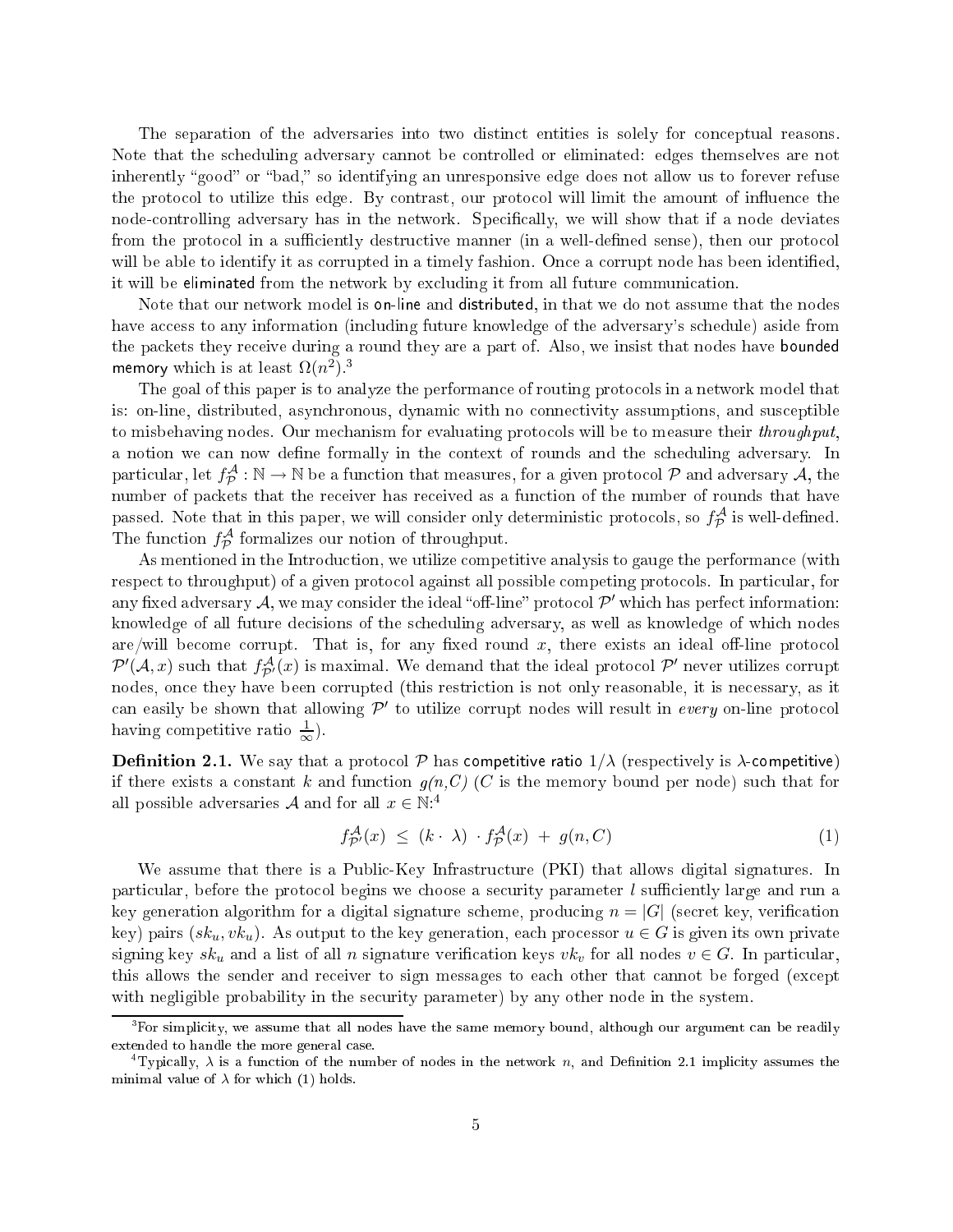# 3 Optimal Competitive Ratio in Unrestricted Networks

Due to space constraints and the complexity of the argument, we will only be able to sketch the proof of Theorem 1 in this section. At a high level, the idea is to describe an adversary that schedules edges based on the given protocol's actions such that the packets of the protocol get "spread out" among the nodes of the network. Meanwhile, with knowledge of the adversary's schedule, an offline protocol can choose to only move packets along edges leading to the receiver. A short description is below; the full proof can be found in Appendix A.

The network model assumes that nodes have bounded memory, so let C denote the maximal number of packets that any node can store at any time. We will show that for any deterministic protocol  $P$ , there exists an adversary  $\mathcal{A}$ , a protocol  $\mathcal{P}'$ , and a sequence of strictly positive integers  ${m_1, m_2,...}$  such that for any  $\alpha > 0$ , by round  $x = \sum_{i=1}^{\alpha} m_i C$ :

$$
f_{\mathcal{P}'}^{\mathcal{A}}(x) = \alpha C \text{ and } f_{\mathcal{P}}^{\mathcal{A}}(x) \le \frac{\alpha C}{(n-2)} \approx \frac{\alpha C}{n},
$$
 (2)

from which we conclude that the competitive ratio of  $P$  is at best  $1/n$ .

We begin by describing the adversary, i.e. <sup>a</sup> schedule (or order) of edges that will be honored. The schedule will proceed in cycles, with the  $i^{th}$  cycle lasting  $m_iC$  rounds. Let the height of a node refer to the number of packets currently stored by that node. For the first  $C$  rounds, the adversary finds the *internal* node  $A_1$  with the largest height (ties are broken arbitrarily), and honors edge  $E(S, A_1)$ for  $C$  rounds (here  $S$  denotes the Sender). The protocol then proceeds inductively, starting with  $j = 2$  and  $A_1 = A_1$ :

- 1. The adversary finds node  $A_j$ , where  $A_j$  is the node in the network closest in height (but smaller) to  $A_{j-1}$ . If there is no such node, set  $A_j$  to the Receiver R.
- 2. The adversary honors edge  $E(\widehat{A}_{j-1}, A_j)$  for C rounds
- 3. The adversary sets  $\widehat{A}_j$  to be whichever node  $(\widehat{A}_{j-1}$  or  $A_j)$  has fewer packets after the C rounds of edge  $E(\widehat{A}_{i-1}, A_i)$  has just passed.

The above three steps are continued until the end of the C rounds for which  $A_i = R$ .

Notice a few features of the adversarial strategy: 1) The Sender's ability to insert packets is hindered by the fact the adversary is choosing to honor edge  $E(S, N)$  for the node N with the smallest capacity to store *more* packets; 2) By selecting in Step 2 the node storing fewer packets. the adversary is attempting to minimize the number of packets that make progress towards the Receiver; indeed 3) Among all nodes in the network, the node  $N$  that is currently storing the fewest packets will be the one connected to the Receiver in the final  $C$  rounds of the cycle. Also, it is clear that an off-line protocol  $\mathcal{P}'$  with knowledge of all future rounds will be able to deliver  $C$  packets every cycle. Since a cycle consists of  $C * m$  rounds for some positive integer m, we can generate a sequence of positive integers  $\{m_i\}$  coming from the  $i^{th}$  cycle, yielding the first equality of (2), so it remains to prove the second bound in (2).

Fix any on-line protocol  $P$  we wish to analyze. If we could demonstrate that  $P$  delivers at most  $C/(n-2)$  packets per cycle, then (2) would be immediate. Unfortunately, one can imagine e.g. the state of the network at the beginning of some cycle being such that all internal nodes are storing the maximum C allowed packets. In this case,  $P$  will be able to deliver C packets this cycle. Therefore, we instead need to argue that if  $\mathcal P$  ever reaches a state where it is able to deliver more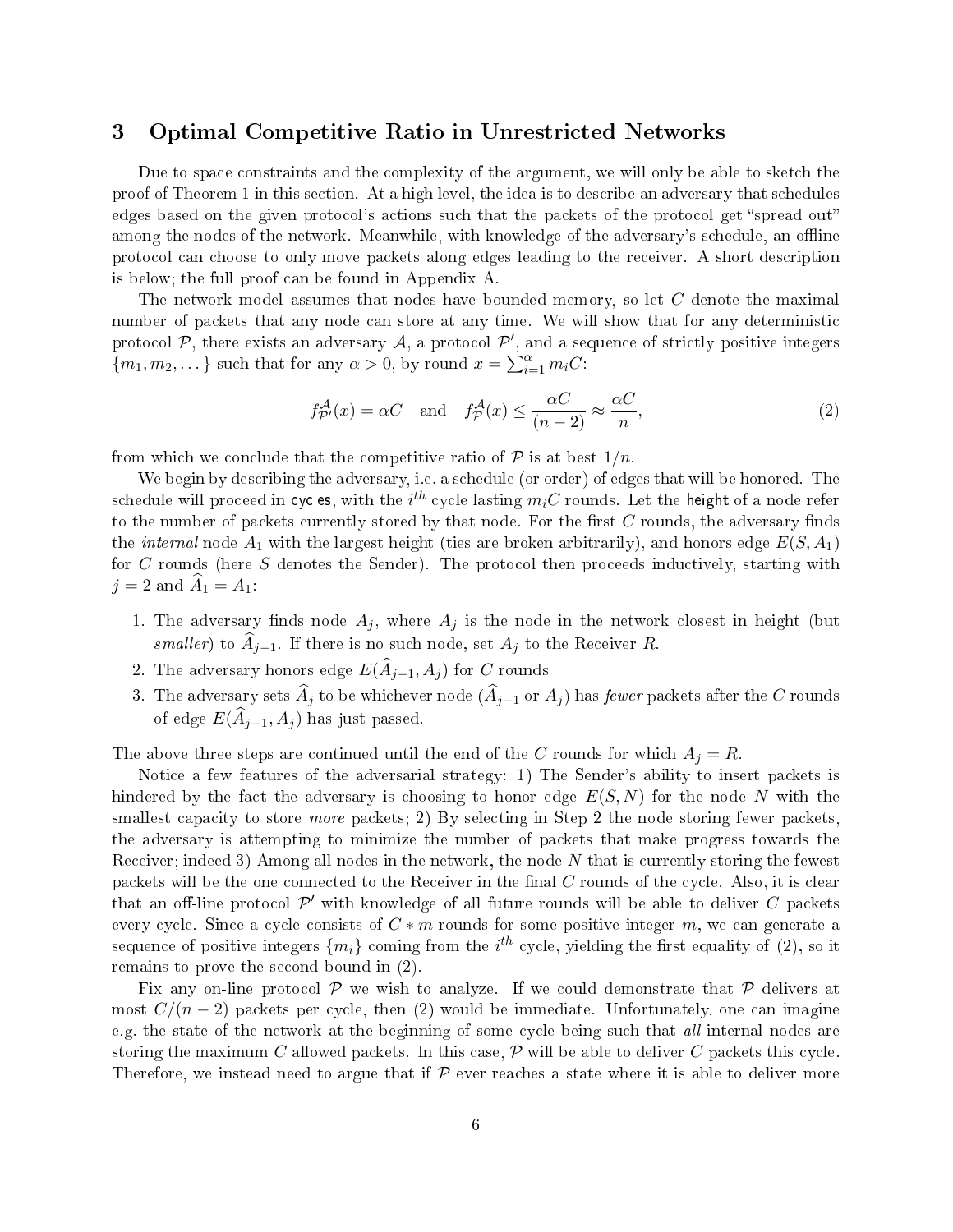than  $C/(n-2)$  packets in some cycle (e.g. all nodes are full), then it must be that P has delivered fewer than an average of  $C/(n-2)$  packets per cycle in the past.

With this counter-example in mind, we define a potential function  $\Psi^{\alpha}$ , which intuitively measures the ability of  ${\cal P}$  to deliver packets in the  $\alpha^{th}$  cycle. We will show that whenever  ${\cal P}$  delivers more than  $C/(n-2)$  packets, the difference  $\Psi^{\alpha} - \Psi^{\alpha+1}$  will be positive and "sufficiently large." Conversely, any time  $\Psi^{\alpha+1} > \Psi^{\alpha}$ , we will show that necessarily P delivered "significantly fewer" than  $C/(n-2)$ packets in the  $\alpha^{th}$  cycle.

Formally, at the start of any cycle  $\alpha$ , label the internal nodes as  $\{N_1, \ldots, N_{n-2}\}\$  in descending order in terms of how full their buffers are at the start of  $\alpha$ . Let  $H_i^{\alpha}$  denote the number of packets that node  $N_i^{\alpha}$  is storing at the outset of  $\alpha$ , and then define:

$$
\Psi^{\alpha} = \sum_{i=1}^{n-2} \left(\frac{1}{2}\right)^{n-i-2} \max\left(0, H_i^{\alpha} - (n-i-2)\frac{C}{n-2}\right)
$$
 (3)

Let  $Z^{\alpha}$  denote the number of packets the Receiver receives in the  $\alpha^{th}$  cycle. Our main technical result for this section is then:

#### **Lemma 3.1.** For all  $\alpha \in \mathbb{N}$ :

$$
Z^{\alpha} + (\Psi^{\alpha+1} - \Psi^{\alpha}) \le \frac{7C}{n-2}
$$
\n<sup>(4)</sup>

Proof. See the proof of Lemma A.12 in the Appendix.

With Lemma 3.1 in hand, we obtain the second inequality of (2) as an immediate corollary:

**Lemma 3.2.** For any  $\alpha \in \mathbb{N}$  and  $x = (n-2)\alpha C$ :

$$
f_{\mathcal{P}}^{\mathcal{A}}(x) \le \frac{7\alpha C}{n-2} \tag{5}
$$

Proof. Consider the string of inequalities:

$$
f_{\mathcal{P}}^{\mathcal{A}}(x) = \sum_{\beta \le \alpha} Z^{\beta} \le \sum_{\beta \le \alpha} \left( \frac{7C}{(n-2)} - (\Psi^{\beta+1} - \Psi^{\beta}) \right) = \frac{7\alpha C}{n-2} + \Psi^1 - \Psi^{\alpha+1} \le \frac{7\alpha C}{n-2},\tag{6}
$$

where the last inequality follows from the fact that  $\Psi^{\alpha+1} \geq 0$  and  $\Psi^1 = 0$  (the latter is true since at the outset of the protocol, all nodes are not storing any packets).

#### 4 Optimal On-line Local Control Protocol  $\overline{4}$

In this section we present an on-line protocol that enjoys competitive ratio  $1/n$ . The protocol is a basic implementation of the "Slide" protocol (or *gravitational-flow*), which was first introduced by Afek, Gafni, and Rosén [3], and further developed in a series of work [1] and [18]. We chose to analyze the performance of this protocol in our "unrestricted" network model because its inherent message-driven protocol is well-suited for the asynchronous network, and it has also been shown to out-perform more naive candidates for asynchronous routing protocols (e.g. broadcast) when stronger network assumptions are made [7].

Because the Slide protocol has nodes make routing decisions based on their current height (how many packets they are currently storing), it will be easier to work in a simplied model for asynchronicity over the one presented in Section 2. In particular, for the remainder of this section, we assume a semi-asynchronous model, defined as follows: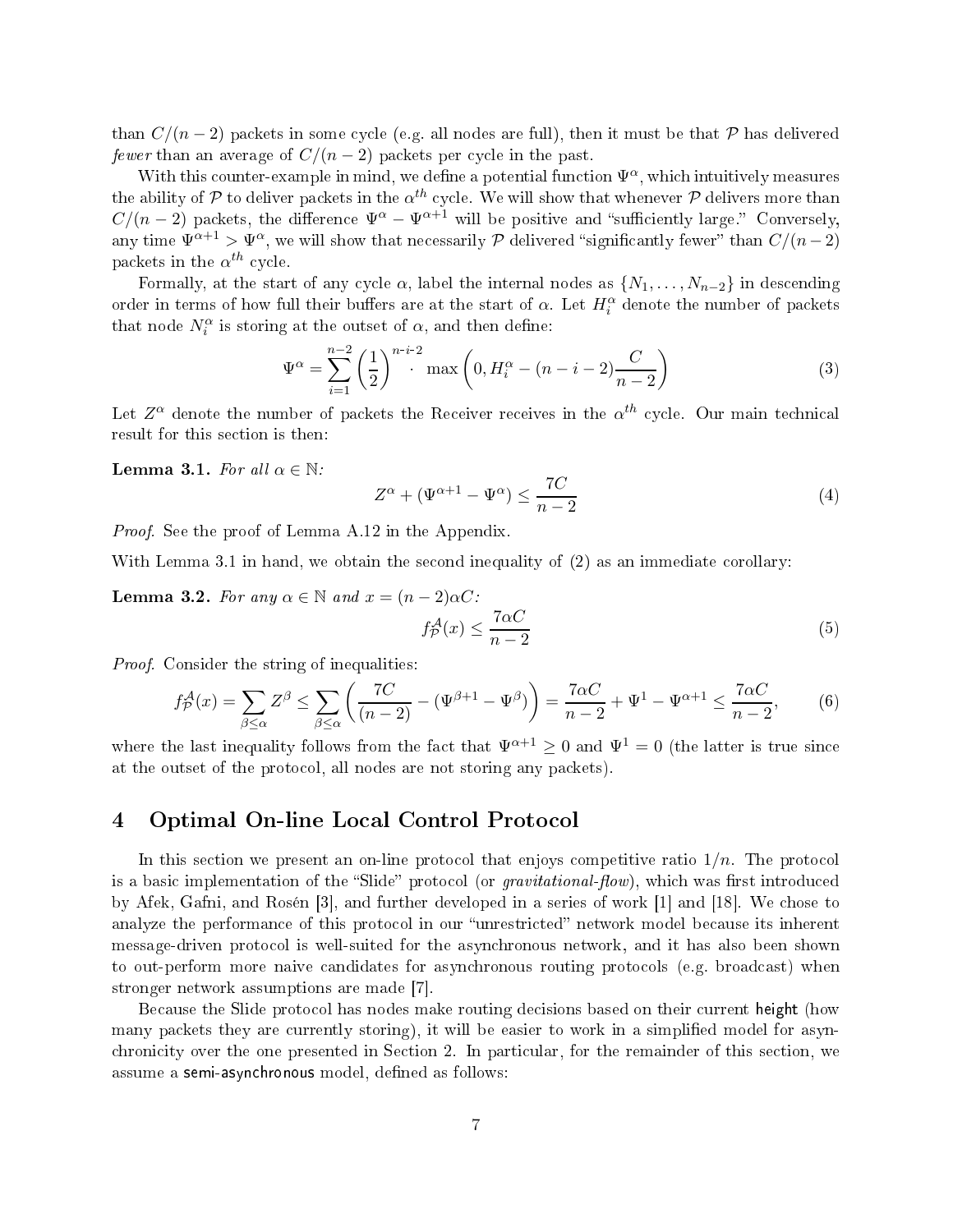- 1' The adversary does not maintain a buffer of requests of packets from nodes and must instead satisfy them immediately as specified in  $3'$  below
- 2' The adversary proceeds in the same manner as before, by selecting an edge  $E(u, v)$  to honor according to the same guidelines as in Section 2
- 3' During a round  $E(u, v)$ , the adversary first "awakens" u and v to alert them they are a part of the current round. Nodes  $u$  and  $v$  may now submit their request, consisting only of a packet plus control information, to the adversary who must directly deliver the packet  $p$  to  $v$  during this round (similarly the packet  $p'$  that v submitted is delivered to  $u$ ).

Comparing this to the fully asynchronous model defined in Section 2, the difference is that here the packets that  $u$  and  $v$  deliver to each other, with their height information included, are *current*; in the model of Section 2, the packets and height information delivered in some round  $E(u, v)$  were actually set the previous time  $E(u, v)$  was honored. This slightly complicates things for routing protocols in the fully asynchronous model, as the nodes are forced to make routing decisions based on outdated information.

It turns out that proving our protocol enjoys a certain competitive-ratio in the semi-asynchronous setting is the hard part, and it is not difficult to extend the proof to work in the fully asynchronous setting. Indeed, all of the ma jor ideas come from considering only the semi-asynchronous setting. In the next subsection we describe our protocol in the semi-asynchronous setting, and then sketch a proof that it enjoys competitive-ratio  $1/n$ . The formal details of the proof are presented in Appendix B, and a description of the protocol extended to the fully asynchronous setting, together with formal proofs that it has the same competitive ratio, are provided in Appendix C.

## 4.1 Description of the Protocol

There are numerous instantiations of the Slide protocol that vary slightly between one another, but the basic principle is always the same. Due to space constraints, we will not provide a detailed description of the protocol, but refer the reader to [3] for the original protocol, and [1], [18], and [7] for various modifications. Below, we present a basic implementation of the Slide protocol. and then go on to prove that the basic Slide protocol achieves competitive ratio  $1/n$  in the restricted semi-asynchronous model of  $1' - 3'$  described above. Somewhat surprisingly, even though the Slide protocol has been in existence for over a decade, no throughput competitive analysis for the asynchronous (or even semi-asynchronous) model has ever been performed.

The network model assumes that nodes have bounded memory, so let C denote the maximal number of packets that any node can store at any time. Also, we will assume  $C/n \in \mathbb{N}$  and in particular that  $C/n \geq 2$  (the former assumption is not necessary but will make the exposition easier; the latter is necessary for the Slide protocol to work). Within the context of the semiasynchronous network model  $(1' - 3'$  above), we describe the request that a node u will make to the adversary when it is "awakened," and also how this node  $u$  will respond to the packet it receives from v:

- 1. If u is the Sender, then u finds the next packet  $p_i \in \{p_1, p_2, \dots\}$  that has not yet been deleted (see 1a below), and forms the packet to send to the adversary:  $p := (p_i, C + \frac{C}{n} - 1)$ . Meanwhile, when u receives (in the same round) the packet  $(p_j, h)$ :
	- (a) If  $h < C$ , then u deletes packet  $p_i$  from his input stream  $\{p_1, p_2, \dots\}$  (and ignores the received packet  $p_i$ )
	- (b) If  $h \geq C$ , then u keeps  $p_i$  (and ignores the received packet  $p_i$ )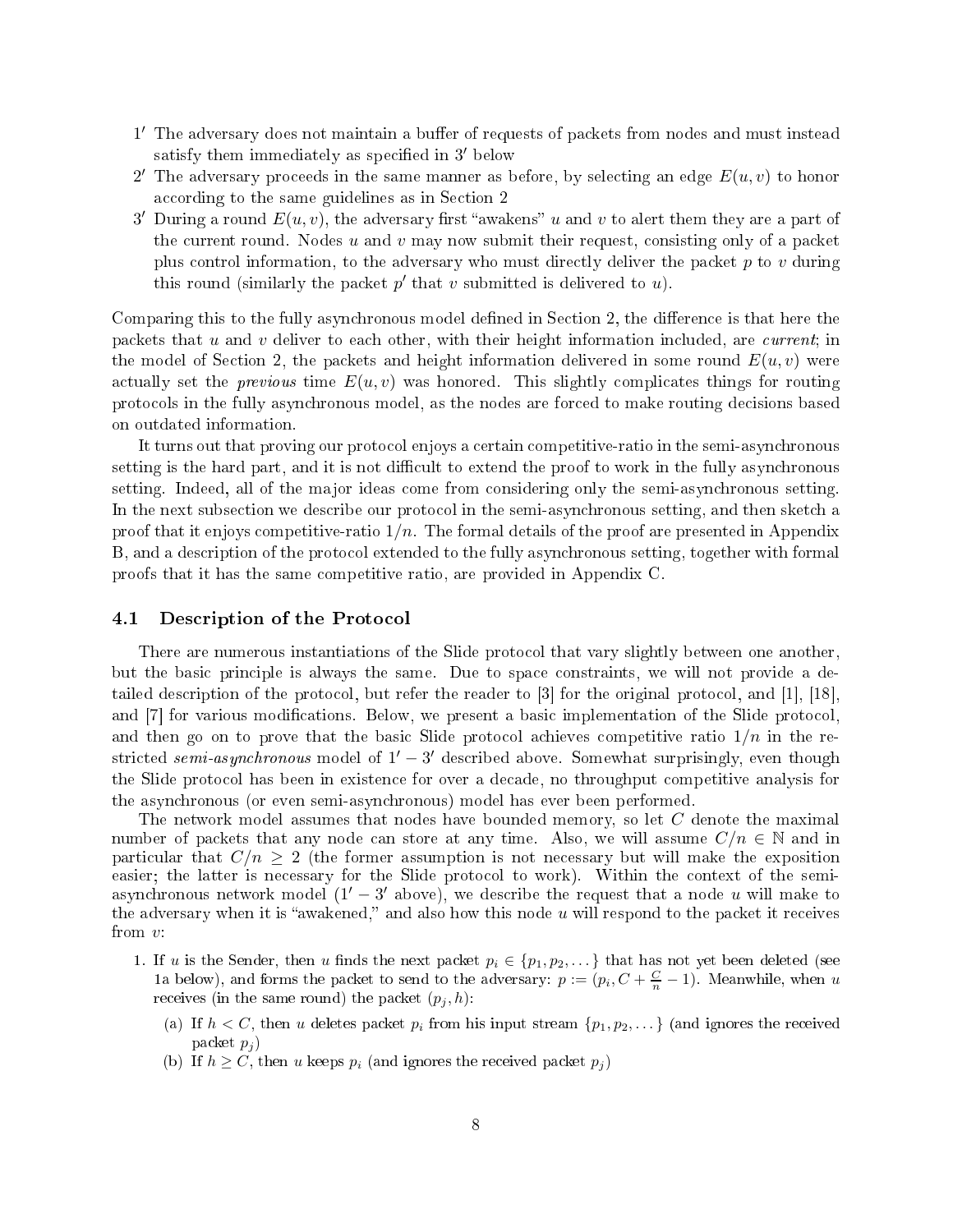- 2. If u is the Receiver, then u forms the packet to send  $p := (\perp, \frac{-C}{n})$ . Meanwhile, when u receives a packet of form  $(p_j, h)$ , if  $p_j \neq \perp$ , u stores/outputs  $p_j$  as a packet successfully received.
- 3. If u is an internal node (not Sender or Receiver) and u currently has height H, then u finds the last<sup>5</sup> packet  $p_i$  that it has received, and sets the packet to send to the adversary:  $p := (p_i, H)$  (if  $H = 0$ , then set  $p_i = \perp$ ). Meanwhile, when u receives (in the same round) a packet of form  $(p_i, h)$ :
	- (a) If  $H \geq h + C/n$ , then u will delete  $p_i$  (and ignore the packet  $p_i$ )
	- (b) If  $H \leq h C/n$ , then u will keep  $p_i$ , and also store  $p_j$  (as the most recent packet received)
	- (c) If  $|H h| < C/n$ , then u will keep  $p_i$  and ignore packet  $p_j$

Notice that rules 1-3 essentially state that internal nodes will always accept packets from the Sender (if they have room), always send packets to the Receiver (if they have any to send), and will transfer a packet to a neighboring internal node if and only if they are currently storing at least  $C/n$  more packets than that neighbor.

#### 4.2 Competitive Analysis of Slide in the Semi-Asynchronous Model

Due to space constraints, we provide here only a very brief sketch of the proof that the above described Slide protocol enjoys competitive ratio  $1/n$ . The full proof can be found in Appendix B.

Recall that we wish to show that there exists a constant k and function  $g(n, C)$  such that for any round x and against any adversary  $\mathcal A$  (see (1)):

$$
f_{\mathcal{P}'}^{\mathcal{A}}(x) \leq (kn) \cdot f_{\mathcal{P}}^{\mathcal{A}}(x) + g(n, C) \tag{7}
$$

Above (and through the remainder of this section),  $P$  will denote the Slide protocol, and for fixed choice of adversary  $\cal A$  and round  $x,$   ${\cal P}'({\cal A},x)$  will denote the ideal off-line protocol (since we will be fixing x and A, we will usually write simply  $\mathcal{P}'$ ). We will show that (7) will be true for all rounds x and all adversaries  ${\cal A}$  for  $k=4$  and  $g(n,C)=4n^2C$ . We proceed by fixing an arbitrary adversary A and round  $x \in \mathbb{N}$ , and showing that for these (arbitrary) choices, (7) will be satisfied. Let  $Y^{\tilde{P}'}$ (resp.  $Z^{\mathcal{P}'}$ ) denote the packets that have been inserted (resp. received) by the Sender (resp. the Receiver) for protocol  $\mathcal{P}'$  as of round x (define  $Y^{\mathcal{P}}$  and  $Z^{\mathcal{P}}$  analogously). Notice that  $f^{\mathcal{A}}_{\mathcal{P}'}(x)$ , the left-hand-side of (7), is equal to  $|Z^{\mathcal{P}'}|$  (we will occasionally write  $Z^{\mathcal{P}'}$  when we really mean  $|Z^{\mathcal{P}'}|$ ; the meaning will be clear from context). We split  $Z^{\mathcal{P}'}$  into two disjoint subsets  $Z^{\mathcal{P}'} = Z_1^{\mathcal{P}'} \cup Z_2^{\mathcal{P}'},$ which we now describe.

We can view the adversary  $\mathcal A$  as simply a schedule (or order) of edges that the adversary will honor. We will imagine a virtual world, in which the two protocols (Slide and the ideal off-line protocol) are run simultaneously in the same network. Define  $Z_1^{\mathcal{P}'}$  to be the subset of  $Z^{\mathcal{P}'}$  consisting of packets p' for which there exists at least one round  $E(u, v)$  such that both p' and some packet  $p \in Y^{\mathcal{P}}$  were both transferred this round.<sup>6</sup> Set  $Z_2^{\mathcal{P}'} = Z^{\mathcal{P}'} \setminus Z_1^{\mathcal{P}'}.$ 

#### $Lemma$  4.1.  $\left| \frac{\mathcal{P}'}{1} \right| \leq n |Z^{\mathcal{P}}| + n^2 C$

*Proof Sketch.* Since every packet in  $Z_1^{p'}$  travelled at the same time as a packet transfer in P, we can bound  $|Z_1^{\mathcal{P}'}|$  by the number of packet transfers in  $\mathcal{P}$ . Since any fixed packet drops in height at least  $C/n$  each time it is transferred, the total number of packet transfers is at most  $n|Y^{\mathcal{P}}|$ . Finally, since the maximal number of packets that can be stored in all internal buffers is  $nC$ , we have  $|Y^{\mathcal{P}}| \leq |Z|$  $\mathcal{P}| + nC$ .

The Slide protocol typically utilizes FILO storage buirers, and then uses error-correcting codes to compensate the packets that get " $stuck$ " in a node's storage.

Note that we make no condition that the two packets traveled in the same direction.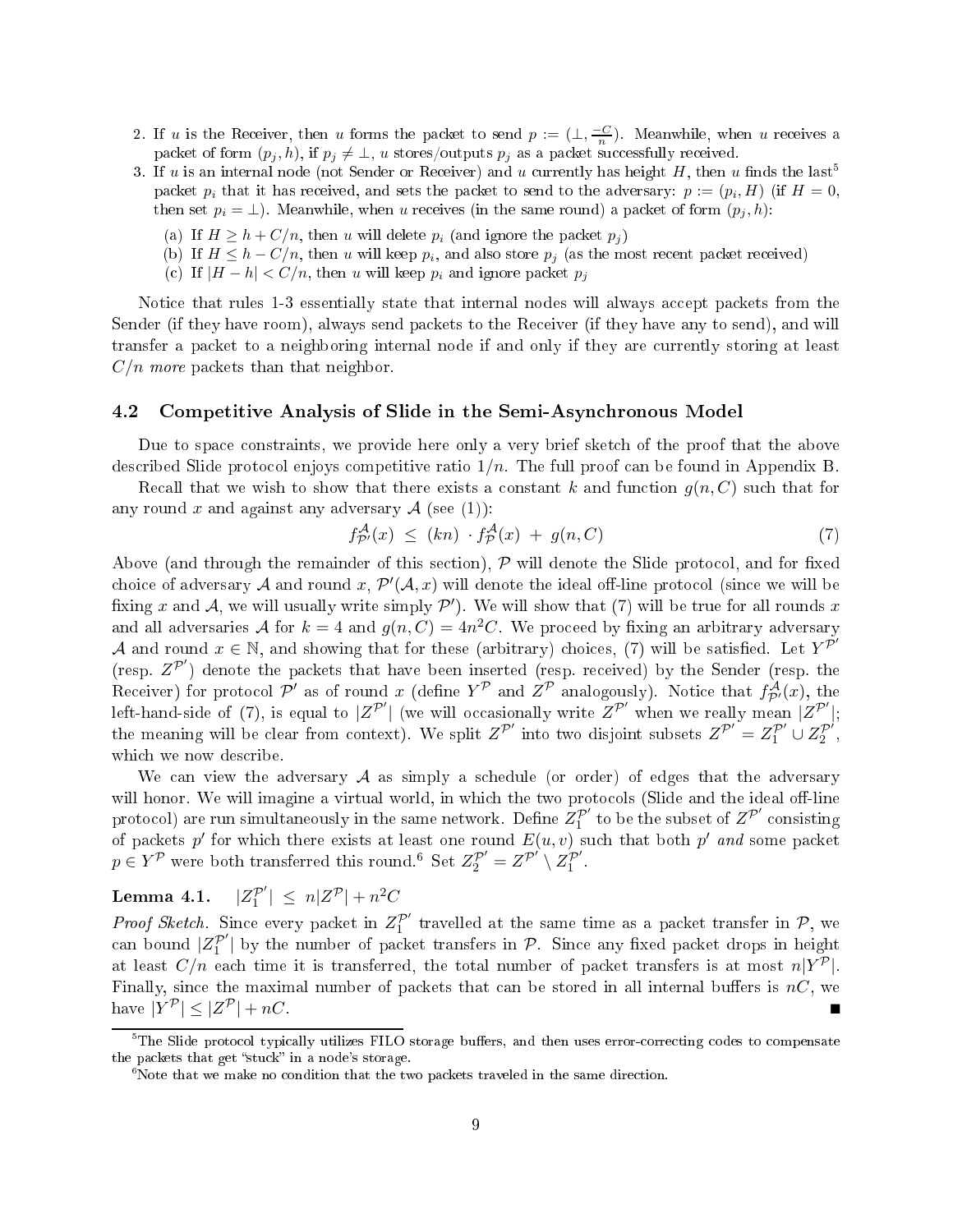Lemma 4.2.  $|Z_2^{\mathcal{P}'}|\leq 2n|Y^{\mathcal{P}}|\leq 2n|Z^{\mathcal{P}}|\ +\ 2n^2C$ 

*Proof Sketch.* Consider a fixed packet  $p' \in Z_2^{\mathcal{P}'}$ . When this packet was first inserted by  $\mathcal{P}'$ , say into some node u's buffer, since  $\overline{P}$  did not insert a packet in this round (by definition of  $Z_2^{\mathcal{P}'})$ , we have that u's buffer must have been full (rule 1(a)). Meanwhile, when the receiver received  $p'$  from some node v, since  $P$  did not transfer a packet this round, it must have been that v had an empty buffer during this round. Thus,  $p'$  travelled from a node with a completely full buffer to one with a completely empty buffer. In Appendix B we show how to use this fact to bound  $|Z_2^{\mathcal{P}'}|$  by the number of packet transfers in  $P$ , which can then be bounded by  $2n|Y^P|$  as in Lemma 4.1.

# 5 Protocol Secure Against Malicious Adversary

We now move to the network setting that allows both unreliable edges controlled by the scheduling adversary and unreliable nodes corrupted by the node-controlling adversary (see Section 2 for a formal discussion of the network model and these two adversaries). Below is a high-level description of the protocol and a statement of the main result. Pseudo-code of the protocol, as well as rigorous proofs of security and throughput performance, can be found in Appendix D.

# 5.1 High Level Description

Our strategy in developing a protocol that routes effectively in this highly unreliable network setting will be to start with the Slide+ protocol, which has optimal competitive ratio in terms of throughput, and add elements from cryptography to provide extra security against the nodecontrolling adversary. Specifically, we will modify the Slide+ protocol by using digital signatures in the following two ways:

- 1. The sender signs every packet, so that honest nodes do not waste resources on modified or junk packets, and so that packets the receiver gets are unmolested
- 2. Communication between nodes will be signed by each node. This information will then be used later by the sender (if there has been malicious activity) to hold nodes accountable for their actions, and ultimately eliminate corrupt nodes

The routing rules for each internal node are the same as in the Slide+ protocol, except that whenever a node u sends a packet to a neighbor  $v$ , there will be four parts to this communication:

- (a) The packet itself, i.e. one of the packets from the sender intended for the receiver
- (b) The current *height* of u, i.e. how many packets u is currently storing
- (c) A signature on the communication that u has had so far with v, to be described shortly
- (d) Signatures from other nodes that the sender has requested, to be described shortly

The first two parts of each communication are identical to the  $S$ lide $+$  protocol, so it remains to discuss the second two items, which are used for the identification of corrupt nodes. Note that the second two items each consist of a signature on some quantity; for this reason we will require that the bandwidth of each edge is large enough to allow for simultaneous transmission of two signatures (plus the packet itself).<sup>7</sup> The signature that u includes on his communications with v for Item (c) above pertains to the following four items:

This assumption on bandwidth is not unreasonable: for a signature scheme with security parameter  $k$ , each signature requires only  $O(k)$  bits. Also, the requirement that bandwidth is large enough to allow two signatures is made for convenience of exposition; our protocol can be modified to handle the case of smaller bandwidth, although this is not pursued here.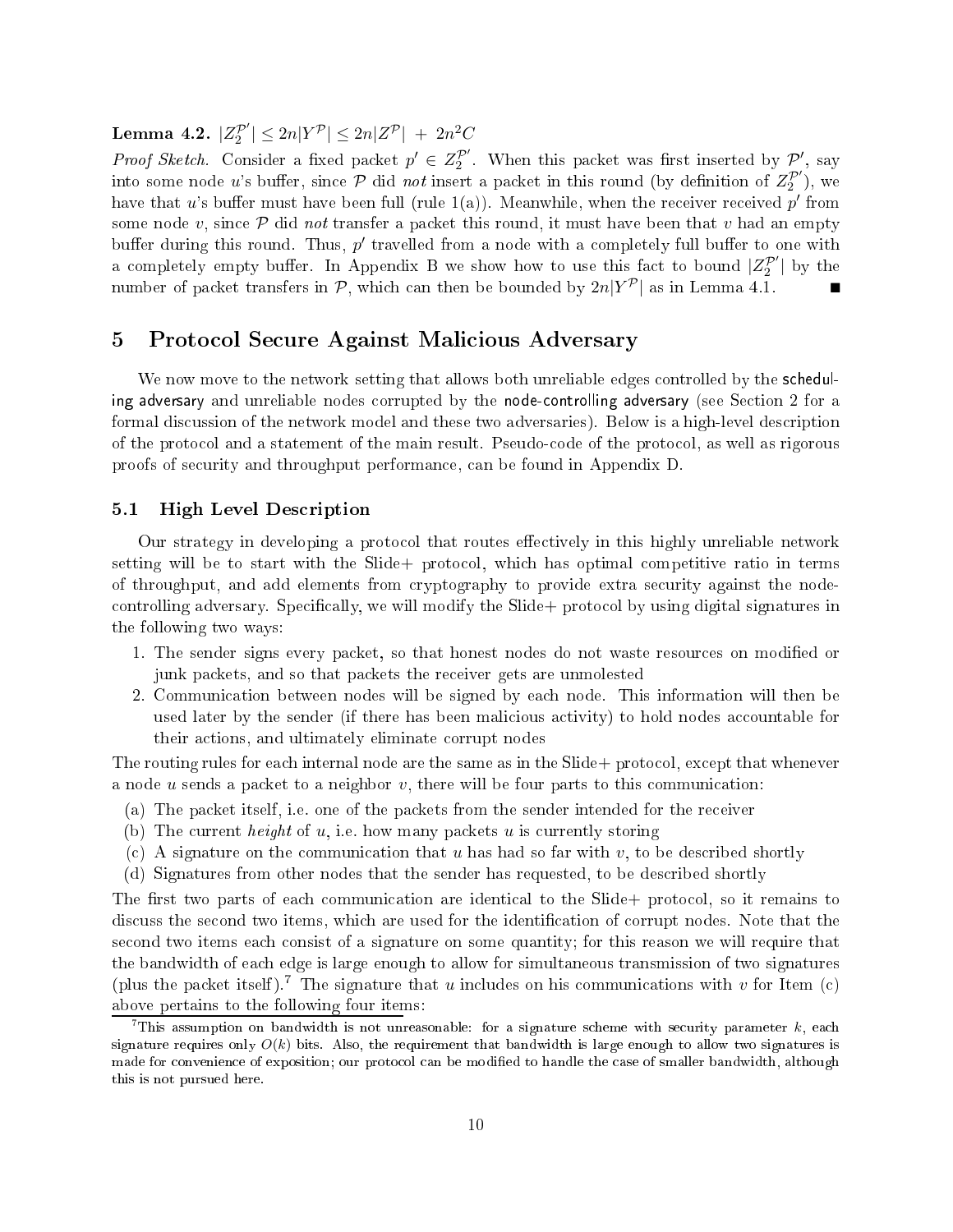**Sig. 1.** The total number of packets u has sent to v so far

Sig. 2. The total number of times the previous packet p that was exchanged between them has crossed the edge  $E(u, v)$  (in general, the same packet may cross the same edge multiple times)

Sig. 3. The cumulative difference in  $u$  and  $v$ 's heights, measured from each time  $u$  and  $v$ exchanged a packet

Sig. 4. An index representing how many times  $E(u, v)$  has been honored, to serve as a time-stamp on the above three items

It remains to explain Item  $(d)$  from above, for which it will be useful to first describe from a highlevel how our protocol handles malicious activity by corrupt nodes. We first note that if either the sender or receiver is corrupted by the node-controlling adversary, then secure routing is impossible (indeed it is not clear what is even meant by "secure routing" in this case). We will therefore assume that the sender and receiver are incorruptible, and they will be responsible for regulation of the network (e.g. identifying and eliminating corrupt nodes). Also, because our definition of security (see Section 2) requires that the receiver gets all of the packets sent by the sender, it is no longer enough to simply measure throughput in terms of number of packets received (as was done for the Slide and Slide+ protocols above). Instead, we will use error-correction and first expand the messages into codewords so that the receiver can reconstruct each message if he has a constant fraction of the codeword packets. See e.g.  $[7]$  for a specific description of how this can be done. We note that because the definition of throughput only cares about asymptotic performance (i.e. constants are absorbed in the  $k$  that appears in Definition 1), the use of error-correction will not affect the throughput of our protocol.

From a high-level, the protocol attempts to transfer one message (codeword), consisting of  $O(nC)$ bits, at a time. The sender will continue inserting packets corresponding to the same codeword until one of the following occurs:

S1 The sender gets a message from the receiver indicating he could decode the current codeword

F2 The sender gets a message from the receiver indicating inconsistencies in height differences

F3 The sender has inserted all packets corresponding to the current codeword

F4 The sender gets a message from the receiver indicating the receiver got the same packet twice F5 The sender is able to identify a corrupt node

In the case of S1, the message/codeword was delivered successfully, and the sender will begin inserting packets corresponding to the next message/codeword. In the case of F5, the sender will eliminate the identified node (i.e. alert all nodes in the network to never trust or utilize the corrupt node again). and begin anew transmitting packets corresponding to the current codeword. The other three cases all correspond to failed attempts to transfer the current message/codeword due to corrupt nodes disobeying protocol rules, and in each case the sender will use the signed information from Item (c) above to identify a corrupt node.

In cases F2-F4, the sender will begin anew transmitting packets corresponding to the current codeword. Before nodes are allowed to participate in transferring the codeword packets, they must first learn that the last transmission failed, the reason for failure  $(F2-F4)$ , and the sender must receive all of the signatures the node was storing from its neighbors (i.e. all signed information from Item (c) above). Note that the network itself is the only medium of communication available for relaying the signatures a node is storing to the sender, and hence part of the bandwidth of each edge (and part of the storage capacity of each node) is devoted to returning these pieces of signed information to the sender (this is Item  $(d)$  from the above list). The specific rules regarding storing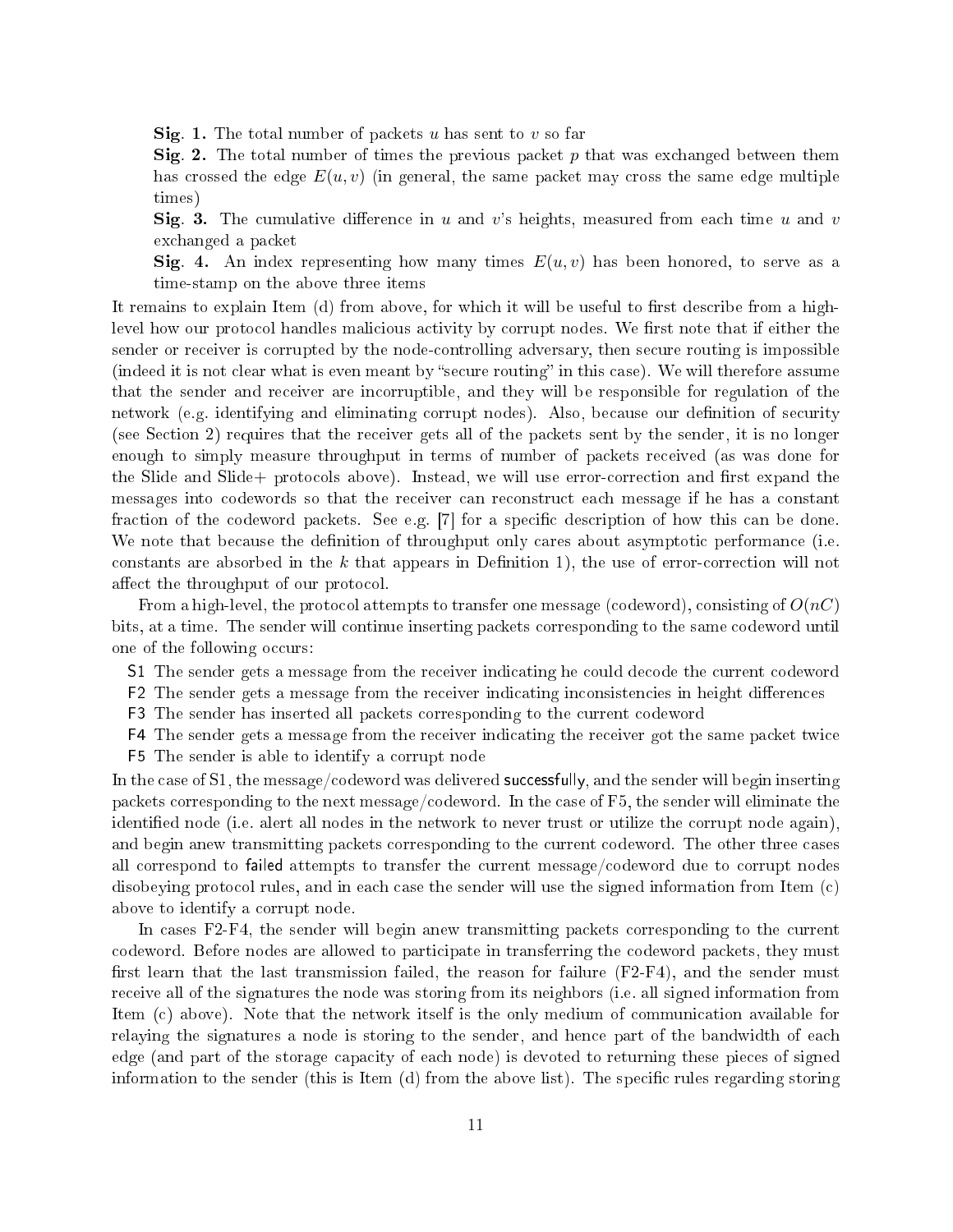and transferring other nodes' signatures back to the sender can be found in the pseudo-code in Appendix D.

Until the sender has received all of a node's information corresponding to a failed transmission, that node will remain on the **blacklist**. That is, no honest node  $u$  will transfer any codeword packets to another node v until u obtains verification from the sender that the sender has received all signatures from  $v$ . In Appendix D, we prove rigorously our main theorem:

**Theorem 3.** If at any time  $\mathcal{P}'$  has received  $\Theta(xn)$  messages, then  $\mathcal{P}$  has received  $\Omega((x-n^2))$ messages. Thus, if the number of messages  $x \in \Omega(n^2)$ , then our protocol has competitive ratio  $1/n$ .

# References

- [1] Y. Afek, B. Awerbuch, E. Gafni, Y. Mansour, A. Rosen, N. Shavit. "Slide The Key to Poly. End-to-End Communication." J. of Algorithms 22, pp. 158-186. 1997.
- [2] Y. Afek, E. Gafni "End-to-End Communication in Unreliable Networks." PODC, pp. 1988.
- [3] Y. Afek, E. Gafni, A. Rosén. "The Slide Mechanism with Applications in Dynamic Networks." Proc. 11th ACM Symp. on Principles of Dist. Comp., pp. 35-46. 1992.
- [4] W. Aiello, E. Kushilevitz, R. Ostrovsky, and A. Rosén. "Adaptive Packet Routing For Bursty Adversarial Traffic." J. Comput. Syst. Sci.  $60(3)$ : 482-509. 2000.
- [5] W. Aiello, R. Ostrovsky, E. Kushilevitz, and A. Rosén. "Dynamic Routing on Networks with Fixed-Size Buffers." Proc. 14th ACM-SIAM Symp. on Discrete Algorithms, pp. 771-780. 2003.
- [6] M. Ajtai, J. Aspnes, C. Dwork, and O. Waarts. "A Theory of Competitive Analysis for Distributed Algorithms." Proc. 35th IEEE Symp. on Foundations of Computer Science, pp. 32-40. 1994.
- [7] Y. Amir, P. Bunn, and R. Ostrovsky. "Authenticated Adversarial Routing." 6th Theory of Crypt. Conf., pp. 163-182. 2009.
- [8] M. Andrews, B. Awerbuch, A. Fernández, J. Kleinberg, T. Leighton, and Z. Liu. "Universal Stability Results for Greedy Contention-Resolution Protocols." Proc. 37th IEEE Symp. on Foundations of Computer Science, pp. 380-389. 1996.
- [9] B. Awerbuch, Y. Azar, and S. Plotkin. "Throughput-Competitive On-Line Routing." Proc. 34th IEEE Symp. on Foundations of Computer Science, pp. 401-411. 1993.
- [10] B. Awerbuch, D. Holmer, C. Nina-Rotaru, and H. Rubens. "An On-Demand Secure Routing Protocol Resilient to Byzantine Failures." Proc. of 2002 Workshop on Wireless Security, pp. 21-30. 2002.
- [11] B. Awerbuch and T. Leighton. "Improved Approximation Algorithms for the Multi-Commodity Flow Problem and Local Competitive Routing in Dynamic Networks." Proc. 26th ACM Symp. on Theory of Computing, pp. 487-496. 1994.
- [12] B. Awerbuch, Y Mansour, N Shavit "End-to-End Communication With Polynomial Overhead." Proc. of the 30th IEEE Symp. on Foundations of Computer Science, FOCS. 1989.
- [13] B. Barak, S. Goldberg, and D. Xiao. "Protocols and Lower Bounds for Failure Localization in the Internet." Proc. of Advances in Crypt.,  $27<sup>th</sup>$  EUROCRYPT, Springer LNCS 4965, pp. 341-360. 2008.
- [14] A. Borodin and R. El-Yaniv. "Online Computation and Competitive Analysis." Camb. Univ Press. 1998.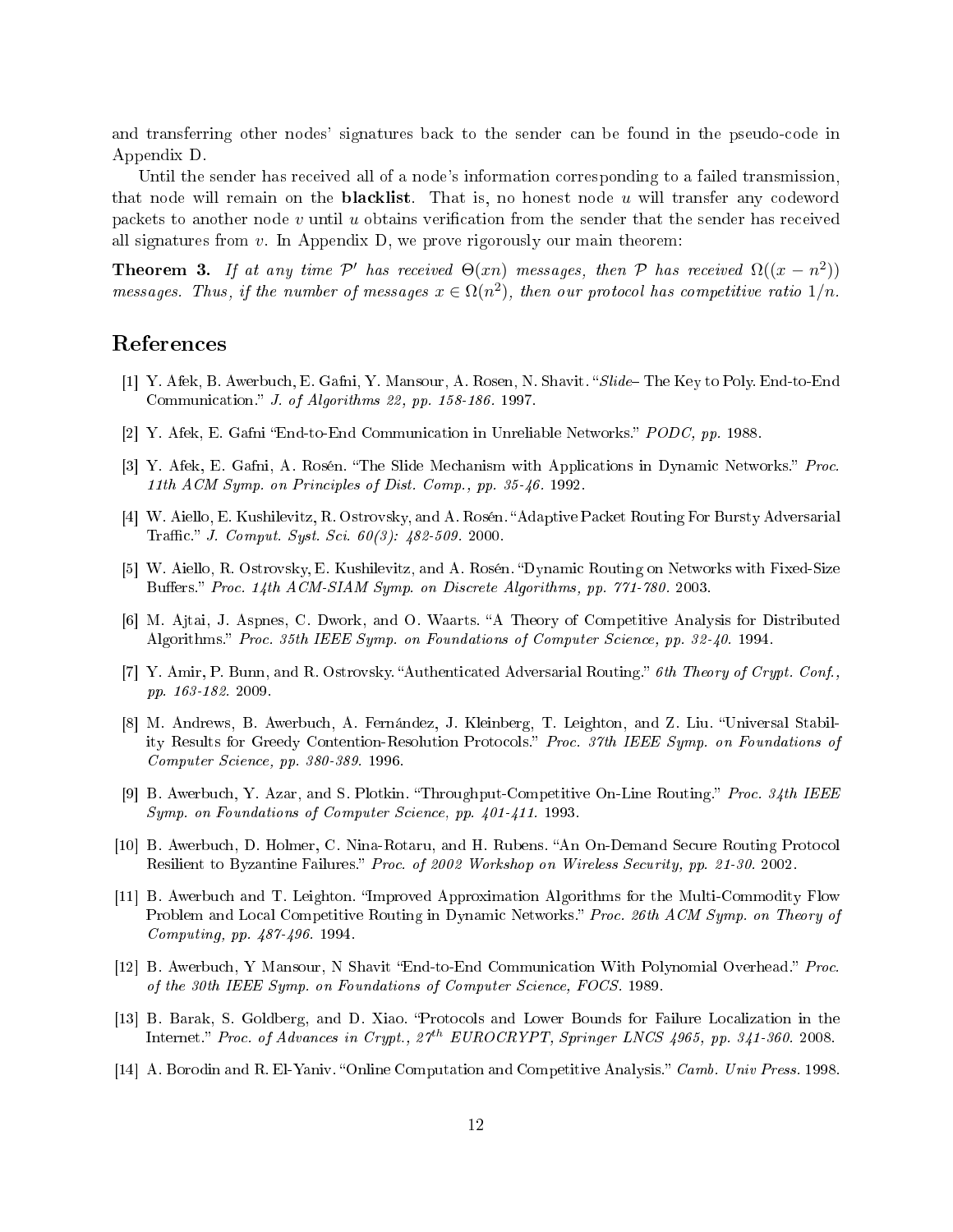- [15] A. Borodin, J. Kleinberg, P. Raghavan, M. Sudan, and D. Williamson. "Adversarial Queuing Theory." Proc. 28th ACM Symp. on Theory of Computing, pp. 376-385. 1996.
- [16] A. Broder, A. Frieze, and E. Upfal. "A General Approach to Dynamic Packet Routing with Bounded Buffers." Proc. 37th IEEE Symp. on Foundations of Computer Science, pp. 390-399. 1996.
- [17] S. Goldberg, D. Xiao, E. Tromer, B. Barak, and J. Rexford. "Path-Quality Monitoring in the Presence of Adversaries." ACM SIGMETRICS Vol. 36, pp. 193-204. June 2008.
- [18] E. Kushilevitz, R. Ostrovsky, and A. Rosén. "Log-Space Polynomial End-to-End Communication." SIAM Journal of Computing 27(6): 1531-1549. 1998.
- [19] T. Leighton, F. Makedon, S. Plotkin, C. Stein, É. Tardos, and S. Tragoudas. Fast Approximation Algorithms for Multicommodity Flow Problem." Proc. 23rd ACM STOC, pp. 101-111. 1991.
- [20] S. Plotkin. "Competitive Routing of Virtual Circuits in ATM Networks." IEEE J. on Selected Areas in Communications, Vol. 13, No. 6, pp. 1128-1136. 1995.
- [21] D. Sleator and R. Tarjan. "Amortized Efficiency of List Update and Paging Rules." Commun. ACM, Vol. 28, No. 2, pp. 202-208. 1985.

# Appendix

# A Formal Proof of Throughput Bound

In this section, we go through the rigorous details of the proof of Theorem 1, which was sketched in Section 3. We will use the same notation introduced there for the remainder of this section. In particular, recall that there is some fixed protocol  $\mathcal P$  that we wish to analyze, and we are considering a scheduling adversary  $A$  that proceeds in cycles.

We begin with a reduction of the given protocol  ${\cal P}$  to a  $\emph{virtual}$  protocol  ${\cal P}',$  which will be operating with respect to a *different* scheduling adversary  $A'$  than  $P$ . The schedule of edges honored by  $A'$ will be (in general) different than those honored by  $A$ , but  $A'$  will also proceed in *cycles*. For any cycle  $\alpha$  in  $\cal P'$ 's world, define  $\Psi'^\alpha$  and  $Z'^\alpha$  analogous to  $\Psi^\alpha$  and  $Z^\alpha$  that were defined for  $\cal P$  in Section 3. We emphasize that the two worlds of  $P$  and  $P'$  are different, and we are not attempting to apply competitive analysis to these two protocols. Rather, the property that  $\mathcal{P}'$  will satisfy is:

$$
\forall \alpha \in \mathbb{N}: \quad \Psi^{\alpha} = \Psi'^{\alpha} \quad \text{and} \quad Z^{\alpha} = Z'^{\alpha} \tag{8}
$$

Then given that (8) holds for all cycles  $\alpha$ , if we can show for all  $\alpha$  (subject to  $\mathcal{A}'$ 's schedule):

$$
Z^{\prime\alpha} + (\Psi^{\prime\alpha+1} - \Psi^{\prime\alpha}) \le \frac{7C}{n-2},\tag{9}
$$

then the equivalent statement will be true for  $P$ , which is Lemma 3.1 in Section 3, and thus the proof will be complete.

We now explain the alternate scheduling adversary  $A'$ , which will be defined in terms of any arbitrary protocol attempting to route in a network controlled by  $\mathcal{A}'$ . As mentioned above, the schedule of A' will proceed in cycles, each of which will last  $(n - 1)C$  rounds. At the beginning of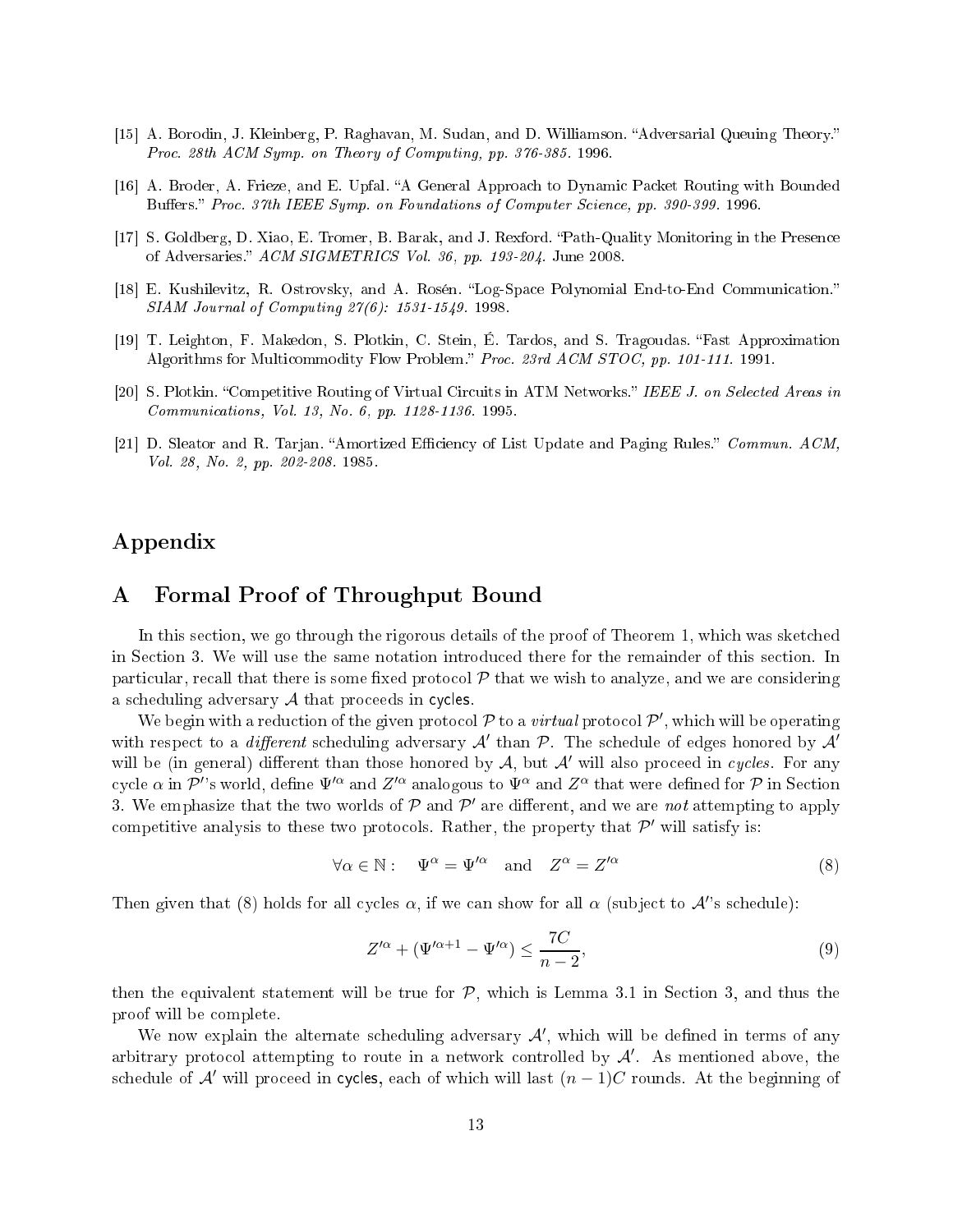any cycle  $\alpha$ ,  $\mathcal{A}'$  labels the internal nodes by  $\{N_1^{\alpha}, N_2^{\alpha}, \ldots, N_{n-2}^{\alpha}\}$ , so that for all  $1 \leq i \leq n-3$ , node  $N_i^\alpha$  is storing *more* packets than  $N_{i+1}^\alpha$  at the outset of cycle  $\alpha$  (note that the labels/indices of the internal nodes will change every cycle). For the first  $C$  rounds of the cycle, the adversary will honor edge  $E(S, N_1)$  (here S denotes the Sender). We describe the remaining rounds in this cycle inductively (starting below for  $i = 1$ , and  $\widetilde{N}_1^{\alpha} = N_1^{\alpha}$ ):

- 1. The adversary honors edge  $E(\widetilde{N}_i^{\alpha}, N_{i+1}^{\alpha})$  for C rounds
- 2. After the first  $(i + 1)C$  rounds of cycle  $\alpha$  have passed (i.e. edge  $E(\widetilde{N}_i^{\alpha}, N_{i+1}^{\alpha})$  has just been honored C times), let  $\widetilde{N}_{i+1}^{\alpha} \in \{\widetilde{N}_{i}^{\alpha}, N_{i+1}^{\alpha}\}\$  denote the node storing fewer packets than the other.

Steps 1-2 are repeated through  $i = n-3$ , so that  $E(\widetilde{N}_{n-3}^{\alpha}, N_{n-2}^{\alpha})$  has just completed, and  $\widetilde{N}_{n-2}^{\alpha}$  has been defined. Then for the last  $C$  rounds of cycle  $\alpha$ , the adversary honors edge  $E(\widetilde{N}^{\alpha}_{n-2},R)$ .

**Lemma A.1.** Given protocol  $P$  routing in a network controlled by  $A$  (whose schedule was described in Section 3), there exists a protocol  $\mathcal{P}'$  competing against  $\mathcal{A}'$ , such that with respect to each protocol's own cycle, (8) is valid.

*Proof.* Since we are considering only deterministic protocols, we can define what  $\mathcal{P}'$  will do in any round based on what  $\mathcal P$  is doing. We will actually demonstrate something slightly stronger than (8), that is:

Induction Hypothesis. Up to permutation of the internal nodes, the heights of each of the internal nodes in both worlds is the same at the start/end of any cycle, as is the number of packets delivered in any cycle.

We proceed by induction on the cycle. In particular, fix some cycle  $\alpha$ , and assume that the induction hypothesis is true for all cycles  $\beta < \alpha$ . In the first C rounds of  $\alpha$  in P's world, A opens edge  $E(S, A_1)$ , where  $A_1$  is the internal node currently storing the most packets. Similarly, in the first C rounds,  $\mathcal{A}'$  opens edge  $E(S, A'_1)$ , where  $A'_1$  is the internal node currently storing the most packets in  $\mathcal{P}'$ 's world. By the induction hypothesis, although the labels of node  $A_1$  verses  $A'_1$  may be different, the node that label represents will have the same height in the two worlds, and we define  $\mathcal{P}'$  to do the same thing that  $P$  does in these first  $C$  rounds.

Let  $A_2$  denote the node for which the adversary A will honor edge  $E(A_1, A_2)$  for the next C rounds, and similarly for  $A'_2$  with respect to  $\mathcal{A}'$ . Note that by the induction hypothesis together with the definition of  $\mathcal{P}'$  (so far) for the first C rounds of cycle  $\alpha$ , we have that the height of  $A_1$ equals the height of  $A'_1$ , and similarly the heights of  $A_2$  and  $A'_2$  match. Now define  $\mathcal{P}'$  to do in the  $C$  rounds  $E(A'_1, A'_2)$  whatever  ${\mathcal P}$  does in the  $C$  rounds  $E(A_1, A_2).^8$  Thus, after  $2C$  rounds have passed, the two networks are still identical (up to permutation of the nodes).

Let  $A_2$  denote the node among  $\{A_1, A_2\}$  that is storing fewer packets after the C rounds of  $E(A_1, A_2)$ . Now in P's world, the adversary will search for the node  $A_3$  with height closest to (but smaller than)  $A_2$ , and the adversary A will next honor edge  $E(A_2, A_3)$  for C rounds. Notice that, if e.g. P had  $A_2$  transfer all its packets to  $A_1$  during the C rounds of  $E(A_1, A_2)$ , it is possible that  $A_3$ 

 $^8{\rm In}$  order to preserve Fact 1 below, we demand that after the  $C$  rounds of  $E(A_1',A_2'),$   $A_2'$  is storing  $fewer$  packets than  $A'_1$ . Therefore, if this is not the case for  $E(A_1,A_2),$  then define  $\mathcal P'$  to end in a symmetric state as  $\mathcal P,$  i.e. so that the pair of nodes  $(A_1, A_2)$  have the same height as the pair of nodes  $(A'_1, A'_2)$ , but in the latter pair, necessarily  $A'_1$ is storing at least as many packets as  $A'_2$  after the C rounds of  $E(A'_1, A'_2)$ .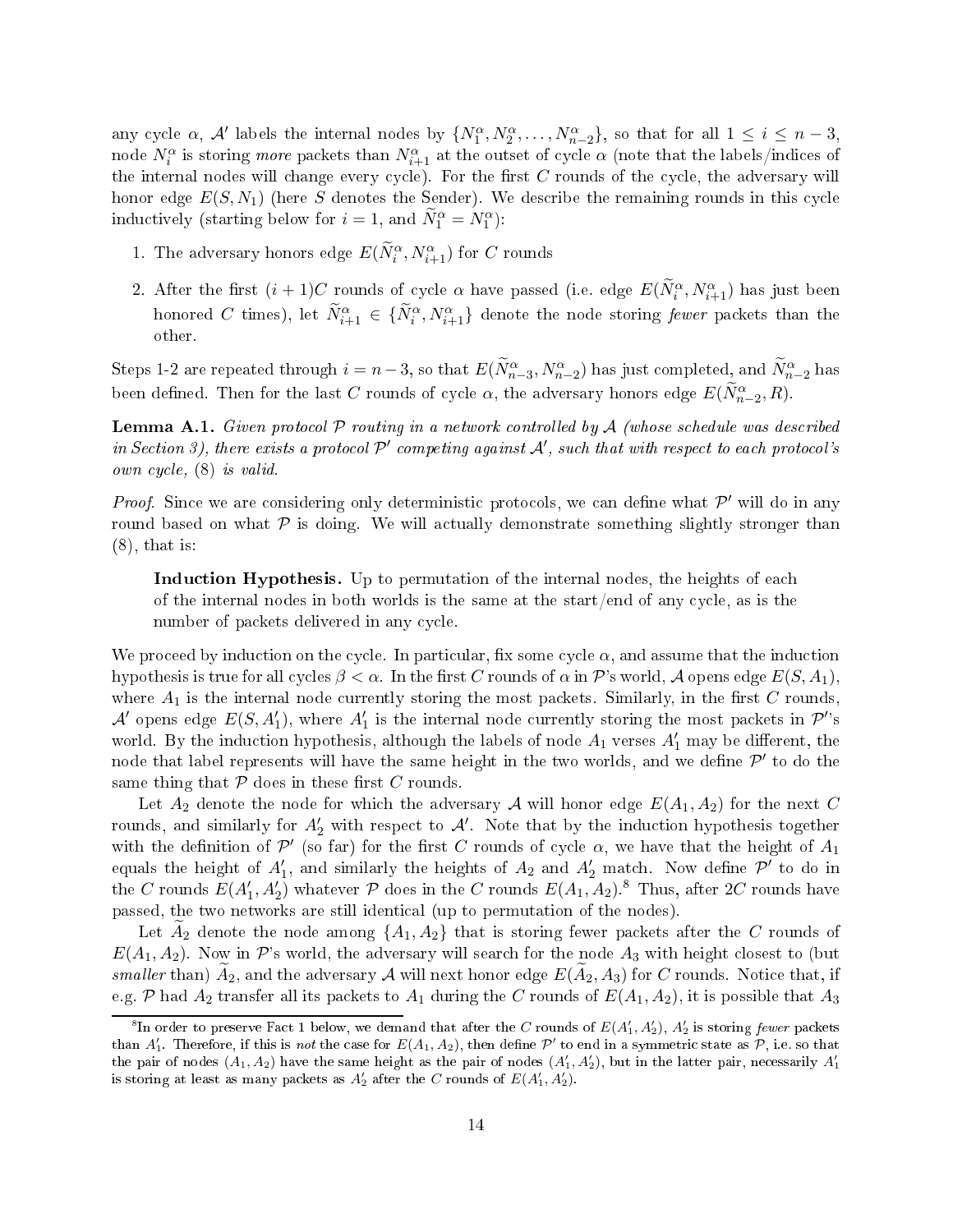is not the node that had the third highest height at the start of cycle  $\alpha$  (indeed, its even possible that  $A_3 = R$ .

By the induction hypothesis, there is some node  $A_i'$   $(i \geq 3)$  in  $\mathcal{P}'$ 's world such that at the start of  $\alpha$ , the height of  $A_3$  equals the height of  $A'_i$  (if  $A_3 = R$ , then  $i = n - 1$ , i.e. set  $A'_i = R$ ). Notice that in contrast to P's world, the schedule of  $A'$  will necessarily go through every internal node at least once. Indeed, for any  $2\leq m\leq n-2,$  the node in  $\mathcal{P}'$ 's world that started cycle  $\alpha$  as the  $m^{th}$ fullest node will necessarily be a part of rounds  $mC$  through  $(m + 1)C - 1$ . Therefore, for each  $3 \leq m \leq i$ , dictate that during rounds mC through  $(m+1)C-1$ , protocol  $\mathcal{P}'$  will have the two nodes swap final states. In particular, for any  $3 \leq m \leq i$ , if  $H'_m$  denotes the height of  $A'_m$  at the start of cycle  $\alpha$ , then we dictate that  $\mathcal{P}'$  transfers enough packets from  $A'_m$  to  $A'_{m-1}$  during the  $C$ rounds of  $E(A'_{m-1}, A'_{m})$  such that the height of  $A'_{m-1}$  at the end of the C rounds is equal to  $H'_{m}$ . In this manner, it is clear that by the time the virtual world of  $\mathcal{P}'$  reaches the end of iC cycles (recall that i is defined so that the height of  $A_3$  equals the height of  $A'_i$ ), the state of the networks in the two worlds will be identical (up to permutation of the nodes). Furthermore, during the next C rounds of each cycle, the adversaries A and A' will honor an edge between two nodes  $(E(A_2, A_3))$ verses  $E(A'_{i-1}, A'_{i})$ ) such that at the moment the  $C$  rounds start, the height of  $A_2$  equals  $A'_{i-1}$ , and the height of  $A_3$  equals  $A_i'$ . Therefore, this process may be repeated iteratively through the end of the cycle in each respective world, and it is clear that the induction hypothesis will remain valid by the end of cycle  $\alpha$ .

For the remainder of the section, we will seek to prove (9) for the protocol  $\mathcal{P}'$ . To simplify notation, it will be convenient to define  $m = n - 2$ . At the outset of every cycle  $\alpha$ , we label the internal (i.e. excluding the Sender and Receiver) nodes  $\{N_1^\alpha, N_2^\alpha, \ldots, N_m^\alpha\}$ , such that if  $i < j$ , then node  $N_i^{\alpha}$  is storing *more* (or an equal number of) packets at the start of cycle  $\alpha$  than  $N_j^{\alpha}$ . For all  $\alpha$ , let  $N_0^{\alpha} = S$  and  $N_{n-1}^{\alpha} = R$ . For any  $1 \leq i \leq n-2$ , let  $H_i^{\alpha}$  denote the height the node had at the outset of  $\alpha$ . We emphasize that while the heights of nodes may change through the course of cycle  $\alpha$ , the labeling  $\{N_i^\alpha\}$  and the quantities  $\{H_i^\alpha\}$  will remain fixed throughout the cycle. Indeed, the following fact implies that the labeling of nodes is independent of  $\alpha$  (and in fact is fixed for all time):

**Fact 1.** For all  $\alpha \in \mathbb{N}$  and all  $1 \leq i \leq m$ :  $N_i^{\alpha} = N_i^{\alpha+1}$ 

**Fact 2.** For any cycle  $\alpha$ , node  $N_i$  is a part of  $2C$  rounds of the cycle: first for  $C$  rounds with  $E(N_{i-1}, N_i)$ , and then for C rounds with  $E(N_i, N_{i+1})$ 

These facts, along with the following observations, all follow from the definition/construction of  $\mathcal{P}'$ in the proof of Lemma A.1 above. To fix notation, for each  $0 \leq i \leq m$  let  $A_i^{\alpha}$  denote the number of packets sent from  $A_i$  to  $A_{i+1}$  during the C rounds  $E(N_i, N_{i+1})$  of cycle  $\alpha$ . Note that  $A_i^{\alpha}$  may be negative if the net packet flow during  $E(N_i, N_{i+1})$  was towards  $N_i$ .

**Lemma A.2.** For any cycle  $\alpha$  and for any  $1 \leq i \leq m$ .

1) 
$$
A_i^{\alpha} \le \frac{A_{i-1}^{\alpha} + H_i^{\alpha} - H_{i+1}^{\alpha}}{2}
$$
 (10)

$$
2) A_i^{\alpha} \le H_i^{\alpha+1} - H_{i+1}^{\alpha} \tag{11}
$$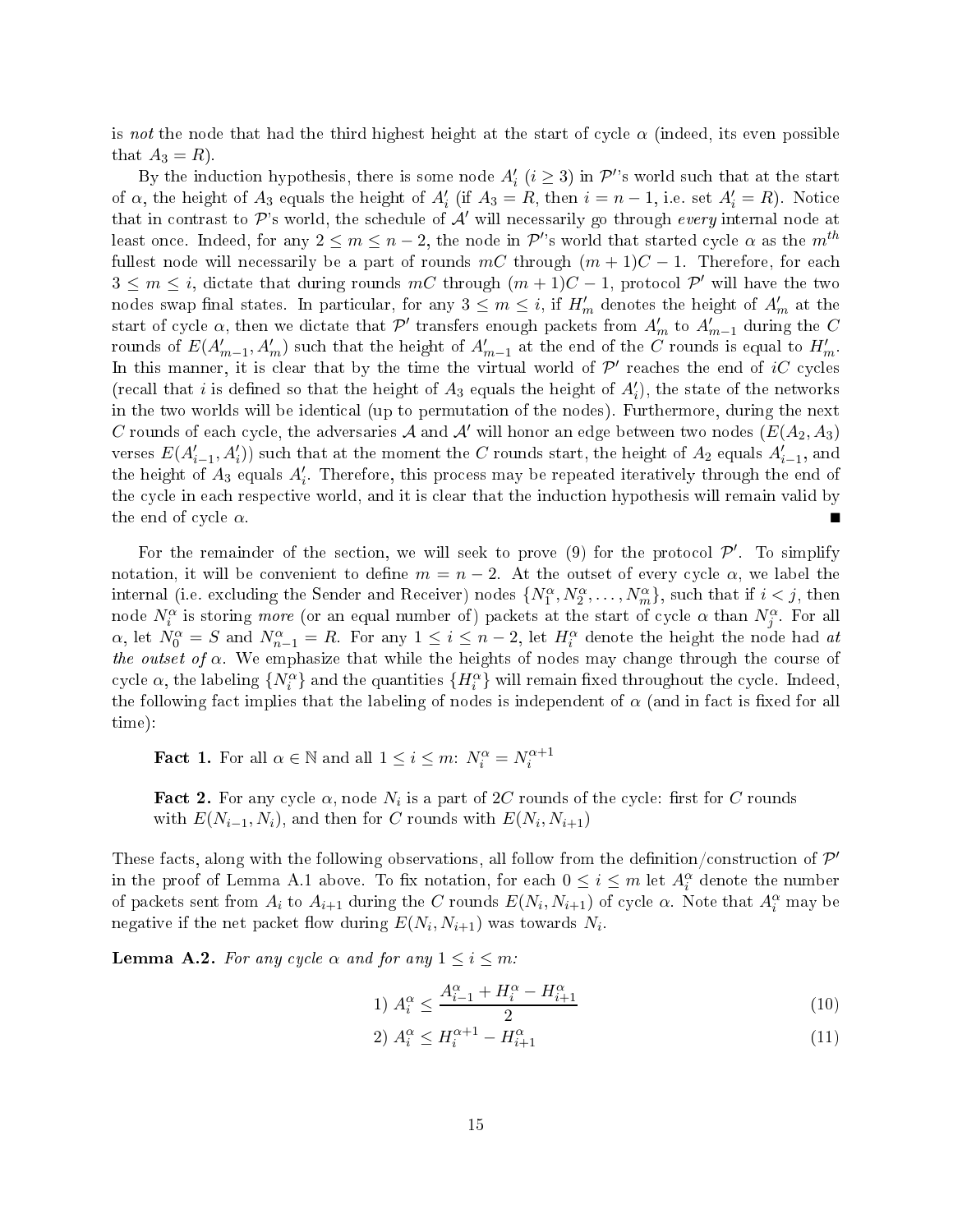Proof. Statement 1 follows from the two facts above as follows. Note that after the C rounds  $E(N_{i-1}, N_i)$  but before the next C rounds, node  $N_i$  will have height  $A_{i-1}^{\alpha} + H_i^{\alpha}$ . Now by definition of protocol  $\mathcal{P}',$  at the end of the C rounds of  $E(N_i,N_{i+1}), N_i^{\alpha}$  will have a greater (or equal) number of packets than  $N_{i+1}^{\alpha}$ . In particular, since there are  $A_{i-1}^{\alpha}+H_i^{\alpha}+H_{i+1}^{\alpha}$  total packets between the two nodes at the start of the  $C$  rounds  $E(N_i^{\alpha}, N_{i+1}^{\alpha}),$  it must be that at the end of these  $C$  rounds,  $N_i^{\alpha}$  is storing at least half of these. Since the number of packets stored by  $N_i^{\alpha}$  after the  $C$  rounds of  $E(N_i^{\alpha}, N_{i+1}^{\alpha})$  is given by  $A_{i-1}^{\alpha} + H_i^{\alpha} - A_i^{\alpha}$ , Statement 1 follows.

Also, again since protocol  $\mathcal{P}'$  specifies that  $N_i^\alpha$  must have more (or an equal number of) packets as  $N_{i+1}^{\alpha}$  immediately after the C rounds of  $E(N_i^{\alpha}, N_{i+1}^{\alpha})$ , and by Fact 2 the height of  $N_i^{\alpha}$  will not change through the remainder of cycle  $\alpha$ , Statement 2 follows.

Statement 1 above immediately implies the following, which we state separately for later use:

**Corollary A.3.** For any cycle  $\alpha$  and for any  $1 \leq i \leq m$ .

$$
A_i^{\alpha} \le \frac{A_{i-1}^{\alpha} + H_i^{\alpha} - \min\left(H_{i+1}^{\alpha}, \frac{C}{m}(m-i-1)\right)}{2}
$$

We are interested in the potential function:

$$
\Psi^{\prime\alpha} = \sum_{i=1}^{m} \left(\frac{1}{2}\right)^{m-i} \cdot \max\left(0, H_i^{\alpha} - (m-i)\frac{C}{m}\right)
$$
\n(12)

For each  $1 \leq i \leq m$ , define:

$$
\delta_i^{\alpha} = \begin{cases} 1 & \text{if the } 2^{nd} \text{ term of the max statement in (12) dominates} \\ 0 & \text{otherwise} \end{cases}
$$
 (13)

Also, for any pair of indices  $1 \leq i < j \leq m$ , define:

$$
(\Psi'^{\alpha+1} - \Psi'^{\alpha})_{i,j} = \sum_{k=i}^{j} \left(\frac{1}{2}\right)^{m-k} \left[ \max\left(0, H_k^{\alpha+1} - (m-k)\frac{C}{m}\right) - \max\left(0, H_k^{\alpha} - (m-k)\frac{C}{m}\right) \right] (14)
$$

**Claim A.4.** For any index  $1 \leq i \leq m$  and any cycle  $\alpha$ :

$$
H_i^{\alpha+1} = H_i^{\alpha} + A_{i-1}^{\alpha} - A_i^{\alpha}
$$
 (15)

*Proof.* Notice  $N_i^{\alpha+1} = N_i^{\alpha}$  (Fact 1) and  $N_i$  is a part of exactly 2C rounds for the  $\alpha^{th}$  cycle (Fact 2). In the first C rounds,  $H_i$  changes by  $A_{i-1}^{\alpha}$ , and in the second C rounds it changes by  $-A_i^{\alpha}$ . Since  $N_i$  began the cycle with height  $H_i^{\alpha}$ , we have that its height at the start of the  $(\alpha + 1)^{th}$  cycle will be  $H_i^{\alpha} + A_{i-1}^{\alpha} - A_i^{\alpha}$ .

It will be convenient to introduce the following notation:

**Definition A.5.** For any  $1 \leq i \leq m$  and any cycle  $\alpha$ , define:

$$
\nu_i^{\alpha} := \max\left(0, H_i^{\alpha} - (m - i)\frac{C}{m}\right) \quad \text{and} \quad \omega_i^{\alpha} := \min\left(0, H_i^{\alpha} - (m - i)\frac{C}{m}\right) \tag{16}
$$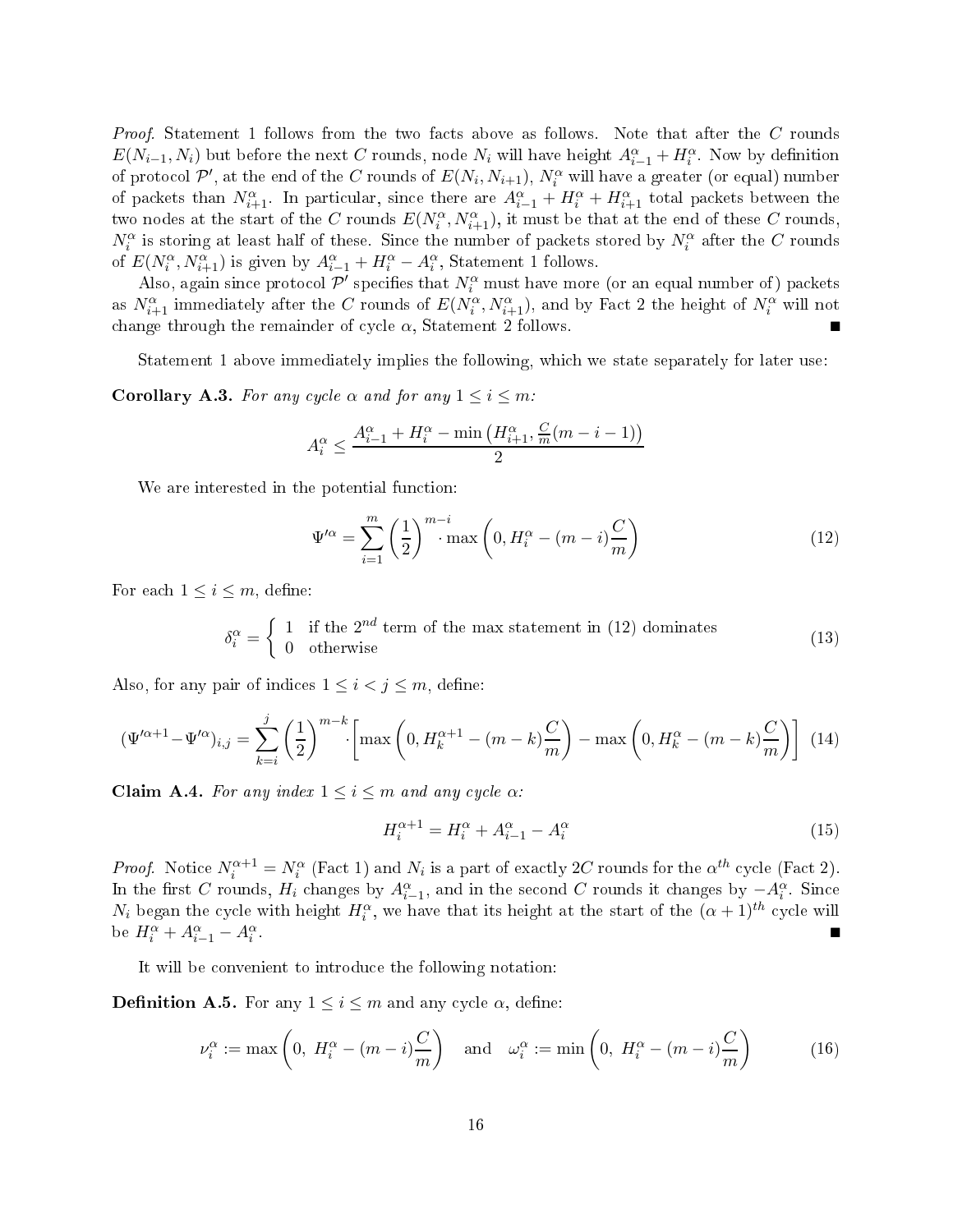Claim A.6. For any index  $1 \leq i \leq m$  and any cycle  $\alpha$ :

1) If 
$$
\delta_i^{\alpha+1} = 1
$$
, then:  $(\Psi'^{\alpha+1} - \Psi'^{\alpha})_{i,i} = \frac{1}{2^{m-i}} (A_{i-1}^{\alpha} - A_i^{\alpha} + \omega_i^{\alpha})$   
\n2) If  $\delta_i^{\alpha+1} = 0$ , then:  $(\Psi'^{\alpha+1} - \Psi'^{\alpha})_{i,i} = \frac{1}{2^{m-i}} \nu_i^{\alpha}$  (17)

*Proof.* If  $\delta^{\alpha+1} = 1$ , then consider the equalities:

$$
(\Psi'^{\alpha+1} - \Psi'^{\alpha})_{i,i} = \frac{1}{2^{m-i}} \left[ \max \left( 0, H_i^{\alpha+1} - (m-i) \frac{C}{m} \right) - \max \left( 0, H_i^{\alpha} - (m-i) \frac{C}{m} \right) \right]
$$
  
= 
$$
\frac{1}{2^{m-i}} \left[ (A_{i-1}^{\alpha} - A_i^{\alpha} + H_i^{\alpha}) - (m-i) \frac{C}{m} - \max \left( 0, H_i^{\alpha} - (m-i) \frac{C}{m} \right) \right]
$$
  
= 
$$
\frac{1}{2^{m-i}} (A_{i-1}^{\alpha} - A_i^{\alpha}) + \begin{cases} 0 & \text{if } H_i^{\alpha} \ge (m-i) \frac{C}{m} \\ \frac{1}{2^{m-i}} \left( H_i^{\alpha} - \frac{(m-i)C}{m} \right) & \text{if } H_i^{\alpha} < (m-i) \frac{C}{m} \end{cases}
$$
  
= 
$$
\frac{1}{2^{m-i}} (A_{i-1}^{\alpha} - A_i^{\alpha} + \omega_i^{\alpha})
$$

where the second equality is from Claim A.4 together with the assumption that  $\delta^{\alpha+1} = 1$ . Otherwise, if  $\delta^{\alpha+1} = 0$ , then Statement 2 is immediate.

**Lemma A.7.** For any pair of indices  $1 \leq i < j < m$  for which  $\delta_k^{\alpha+1} = 1$  for every  $i \leq k \leq j$ .<sup>9</sup>

$$
(\Psi'^{\alpha+1}-\Psi'^{\alpha})_{i,j} + \frac{A_j}{2^{m-j-1}} - \sum_{k=i}^{j} \frac{\omega_k}{2^{m-k}} \le \frac{A_{i-1}}{2^{m-i}} + \frac{(j-i+1)}{2^{m-i+1}}(A_{i-1} + H_i) - \frac{H_{j+1}}{2^{m-j+1}} + \sum_{k=i+1}^{j-1} \frac{(j-k)}{2^{m-k+2}}H_k
$$

*Proof.* This follows via an inductive argument on  $j - i$  together with Lemma A.2 and Claim A.6: BASE CASE:  $j = i + 1$ : First consider the right-hand-side of the inequality of Lemma A.7 with  $j = i + 1$ :

RHS A.7 = 
$$
\frac{A_{i-1}}{2^{m-i}} + \frac{2}{2^{m-i+1}}(A_{i-1} + H_i) - \frac{H_{i+2}}{2^{m-i}}
$$
  
= 
$$
\frac{A_{i-1}}{2^{m-i}} + \frac{1}{2^{m-i}}(A_{i-1} + H_i) - \frac{H_{i+2}}{2^{m-i}}
$$
  
= 
$$
\frac{A_{i-1}}{2^{m-i-1}} + \frac{1}{2^{m-i}}(H_i - H_{i+2})
$$
(18)

 $^9$ Unless explicity written otherwise, assume all superscripts are  $\alpha$ , which we have suppressed for notational convenience.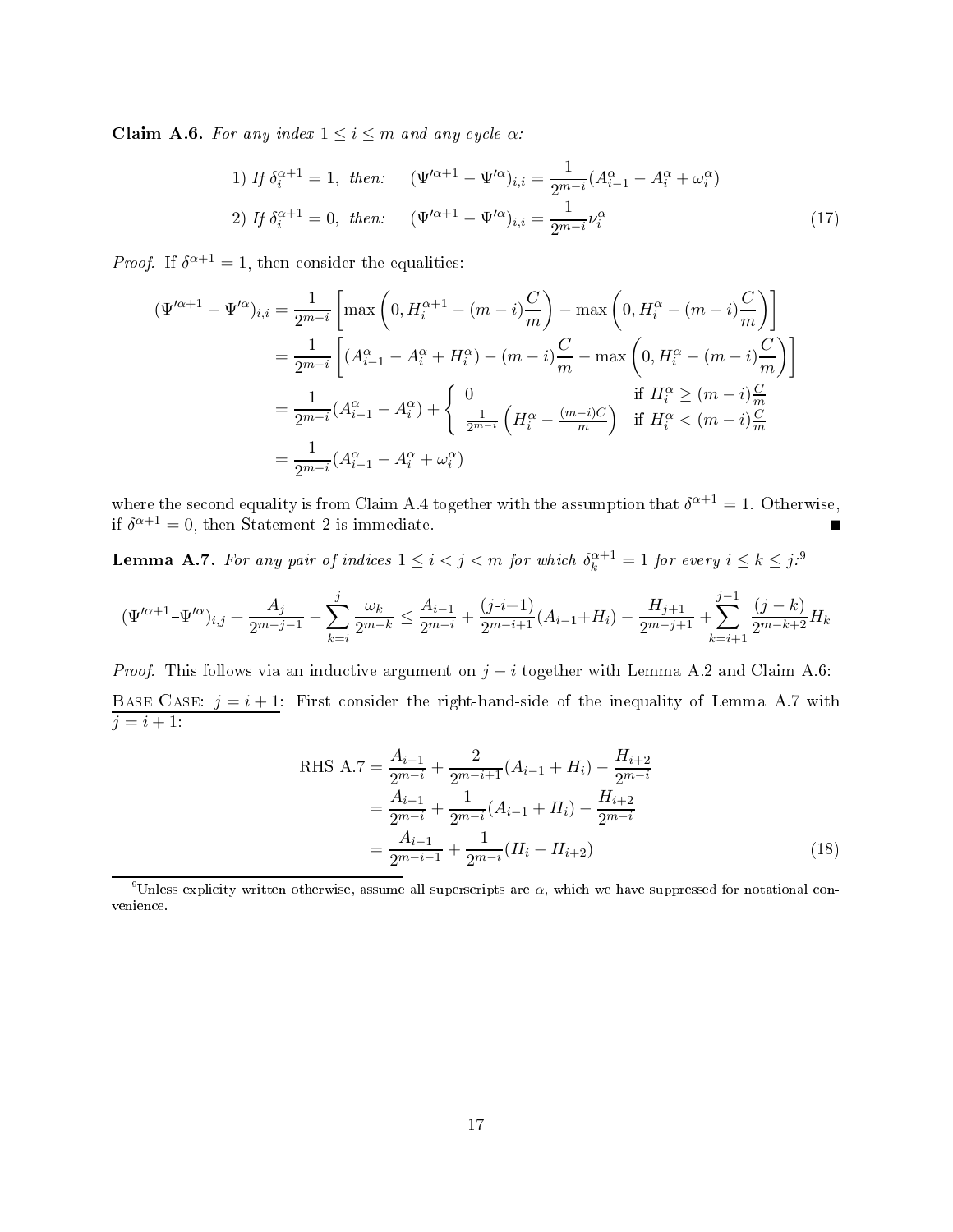Meanwhile, for  $j = i + 1$ , the left-hand-side of the inequality of Lemma A.7 is:

LHS A.7 = 
$$
(\Psi'^{\alpha+1} - \Psi'^{\alpha})_{i,i+1} + \frac{A_{i+1}}{2^{m-i-2}} - \sum_{k=i}^{i+1} \frac{\omega_k}{2^{m-k}}
$$
  
\n=  $(\Psi'^{\alpha+1} - \Psi'^{\alpha})_{i,i} + (\Psi'^{\alpha+1} - \Psi'^{\alpha})_{i+1,i+1} + \frac{A_{i+1}}{2^{m-i-2}} - \sum_{k=i}^{i+1} \frac{\omega_k}{2^{m-k}}$   
\n=  $\frac{1}{2^{m-i}} (A_{i-1} - A_i + \omega_i) + \frac{1}{2^{m-i-1}} (A_i - A_{i+1} + \omega_{i+1}) + \frac{A_{i+1}}{2^{m-i-2}} - \sum_{k=i}^{i+1} \frac{\omega_k}{2^{m-k}}$   
\n=  $\frac{1}{2^{m-i-1}} A_{i+1} + \frac{1}{2^{m-i}} (A_i + A_{i-1})$   
\n $\leq \frac{1}{2^{m-i}} ((A_i + H_{i+1} - H_{i+2}) + (A_i + A_{i-1}))$   
\n=  $\frac{1}{2^{m-i}} (A_{i-1} + H_{i+1} - H_{i+2}) + \frac{1}{2^{m-i-1}} A_i$   
\n $\leq \frac{1}{2^{m-i}} (A_{i-1} + H_{i+1} - H_{i+2}) + \frac{1}{2^{m-i}} (A_{i-1} + H_i - H_{i+1})$   
\n=  $\frac{A_{i-1}}{2^{m-i-1}} + \frac{1}{2^{m-i}} (H_i - H_{i+2})$  (19)

where the third equality is due to Claim A.6, the first inequality is Statement 1 of Lemma A.2 (applied to  $A_{i+1}$ ), and the second inequality is Statement 1 of Lemma A.2 (applied to  $A_i$ ). Notice (18) matches (19), as required.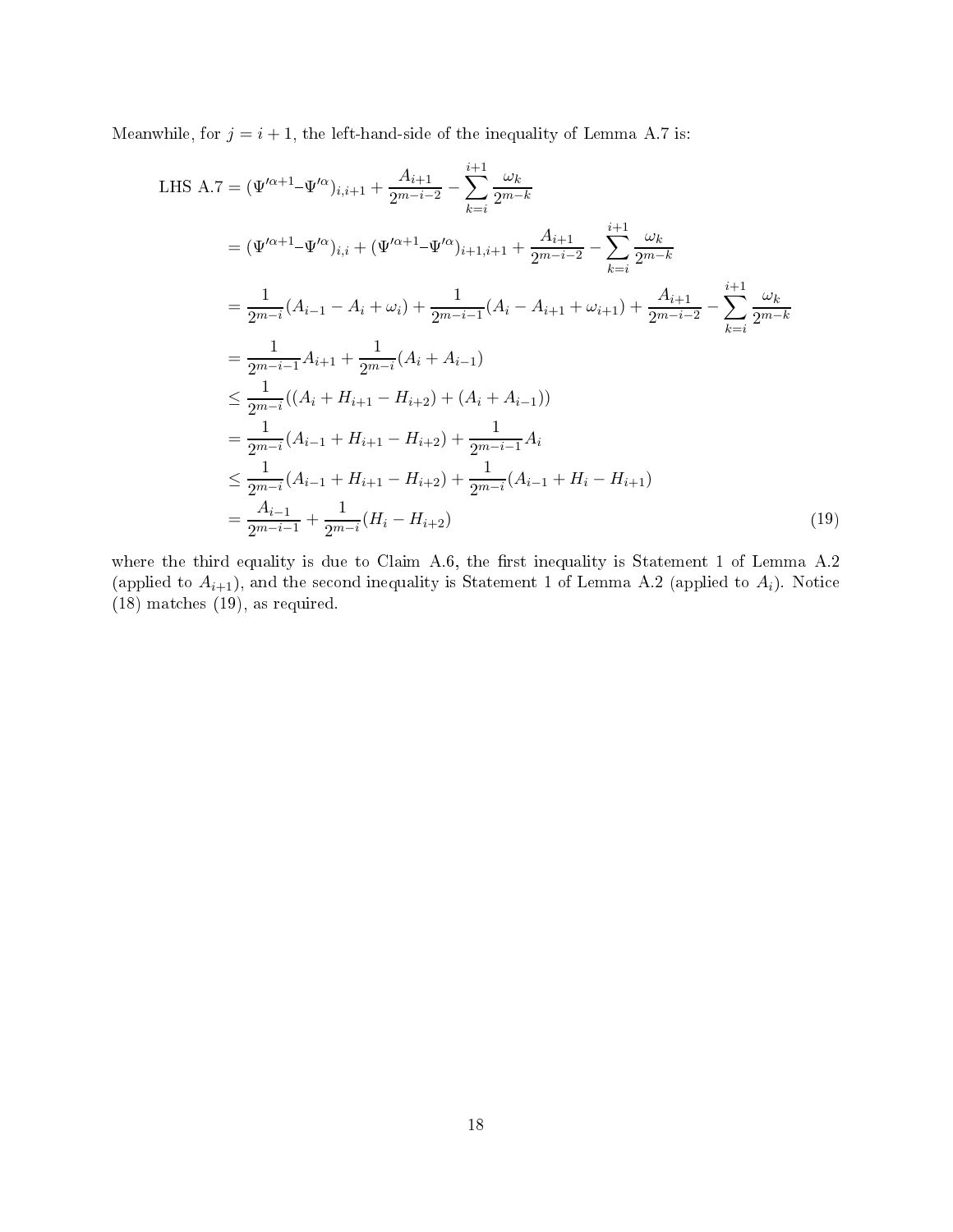**INDUCTION STEP:** Consider the string of inequalities:

$$
(\Psi'^{a+1}-\Psi'^{\alpha})_{i,j} + \frac{A_j}{2^{m-j-1}} - \sum_{k=i}^{j} \frac{\omega_k}{2^{m-k}} = (\Psi'^{a+1}-\Psi'^{\alpha})_{i,i} + (\Psi'^{a+1}-\Psi'^{\alpha})_{i+1,j} + \frac{A_j}{2^{m-j-1}} - \sum_{k=i}^{j} \frac{\omega_k}{2^{m-k}}
$$
  
\n
$$
\leq \frac{A_{i-1}-A_i}{2^{m-i}} + \frac{A_i}{2^{m-i-1}} + \frac{j-i}{2^{m-i}}(A_i + H_{i+1})
$$
  
\n
$$
- \frac{H_{j+1}}{2^{m-j+1}} + \sum_{k=i+2}^{j-1} \frac{(j-k)}{2^{m-k+2}} H_k
$$
  
\n
$$
= \frac{A_{i-1}-A_i}{2^{m-i}} + \frac{A_i}{2^{m-i-1}} + \frac{j-i+1}{2^{m-i}}(A_i + H_{i+1})
$$
  
\n
$$
- \frac{A_i + H_{i+1}}{2^{m-i}} - \frac{H_{j+1}}{2^{m-j+1}} + \sum_{k=i+2}^{j-1} \frac{(j-k)}{2^{m-k+2}} H_k
$$
  
\n
$$
\leq \frac{A_{i-1}-A_i}{2^{m-i}} + \frac{A_i}{2^{m-i-1}} + \frac{j-i+1}{2^{m-i+1}}(A_{i-1} + H_i + H_{i+1})
$$
  
\n
$$
- \frac{A_i + H_{i+1}}{2^{m-i}} - \frac{H_{j+1}}{2^{m-j+1}} + \sum_{k=i+2}^{j-1} \frac{(j-k)}{2^{m-k+2}} H_k
$$
  
\n
$$
= \frac{A_{i-1}}{2^{m-i}} + \frac{j-i+1}{2^{m-i+1}}(A_{i-1} + H_i) + \frac{j-i-1}{2^{m-i+1}}(H_{i+1}) + \frac{j-i}{2^{m-k+2}} H_k
$$
  
\n
$$
= \frac{A_{i-1}}{2^{m-i}} + \frac{j-i+1}{2^{m-i+1}}(A_{i-1} + H_i) - \frac{H_{j+1}}{2^{m-j+1}} + \sum_{k=i+2}^{j-1} \frac{(j-k)}{2^{m-k+2}} H_k
$$
  
\n<math display="block</math>

where the first inequality is by the induction hypothesis together with Claim A.6 and the second inequality is by Statement 1 of Lemma A.2.

**Lemma A.8.** For any pair of indices  $1 \leq i < i+1 < j \leq m$  for which  $\delta^{\alpha+1}_j = 1$  but  $\delta^{\alpha+1}_k = 0$  for every  $i < k < j$ :<sup>10</sup>

$$
(\Psi'^{\alpha+1} - \Psi'^{\alpha})_{i+1,j-1} + \frac{A_{j-1}}{2^{m-j}} - \sum_{k=i+1}^{j-1} \frac{\omega_k}{2^{m-k}} \leq \frac{A_i}{2^{m-i-1}} + \frac{H_{i+1}}{2^{m-i}} - \frac{H_j}{2^{m-j+1}} + \sum_{k=i+1}^{j-1} \frac{H_k}{2^{m-k+1}}
$$

*Proof.* This follows via an inductive argument on  $j - i$  together with Lemma A.2:

BASE CASE:  $j - i = 2$ : Looking at the right-hand-side of the inequality of Lemma A.8 for  $j = i + 2$ :

RHS A.8 = 
$$
\frac{A_i}{2^{m-i-1}} + \frac{H_{i+1}}{2^{m-i}} - \frac{H_{i+2}}{2^{m-i-1}} + \frac{H_{i+1}}{2^{m-i}}
$$

$$
= \frac{A_i + H_{i+1} - H_{i+2}}{2^{m-i-1}}
$$
(20)

<sup>&</sup>lt;sup>10</sup>On the right-hand side of the inequality of Lemma A.7, all superscripts are  $\alpha$ , which we have suppressed for notational convenience.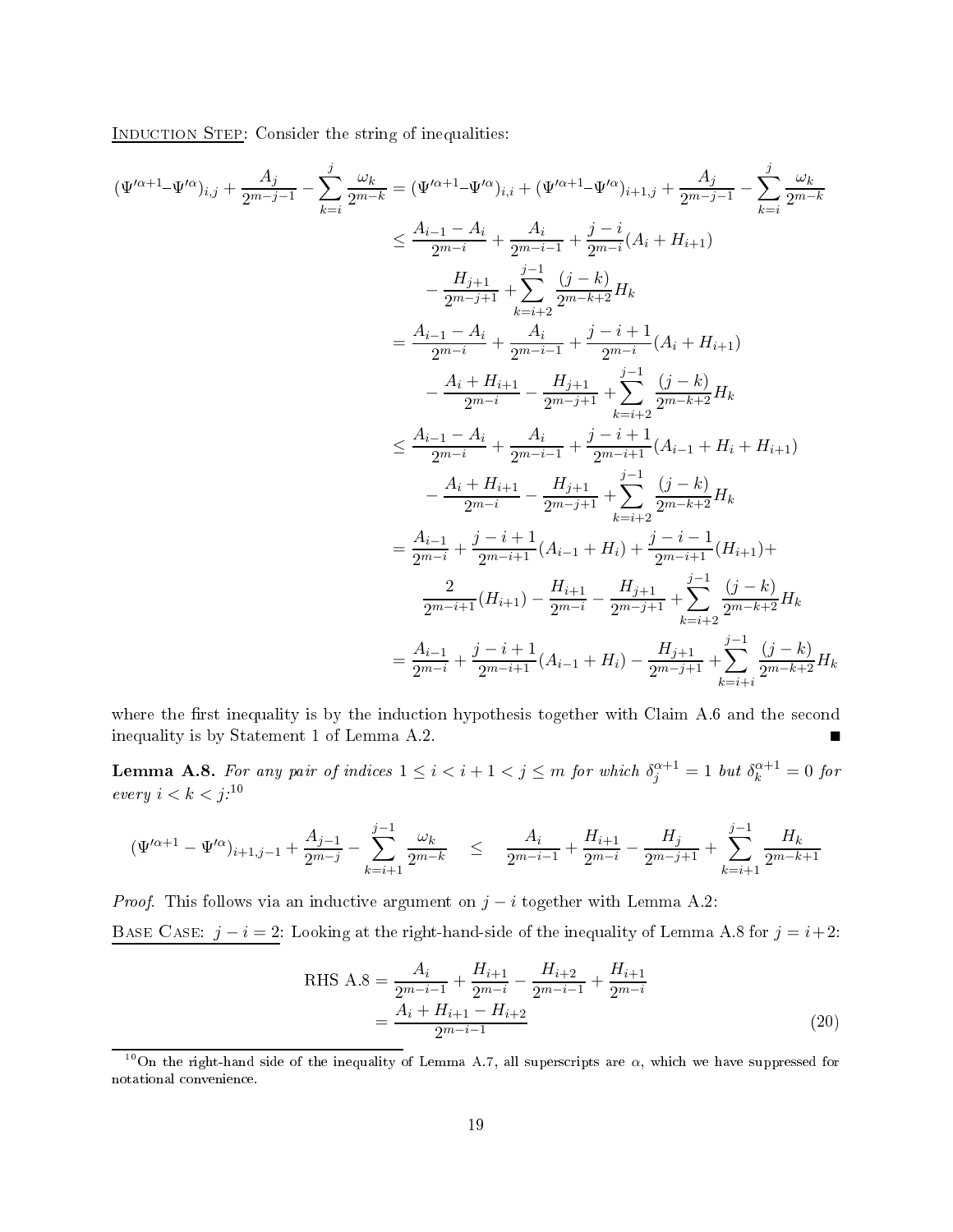Meanwhile, looking at the left-hand-side of the inequality of Lemma A.8 for  $j = i + 2$ :

LHS A.8 = 
$$
(\Psi'^{\alpha+1} - \Psi'^{\alpha})_{i+1, i+1} + \frac{A_{i+1}}{2^{m-i-2}} - \frac{\omega_{i+1}}{2^{m-i-1}}
$$
  
\n=  $\frac{A_{i+1}}{2^{m-i-2}}$   
\n $\leq \frac{A_i + H_{i+1} - H_{i+2}}{2^{m-i-1}},$  (21)

where the second equality is from Claim A.6 (since  $\delta_{i+1}^{\alpha+1} = 0$ ) and the inequality is Statement 1 of Lemma A.2. Notice (20) matches (21), as required.

INDUCTION STEP: Consider the string of inequalities:

$$
\begin{split} (\Psi'^{\alpha+1}-\Psi'^{\alpha})_{i+1,j-1}+\frac{A_{j-1}}{2^{m-j}}-\sum_{k=i+1}^{j-1}\frac{\omega_{k}}{2^{m-k}}&=(\Psi'^{\alpha+1}-\Psi'^{\alpha})_{i+1,i+1}+(\Psi'^{\alpha+1}-\Psi'^{\alpha})_{i+2,j-1}+\frac{A_{j-1}}{2^{m-j}}-\sum_{k=i+1}^{j-1}\frac{\omega_{k}}{2^{m-k}}\\ &\leq \frac{A_{i+1}}{2^{m-i-2}}+\frac{H_{i+2}}{2^{m-i-1}}-\frac{H_{j}}{2^{m-j+1}}+\sum_{k=i+2}^{j-1}\frac{H_{k}}{2^{m-k+1}}\\ &\leq \frac{A_{i}}{2^{m-i-1}}+\frac{H_{i+1}}{2^{m-i}}-\frac{H_{j}}{2^{m-j+1}}+\sum_{k=i+1}^{j-1}\frac{H_{k}}{2^{m-k+1}} \end{split}
$$

where the first inequality is by the induction hypothesis together with Claim  $A.6$  and the last inequality is by Statement 1 of Lemma A.2.

**Lemma A.9.** For any cycle  $\alpha$  and any index  $1 \leq i < m-1$ , if  $\delta_i^{\alpha+1} = 1$ ,  $\delta_{i+1}^{\alpha+1} = 0$ , and  $\delta_{i+2}^{\alpha+1} = 1$ , then:

$$
(\Psi'^{\alpha+1} - \Psi'^{\alpha})_{i+1, i+1} + \frac{A_{i+1}}{2^{m-i-2}} - \sum_{k=i+1}^{i+1} \frac{\omega_k}{2^{m-k}} \le \frac{A_i}{2^{m-i-1}} + \frac{1}{2^{m-i-1}} \frac{C}{m}
$$
(22)

Proof. Consider:

$$
(\Psi'^{\alpha+1} - \Psi'^{\alpha})_{i+1, i+1} + \frac{A_{i+1}}{2^{m-i-2}} - \sum_{k=i+1}^{i+1} \frac{\omega_k}{2^{m-k}} = \frac{A_{i+1}}{2^{m-i-2}}
$$
  

$$
\leq \frac{A_i + H_{i+1} - H_{i+2}}{2^{m-i-1}}
$$
  

$$
\leq \frac{A_i}{2^{m-i-1}} + \frac{1}{2^{m-i-1}} \frac{C}{m}
$$

the last inequality follows from the fact that  $\delta_{i+1}^{\alpha+1}=0$ , and  $\delta_{i+2}^{\alpha+1}=1$  implies that  $H_{i+1}-H_{i+2} \leq \frac{C}{m}$ .

**Lemma A.10.** For any cycle  $\alpha$  and any index  $1 \leq i < m-2$ , if  $\delta_i^{\alpha+1} = 0$ ,  $\delta_{i+1}^{\alpha+1} = 1$ , and  $\delta_{i+2}^{\alpha+1} = 0$ , then:

$$
(\Psi'^{\alpha+1} - \Psi'^{\alpha})_{i+1, i+1} + \frac{A_{i+1}}{2^{m-i-2}} - \sum_{k=i+1}^{i+1} \frac{\omega_k}{2^{m-k}} \le \frac{A_i}{2^{m-i-1}} + \frac{1}{2^{m-i-1}} \frac{C}{m}
$$
(23)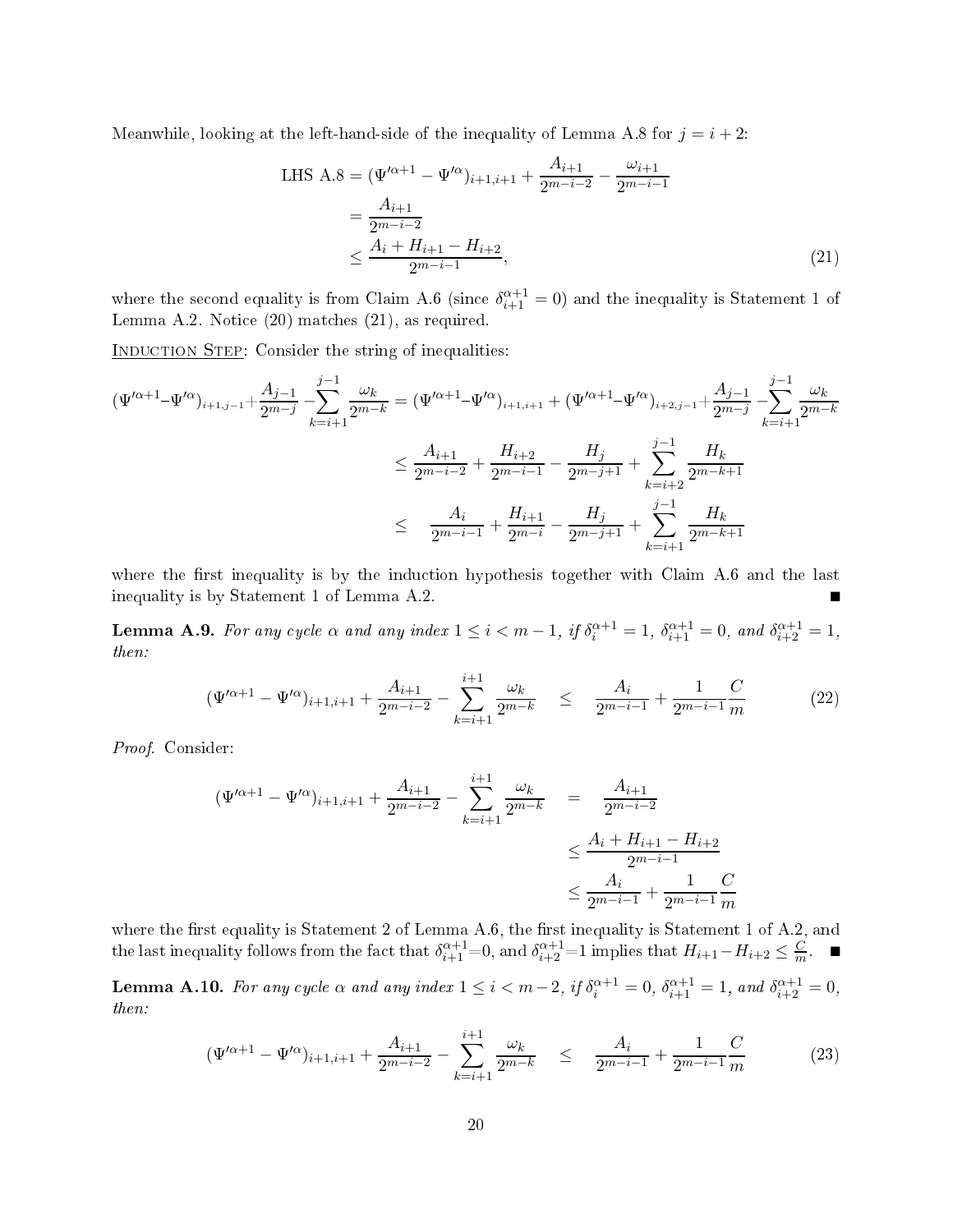Proof. Consider:

$$
(\Psi'^{\alpha+1} - \Psi'^{\alpha})_{i+1, i+1} + \frac{A_{i+1}}{2^{m-i-2}} - \sum_{k=i+1}^{i+1} \frac{\omega_k}{2^{m-k}} = \frac{A_i}{2^{m-i-1}} + \frac{A_{i+1}}{2^{m-i-1}}
$$
  

$$
\leq \frac{A_i + H_{i+1}^{\alpha+1} - H_{i+2}^{\alpha}}{2^{m-i-1}}
$$
  

$$
\leq \frac{A_i}{2^{m-i-1}} + \frac{1}{2^{m-i-1}} \frac{C}{m}
$$

and the last inequality follows from the fact that  $\delta_i^{\alpha+1} = 0$ ,  $\delta_{i+1}^{\alpha+1} = 1$ , and  $\delta_{i+2}^{\alpha+1} = 0$  implies that  $\frac{H_{i+1}^{\alpha+1}-H_{i+2}^{\alpha}}{2^{m-i-1}} \leq \frac{1}{2^{m-i-1}} \frac{C}{m}$  $\frac{C}{m}$ .

Claim A.11. For any cycle  $\alpha$ , we have:

$$
Z^{\alpha} + (\Psi'^{\alpha+1} - \Psi'^{\alpha})_{m,m} \le A_{m-1}^{\alpha} \tag{24}
$$

*Proof.* Since  $(H_m^{\alpha+1} - (m-m) \frac{C}{m}) = H_m^{\alpha+1} \ge 0$ , we have that the second term of min $(0, H_m^{\alpha+1} (m-m)\frac{C}{m}$ ) always dominates, and hence for all cycles,  $\delta_m^{\alpha+1}=1$ . Therefore, applying Claim A.6 (for  $i = m$ ):

$$
(\Psi'^{\alpha+1} - \Psi'^{\alpha})_{m,m} = A_{m-1}^{\alpha} - A_m^{\alpha} + \omega_m^{\alpha}
$$
  
\n
$$
\leq A_{m-1}^{\alpha} - A_m^{\alpha}
$$
  
\n
$$
= A_{m-1}^{\alpha} - Z^{\alpha}
$$
\n(25)

where the inequality follows since  $\omega_i^{\alpha} \leq 0$  for all cycles  $\alpha$  and nodes i, and the last equality is because  $N_m$  is the node that will be connected to the Receiver in the last C rounds of  $\alpha$ , so by definition  $A_m^{\alpha} = Z^{\alpha}$ .

We are now ready to prove the main result of this section, namely that (9) is satisfied for all cycles  $\alpha$ :

**Lemma A.12.** For all cycles  $\alpha$ , the following is always true:

$$
Z'^{\alpha} + (\Psi'^{\alpha+1} - \Psi'^{\alpha}) \le 7\frac{C}{m},
$$

*Proof.* Fix cycle  $\alpha$ , and consider the string of bits  $\{\delta_i^{\alpha+1}\}_{i=1}^m$ :

$$
(\delta_1^{\alpha+1}, \delta_2^{\alpha+1}, \dots, \delta_{m-1}^{\alpha+1}, \delta_m^{\alpha+1})
$$
\n
$$
(26)
$$

By Claim A.11, we have:

$$
Z^{\alpha} + \Psi'^{\alpha+1} - \Psi'^{\alpha} = Z^{\alpha} + (\Psi'^{\alpha+1} - \Psi'^{\alpha})_{1,m} \leq (\Psi'^{\alpha+1} - \Psi'^{\alpha})_{1,m-1} + A_{m-1}^{\alpha}
$$
(27)

We now use Lemmas A.7, A.8, A.9, and A.10 on the appropriate indices (based on the form of  $\{\delta_i^{\alpha+1}\}\)$ , which yields:<sup>11</sup>

<sup>&</sup>lt;sup>11</sup>We combine these lemmas by starting at the far right index  $i = m - 1$ , and working our way down through smaller indices by using the appropriate lemma. Notice that the first term on the RHS of the inequality of each lemma is exactly the term needed on the LHS of the next lemma.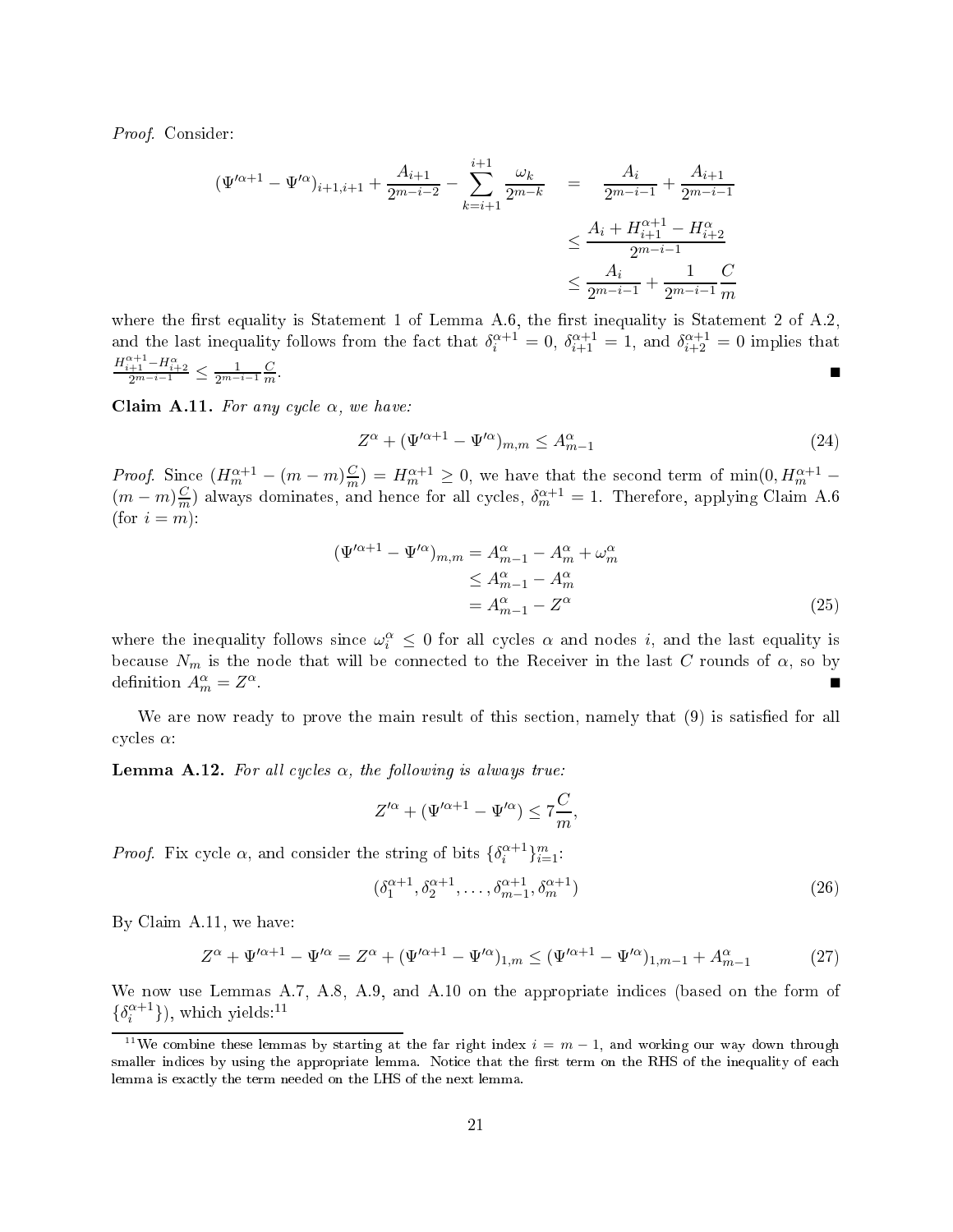1. For the smallest index i such that  $\delta_i^{\alpha+1} = 1$ , we have leading term:

$$
\frac{A_{i-1}}{2^{m-i}}\tag{28}
$$

2. For any indices  $(i, j)$  falling under Lemma A.7, we have contributions:

$$
\frac{j-i+1}{2^{m-i+1}}(A_{i-1} + H_i) + \sum_{k=i+1}^{j-1} \frac{(j-k+1)(m-i)}{2^{m-k+2}} \tag{29}
$$

3. For any indices  $(i, j)$  falling under Lemma A.8, we have contribution:

$$
\sum_{k=i}^{j} \frac{m-i}{2^{m-k+1}}\tag{30}
$$

4. For any indices  $(i, j)$  falling under Lemma A.9 or A.10, we have contribution:

$$
\frac{1}{2^{m-i-1}}\frac{C}{m}\tag{31}
$$

Notice that in terms of the contributions from (29),  $(A_{i-1} + H_i) \leq \frac{(m-i-1)C}{m}$ Lemma A.2 together with the fact that  $\delta_{i-1}^{\alpha+1} = 0$  implies  $H_{i-1}^{\alpha+1} < \frac{(m-i+1)C}{m}$ . The theorem now  $\overline{m}$  . The uncordination follows immediately from the facts:

1. For any  $1 \le i < j < \infty$ ,  $\sum_{k=i}^{j} \frac{1}{2^k}$  $\frac{1}{2^k} \leq \sum_{k=1}^{\infty} \frac{1}{2^k}$  $\frac{1}{2^k} = 1$ 

2. For any 
$$
1 \le i < j < \infty
$$
,  $\sum_{k=i}^{j} \frac{k}{2^k} \le \sum_{k=1}^{\infty} \frac{k}{2^k} = 2$ 

3. For any  $1 \leq i < j < \infty$ ,  $\sum_{k=i}^{j}$  $k(k-1)$  $\frac{k-1}{2^k} \leq \sum_{k=1}^{\infty}$  $k(k-1)$  $\frac{k-1}{2^k} = 4$ 

The remainder of the proof that the optimal competitive ratio is  $1/n$  was presented in Section 3.

# B Rigorous Proof of Competitive Ratio of Slide

The high-level ideas of the proof of Theorem 2 were sketched in Section 4.2, and we encourage the reader to re-read that section before proceeding here. In this Section, we begin by providing in Section B.1 a deeper explanation of the proof than was provided in Section 4.2, but still does not go into the details of the proofs. Then in Sections B.2-B.5 we rigorously prove all the lemmas and theorems.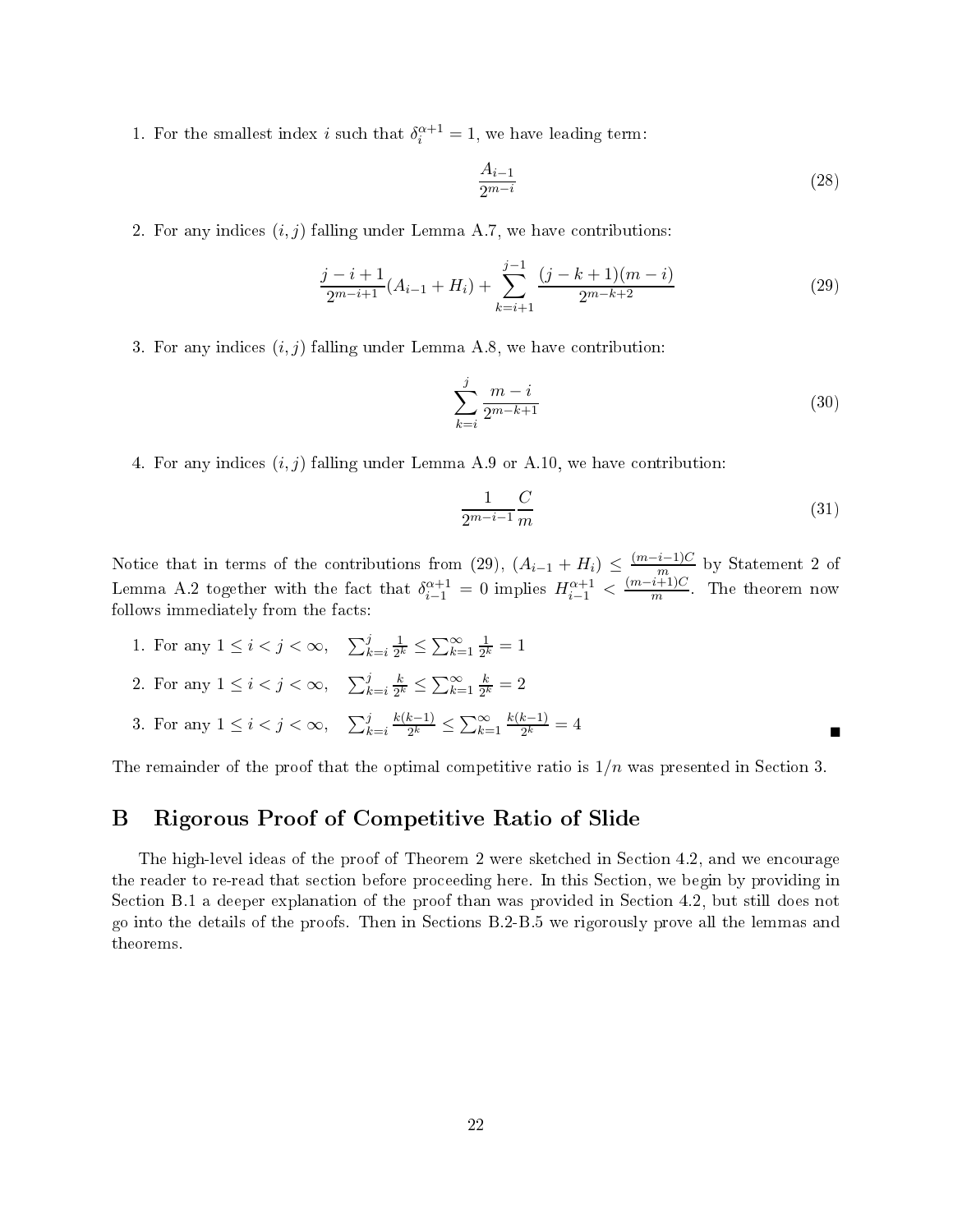#### **B.1** Motivation and Definitions

In what follows, unless stated otherwise, all notation is as defined in Section 4.2. Recall from Section 4.2 that we wish to construct two potential functions. The first one, denoted by  $\varphi_{p'},$  will be associated to every packet  $p' \in Z_2^{\mathcal{P}'}$ . However,  $\varphi_{p'}$  will not be exactly as defined in Section 4.2, so we provide now the motivation to explain how  $\varphi_{p'}$  is actually defined, and why we need to slightly change what it represents.

Our first attempt employed in Section 4.2 was to define  $\varphi_{p'}$  to be the height, with respect to  $P$ , of the node in which  $p'$  was currently being stored. We state once-and-for-all that when referencing the height of a node, we will mean its height with respect to the Slide **protocol**  $\mathcal{P}$ . As noted in Section 4.2, if we define  $\varphi_{p'}$  this way, then for every  $p' \in Z_2^{\mathcal{P}'}, \varphi_{p'}$  will be initially set to  $C$  (when  $\mathcal{P}'$  first inserts  $p'$ ), and  $\varphi_{p'}$  will be zero when  $p'$  is delivered to the Receiver. Thus, there is a net change of  $-C$  to  $\varphi_{p'}$  from the time of insertion by the Sender to the time of reception by the Receiver. The goal was then to define a second overall network potential function  $\Phi,$  which increases by  $C$  every time  $\mathcal P$  transfers a packet, and such that any time  $\varphi_{p'}$  changes for any  $p' \in Z_2^{\mathcal{P}'}$ , the cumulative changes of  $\sum_{p' \in Z_2^{\mathcal{P}'}} \varphi_{p'}$  will be mimicked by  $\Phi$ . Since  $\Phi$  increases by  $C$ when there is a packet transfer in  $P$ , one (good) way to think of this approach is that for each drop in  $\varphi_{p'},$  we would like to find a packet transfer in  ${\mathcal P}$  that can be "charged," i.e. this packet transfer "allowed"  $\varphi_{p'}$  to decrease.

Unfortunately, with the simplistic definition of  $\varphi_{p'}$  equal to the height of the node it is currently stored in, we encounter a problem. To clarify the problem, as well as to set notation, at the very beginning of each round x, we will label the *internal* nodes (i.e. not the Sender or Receiver) as:  $\{N_1^x, N_2^x, \ldots, N_{n-2}^x\}$ , where the labeling respects heights, so that at the start of the round x,  $N_{i+1}^x$ is storing at least as many packets as  $N_1^x$  (ties are broken arbitrarily). Letting  $H_i^x$  denote the height of  $N_i^x$  at the start of x (i.e. the number of packets  $N_i^x$  is storing with respect to  $\mathcal{P}$ ), we may restate the criterion for labeling nodes at the start of each round by writing:  $H_1^x \leq H_2^x \leq \cdots \leq H_{n-2}^x$ . Note that nodes may change labels from one round to the next, i.e. we may have  $\bar{N}_i^x \neq N_i^{x+1}$ . When the round is unimportant, we will suppress the superscript  $x$ . Let  $S$  denote the Sender and  $R$  denote the Receiver.

We may now explain why the simplistic definition of  $\varphi_{p'}$  above will not be adequate. Define  $Q := \frac{C-n}{n}$ , and consider the following two scenarios that may be present at the start of some round  $\mathcal{X}$ :

**Scenario 1:** 
$$
H_{n-2} = C
$$
  $H_{n-3} = C$  ...  $H_3 = C$   $H_2 = C$   $H_1 = (n-3)Q$   
**Scenario 2:**  $H_{n-2} = (n-3)Q$   $H_{n-3} = (n-4)Q$  ...  $H_3 = 2Q$   $H_2 = Q$   $H_1 = 0$ 

In Scenario 1, consider a packet  $p' \in Z_2^{\mathcal{P}'}$  that begins round x in node  $N_1$ , so that  $\varphi_{p'} = (n-3)Q$ . Notice that if the adversary honors the edge  $E(N_1, R)$ , the Slide protocol will transfer a packet to the Receiver (Rules 2 and 3a of Section 4.1). Now by definition of being in the set  $Z_2^{\mathcal{P}'}$ , in order for  $p^\prime$  to be delivered to the Receiver via node $^{12}$   $N_1,$  node  $N_1$  must have height zero when the adversary honors edge  $E(N_1, R)$ . Therefore, there must be exactly  $(n-3)Q$  transfers in  $P$  (to drain  $N_1$ ) before  $p'$  can be delivered to  $R$  via  $N_1$ . Thus, loosely speaking, we can "charge" the resulting drop in  $\varphi_{p'}$  from  $(n-3)Q$  to 0 to these  $(n-3)Q$  transfers in  $\mathcal P$ .

<sup>&</sup>lt;sup>12</sup>Of course there is no reason to assume that  $p'$  must be transferred to R via  $N_1$ , but for the sake of the example, we imagine this is the case.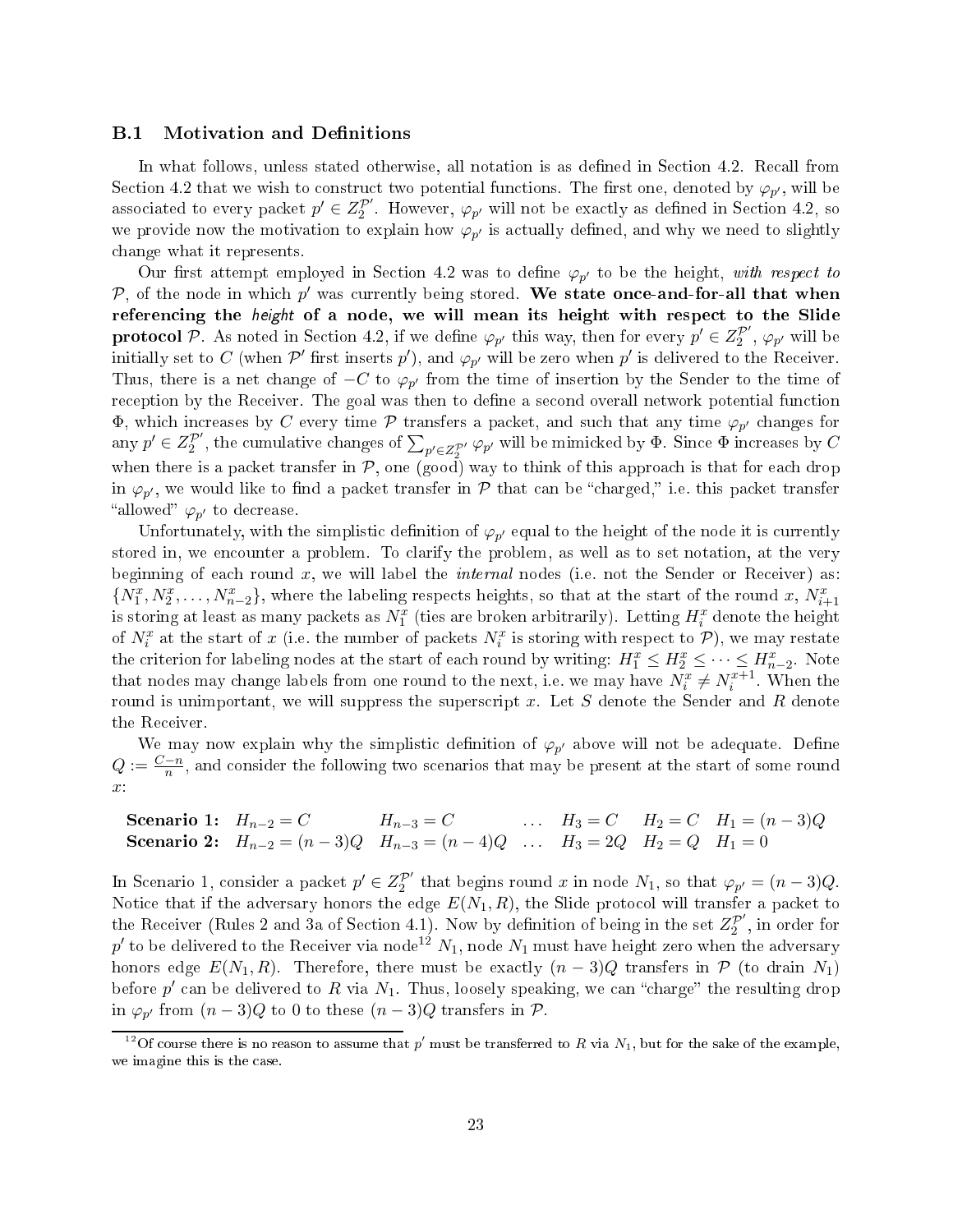Now instead imagine we are in Scenario 2, and again fix a packet  $p' \in Z_2^{\mathcal{P}'}$  such that  $\varphi_{p'} =$  $(n-3)Q$  at the start of round x, so  $p' \in N_{n-2}$ . In this case, notice that p' has a way to reach R without any packets being transferred in  $P$ . In particular, the adversary could honor edge  $E(N_{n-2}, N_{n-3})$  in round x, and then  $E(N_{n-3}, N_{n-4})$  in round  $x + 1$ , and so forth. Since the difference in heights between adjacent nodes is less than  $C/n$ , the Slide protocol will not transfer any packets during these rounds. Meanwhile, protocol  $\mathcal{P}'$  may dictate that  $p'$  is transferred each of these rounds, all the way to the Receiver. Thus, in this scenario,  $\varphi_{p'}$  was able to decrease from  $(n-3)Q$  to zero without any packets being transferred in P. Because we are trying to associate drops in  $\varphi_{p'}$  to packet transfers in  $\mathcal{P}$ , this is problematic.

Notice that the problem in Scenario 2 is that there exists a "bridge" between  $N_{n-2}$  and R. That is, even though  $N_{n-2}$  has a relatively large height, there is still a way for packets  $p' \in Z_2^{\mathcal{P}'}$  that are in  $N_{n-2}$  to reach R without P being able to transfer any packets. In contrast, in Scenario 1,  $p'\in N_1$  will also have  $\varphi_{p'}=(n-3)Q,$  but now there must be  $(n-3)Q$  transfers in  ${\mathcal P}$  before  $p'$  can reach R (again, since  $p' \in Z_2^{\mathcal{P}'}$  requires that p' is never transferred at the same time as a packet in  $P$ ). In summary, one might say that even though node  $N_1$  in Scenario 1 has the same height as node  $N_{n-2}$  from Scenario 2, these two nodes have different "effectual" heights.

Considering the above two Scenarios, we were encouraged to modify our definition of  $\varphi_{p'}$  as follows:

- For node  $N_i,$  define the node's effectual height: $^{13}$   $\widetilde{H}_i := \max(0, H_i (i-1)\frac{C}{n})$
- For any  $p' \in Z_2^{\mathcal{P}'}$  that is currently in  $N_i$ , define its potential:  $\varphi_{p'} := \widetilde{H}_i$

This is almost the actual definition we eventually make for  $\varphi$ , but we will need to first "smooth-out" this definition. To motivate the need to smooth the definition, consider the following events, which represent the only ways that  $\varphi_{p'}$  can change (based on the new definition of  $\varphi_{p'}$ ):

Case 1.  $p'$  is transferred from  $N_i$  to  $N_j$  in some round  $E(N_i, N_j)$ 

Case 2.  $p' \in N_i$  when  $N_i$  changes height due to a packet transfer in  $P$ , but this packet transfer does not cause a re-indexing of nodes

Case 3.  $p'$  is in some node  $N_i$  when a packet transfer in  $P$  causes  $N_i$  to change index to  $N_j$ (i.e. this node moves from the  $i^{th}$  fullest node to the  $j^{th}$  fullest node)

Since we are only concerned with  $p' \in Z_2^{\mathcal{P}'}$ , we note that whenever  $\varphi_{p'}$  changes as by 1) above, necessarily P did not transfer a packet this round. In particular, this means that  $|H_i - H_j| < C/n$ . In order to control changes to  $\varphi_{p'}$  that are a result of Case 1, we would therefore like for  $H_i \approx H_j$ whenever  $H_i \approx H_j$ . Although the definition of effectual height  $\widetilde{H}_i$  above almost captures this, there is necessarily a "jump" of  $C/n$  between the values  $H_i$  and  $H_j$ . This is one of the reasons we will want to "smooth-out" the definition of  $\varphi_{p'}$ .

Changes to  $\varphi_{p'}$  that come from Case 2 above are okay, since in such cases  $\varphi_{p'}$  will change by one, and this can be "charged" to the fact that there has been a packet transfer in  $P$ . Lastly, notice that  $\varphi_{p'}$  can only change as in Case 3 above if there are two nodes at the outset of some round  $x,$   $N_i$ and  $N_{i+1}$ , such that a packet transfer during round x causes them to switch places (e.g. before the transfer,  $H_i = H_{i+1}$ , and then  $N_i$  receives a packet in round x). Because there has been a packet

 $13$ The "maximum" is added to prevent the effectual height of a node from being negative.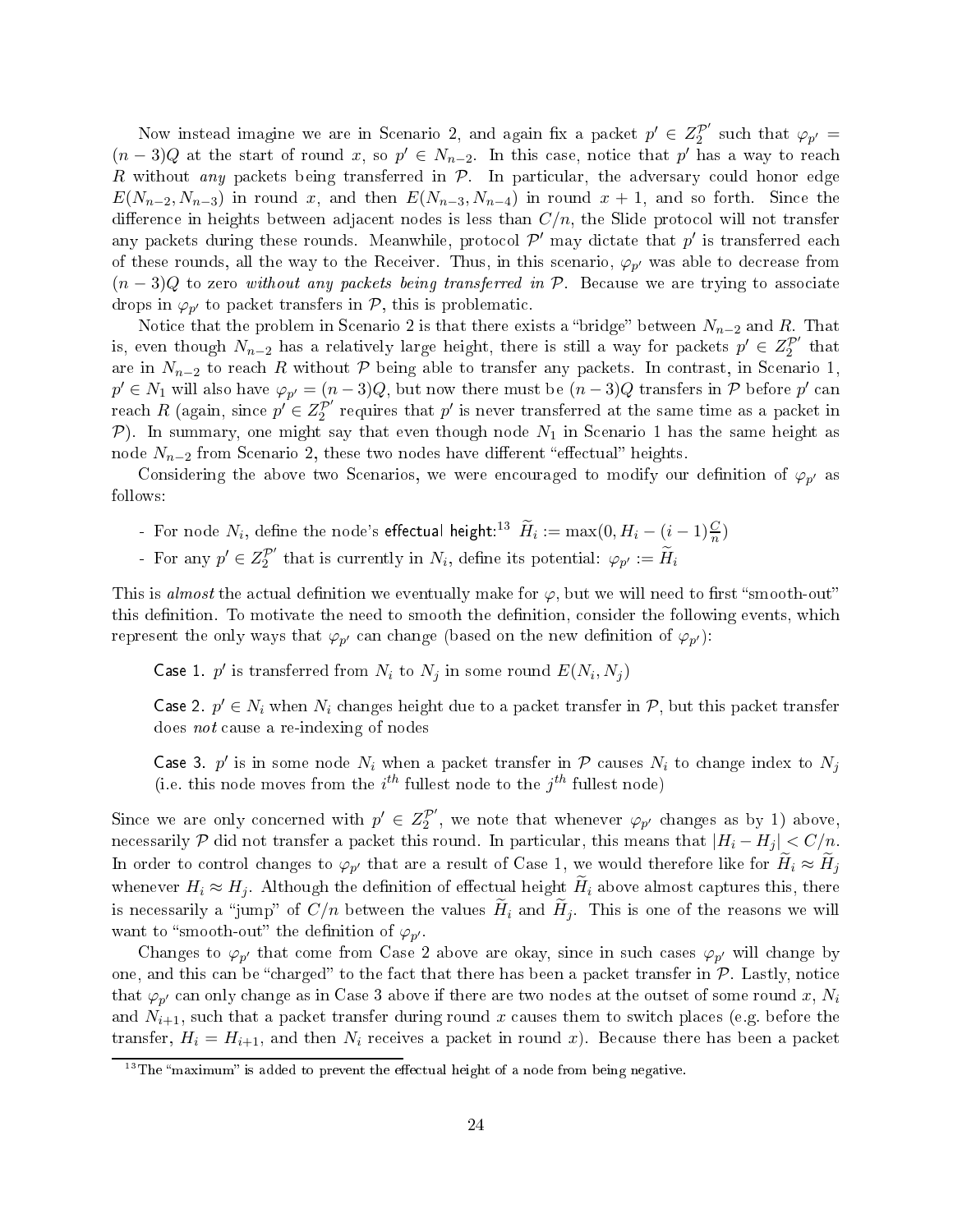transfer in  $\mathcal{P},$  we can "charge" some of the changes in  $\varphi_{p'}$  to this packet transfer, but again the fact that there will be a "jump" of  $C/n$  to changes in  $\varphi$  will encourage a "smoothing" of the definition of  $\varphi$ .

This leads to the notion of a family of nodes. In particular, we will partition the internal nodes into families. Intuitively, two nodes will be in the same family if they are relatively close to each other in height (or more generally, if there is a "bridge" connecting them, as in Scenario 2 above). Then within each family, we will distribute the cumulative effectual height of the nodes in that family evenly among all nodes in the family. Formally, for a family of nodes<sup>14</sup>  $\mathcal{F} = \{N_i, N_{i+1}, \ldots, N_j\},$ define the cumulative effectual height  $H_{\mathcal{F}}$  of the family  $\mathcal{F}$  by:

$$
\widetilde{H}_{\mathcal{F}} := \sum_{k=i}^{j} \widetilde{H}_{k} = \sum_{k=i}^{j} \max\left(0, H_{k} - (k-1)\frac{C}{n}\right)
$$

For any  $p' \in Z_2^{\mathcal{P}'}$  such that  $p'$  is currently in some node of family  $\mathcal{F}$ , we will define  $\varphi_{p'}$  to be the average effectual height of the family, i.e.:

$$
\varphi_{p'}:=\frac{\widetilde{H}_{\mathcal{F}}}{|\mathcal{F}|}
$$

Of course,  $\widetilde{H}_{\mathcal{F}}$  may not divide evenly among the nodes in the family  $\mathcal{F}$ , and then to force  $\varphi_{p'} \in \mathbb{N}$ , we will distribute the excess weight (the remainder) to the nodes with higher indices. Based on this definition of  $\varphi_{p'}$ , note that if  $p'$  transfers between two nodes of the same family,  $\varphi_{p'}$  can change by at most one.

We re-visit the three ways  $\varphi_{p'}$  may change, explaining in each case how we can find a packet transfer in P to "charge" for the change in  $\varphi_{p'}$ . In terms of changes to  $\varphi_{p'}$  resulting from Case 1 above, we recall that necessarily  $|H_i - H_j| < C/n$ . We show in Lemma B.12 that anytime  $|H_i - H_j| < C/n$ ,  $N_i$  and  $N_j$  are necessarily in the same family, in which case our definition of  $\varphi$ now guarantees that  $\varphi_{p'}$  can change by at most one when  $p'$  is transferred between nodes. Changes to  $\varphi_{p'}$  due to Case 2 will be at most one (since the cumulative effectual height of the family will change by at most one, and this change will be distributed among nodes in the family), and we can "charge" such changes to the packet transfer in  $P$  that caused Case 2 to occur. Finally, for Case 3, if  $p' \in N_i$  when  $N_i$ 's index changes but  $N_i$  remains in the same family, then since  $\varphi$  is distributed evenly among nodes in the family, the change in index will be irrelevant (i.e. this will not cause  $\varphi_{p'}$  to change). On the other hand, we will show that whenever a node  $N_i$  switches families as a result of a packet transfer in  $P$ , the average effectual height of its new family will differ by at most one from the average effectual height of its old family. Thus, in this case the change in  $\varphi_{p'}$  is also bounded by one, and we can "charge" this change to the packet transfer that caused families to re-align.

Defining how to partition nodes into families so that the families behave the way we want (e.g. so that: 1) nodes with height within  $C/n$  of each other are in the same family; 2) Families can only re-align during a round in which  $P$  transfers a packet; and 3) When families re-align, the average effectual height of any node before and after the re-alignment differs by at most one) requires a little thought, and it is done precisely in the following section. Once we have the formal definition of a family, we would like to formalize the notion of "charging a change in  $\varphi_{p'}$  to a packet transfer in

 $14$ We will show in the next section that nodes within the same family will always have adjacent indices.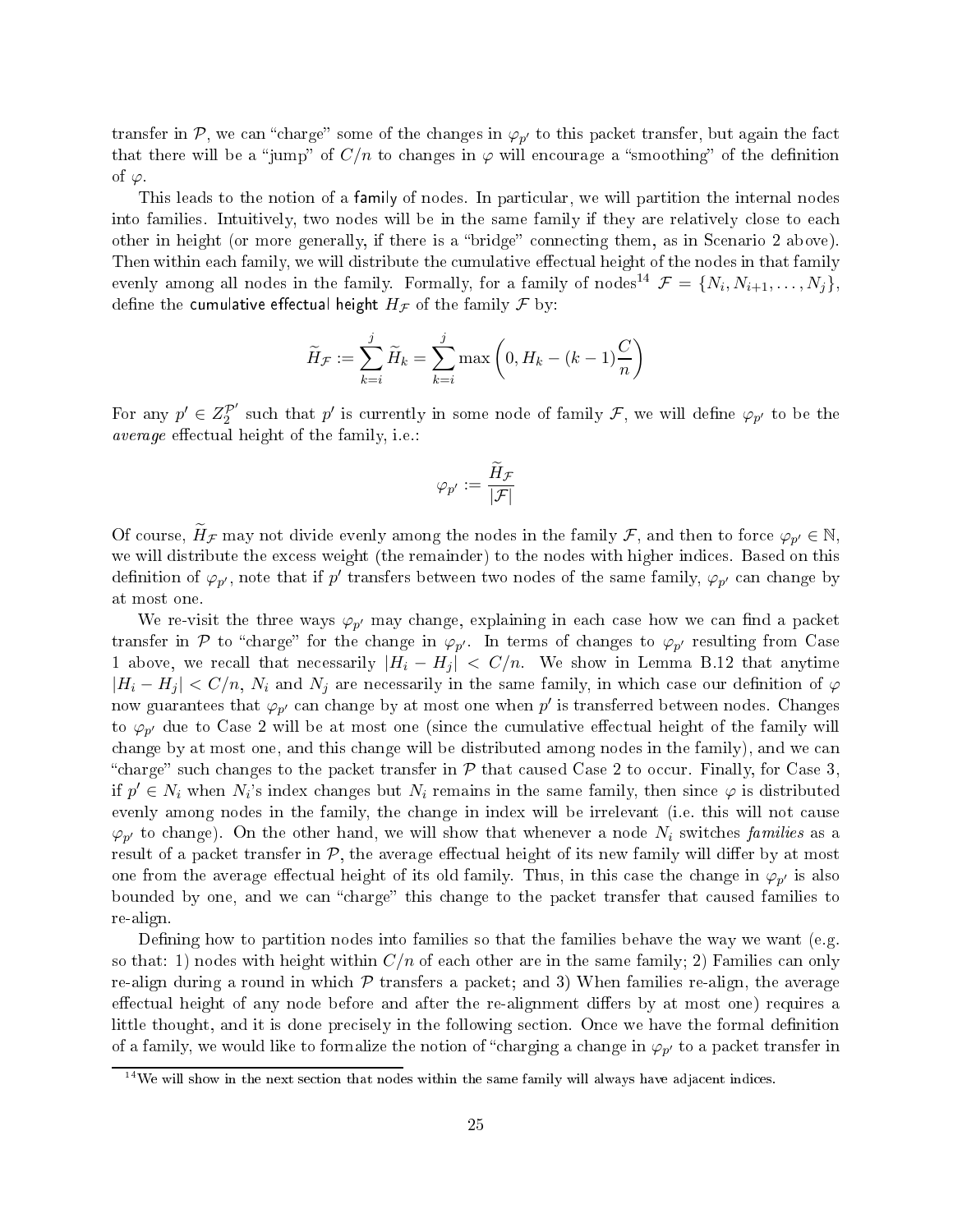P." Namely, as mentioned in Section 4.2, we define a second network potential  $\Phi$  that will increase by C every time there is a packet transfer in  $P$ , and that will also mirror the cumulative changes of  $\varphi_{p'}$  for each  $p' \in Z_2^{\mathcal{P'}}$ . In order to prove  $\Phi$  is always positive, we will distribute the total network potential between the families:

$$
\Phi = \Phi_{\mathcal{F}_1} + \dots + \Phi_{\mathcal{F}_l} \tag{32}
$$

and then show in Lemma B.17 that within each family  $\mathcal{F}$ :

$$
\Phi_{\mathcal{F}} \geq 0. \tag{33}
$$

The careful definition of families and the precise definition of the potential  $\varphi$  and the network potential  $\Phi$  is presented below in Section B.2. The main lemma and proof of the fact that at all times  $\Phi \geq 0$  can be found in Section B.5.

# B.2  $\;$  Formal Definition of "Family" and Potential of a Packet  $(\varphi _{p^{\prime }})$

We begin by defining formally the notion of a family introduced in the previous section. Note that families will in general re-align during a round when there is a packet transfer in  $P$ , so we use the notation  $\mathcal{F}^x$  to denote some family  $\mathcal F$  that was in existence at the start of round x. Recall that at the start of each round  $x$ , the internal nodes are indexed according to their heights with respect to P:  $\{N_1, N_2, \ldots, N_{n-2}\}\$ , so that  $H_i \leq H_j$  if  $i < j$  (ties are broken arbitrarily). Also recall from the previous section the definition of the effectual height  $H_i$  of node  $N_i$ :

$$
\widetilde{H}_i := \max\left(0, H_i - (i-1)\frac{C}{n}\right) \tag{34}
$$

At the start of each round, we will partition the internal nodes into families inductively (starting from the emptiest nodes), so that the average effectual height of each family is minimized. In particular:

**Definition B.1.** At the start of round x, internal nodes will be partitioned into families  $\{\mathcal{F}^x_i\}$  as follows. Starting at  $i = 1$  and  $k_0 = 0$ :

**F1** Find index  $k_{i-1} < k_i ≤ n-2$  such that the following quantity is minimal:

$$
\frac{\sum_{j=k_{(i-1)}+1}^{k_i} \widetilde{H}_j}{(k_i - k_{i-1})}
$$
\n
$$
(35)
$$

In case there are multiple values for  $k_i$  that achieve the same minimum, define  $k_i$  to be the largest of all possibilities. Then define<sup>15</sup> family  $\mathcal{F}_i^x := \{N_{k_{(i-1)}+1}^x, \ldots, N_{k_i}^x\}.$ 

- F2 Set  $i = i + 1$  and repeat Step F1 until all internal nodes are in some family.
- F3 The Sender and Receiver will form their own, separate, families. Denote the Sender's family by  $\mathcal{F}_n$  and the Receiver's family by  $\mathcal{F}_0$  <sup>16</sup>

<sup>&</sup>lt;sup>15</sup>When the round x is unimportant, we will suppress the superscript in our notation.

<sup>&</sup>lt;sup>16</sup>The only reason we place the Sender and Receiver in a family at all is to make the terminology easier in the lemmas that follow. In particular, the notation we use for the Sender's family ensures that it will have a higher index than all other nodes (there will be a gap between the index of the largest indexed family of internal nodes and the Sender's family, which is unimportant), and conversely the Receiver's family will have a smaller index than all other nodes.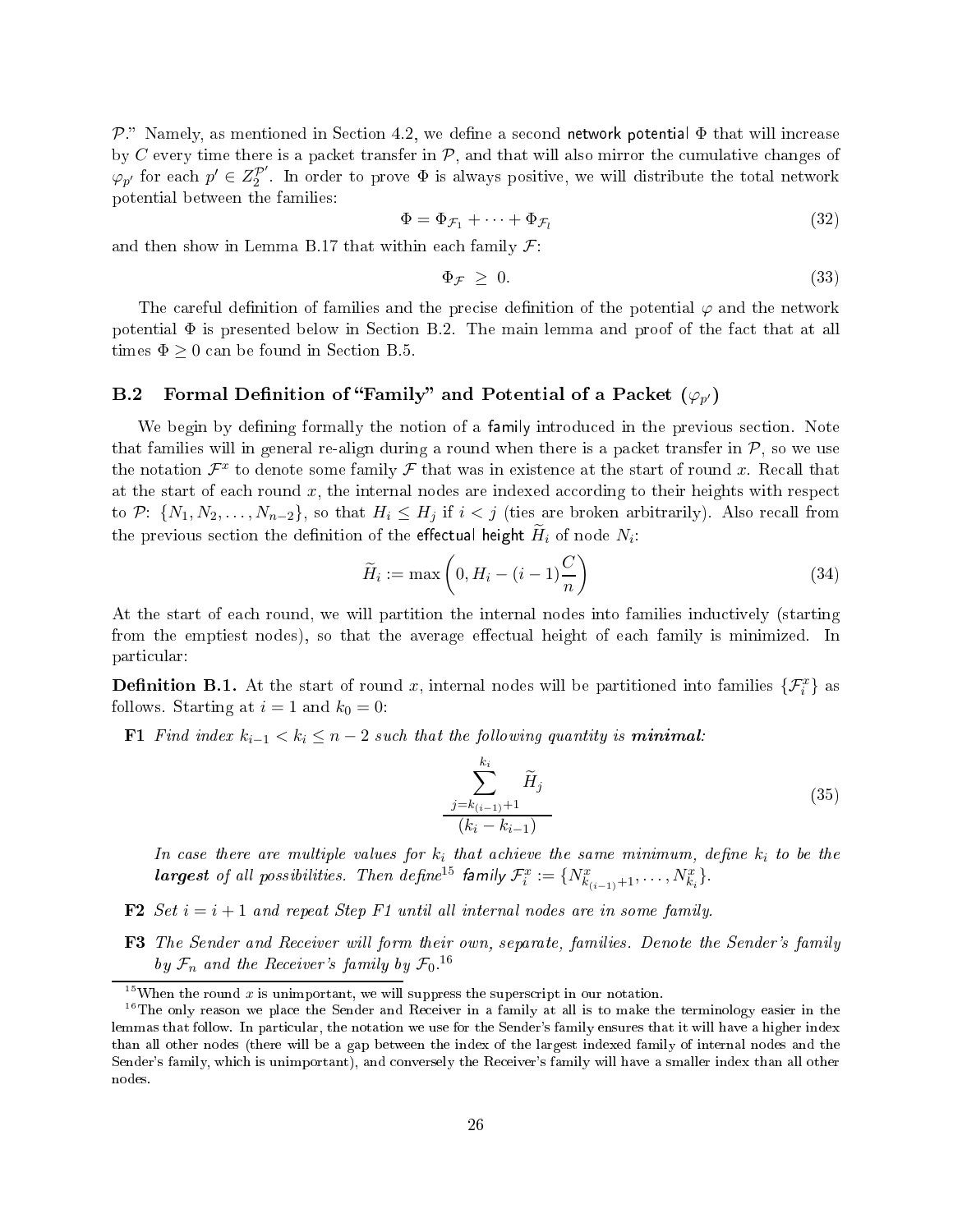**Definition B.2.** The cumulative effectual height  $\widetilde{H}_{\mathcal{F}}$  of a family  $\mathcal F$  is the sum of the effectual heights of each of the nodes in the family. The average effectual height  $\langle \tilde{H}_{\mathcal{F}} \rangle$  of a family is the cumulative effectual height divided by the size of the family. Succinctly, if  $\mathcal{F}:=\{N_i,N_{i+1},\ldots,N_j\}$ :

$$
\widetilde{H}_{\mathcal{F}} := \sum_{k=i}^{j} \widetilde{H}_{k} \quad \text{and} \quad \langle \widetilde{H}_{\mathcal{F}} \rangle := \frac{\widetilde{H}_{\mathcal{F}}}{|\mathcal{F}|} = \frac{\sum_{k=i}^{j} \widetilde{H}_{k}}{\frac{j}{j-i+1}}
$$
(36)

Notice that by construction (see Rules F1 and F2), families are created so that the average effectual height of (the lowest indexed) families is minimized.

With the formal definition of families in hand, we are ready to formally define the first kind of potential,  $\varphi$ . Recall that this potential will be associated to packets  $p'\in Z_2^{\mathcal{P}'},$  and if  $p'\in \mathcal{N}_i\in \mathcal{F}$  at the start of some round, then  $\varphi_{p'}$  will (roughly) represent the average effectual height  $\langle H_{\mathcal{F}} \rangle$ . More precisely, we will ascribe to each node  $N_i \in \mathcal{F}$  a potential  $\varphi_i$  equal to the average effectual height, except that the potential for some nodes in the family will be one bigger to account for the case that  $\frac{H_{\mathcal{F}}}{|\mathcal{F}|} \notin \mathbb{Z}$ . Formally:

 $\bf{Definition~B.3.~Let~}$   $\mathcal{F}=\{N_i,N_{i+1},\ldots,N_j\}.$  Then the potential  $\varphi_k$  of a node  $N_k\in\mathcal{F}$  will be either  $\langle H_{\mathcal{F}} \rangle$  or  $\langle H_{\mathcal{F}} \rangle + 1$ . More precisely, writing:

$$
\widetilde{H}_{\mathcal{F}} = \lfloor \langle \widetilde{H}_{\mathcal{F}} \rangle \rfloor * |\mathcal{F}| + r \tag{37}
$$

Then define subsets of  $\mathcal{F}$ :

$$
\mathcal{F}^- := \{N_i, N_{i+1}, \dots, N_{j-r}\} \text{ and } \mathcal{F}^+ := \{N_{j-r+1}, \dots, N_j\}
$$
 (38)

Then for nodes  $N_k \in \mathcal{F}^+$ , define  $\varphi_k = \lfloor \langle \widetilde{H}_{\mathcal{F}} \rangle \rfloor + 1$ . For nodes  $N_k \in \mathcal{F}^-$ , define  $\varphi_k = \lfloor \langle \widetilde{H}_{\mathcal{F}} \rangle \rfloor$ . Finally, if  $p' \in Z_2^{p'}$  and p' is currently being stored in  $N_k$ , then define the potential  $\varphi_{p'}$  to be the potential of  $N_k$ , i.e.  $\varphi_{p'} := \varphi_k$ .

One immediate consequence of the above definition that we will need later is:

**Lemma B.4.** At the beginning of any round x and for any family  $\mathcal{F}^x$ , the sum of the potentials for the nodes in  $\mathcal F$  equals the cumulative effectual height of the family:

$$
\sum_{N \in \mathcal{F}} \varphi_N = \widetilde{H}_{\mathcal{F}} \tag{39}
$$

**Definition B.5.** The network potential  $\Phi$  is an integer satisfying the following properties:

- 1. Φ begins the protocol equal to zero.
- 2.  $\Phi$  increases by 4C every time a packet is transferred in protocol  $\mathcal P$
- 3. For any packet  $p' \in Z_2^{\mathcal{P}'}$ , any time  $\varphi_{p'}$  changes,  $\Phi$  changes by the same amount.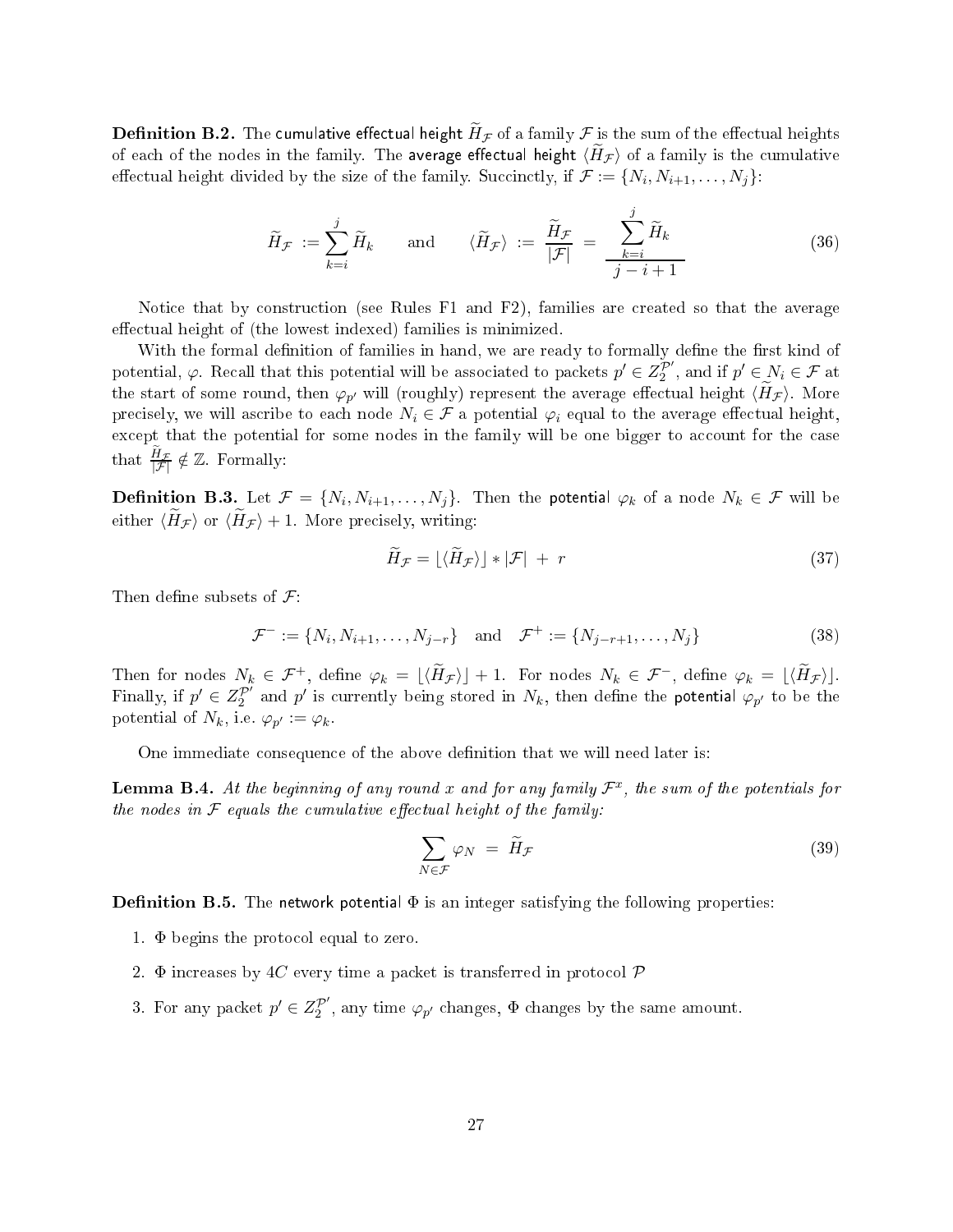#### B.3 Preliminary Lemmas

In this section, we state and prove the basic properties that follow from the definitions of the previous section.

**Lemma B.6.** At all times, all families consist of nodes with adjacent indices. In particular, if at the start of any round x there are l families, then there exist indices  $k_1 < k_2 < \cdots < k_{l-1}$  such that:

$$
\mathcal{F}_1 = \{N_1, \dots, N_{k_1}\}, \quad \mathcal{F}_2 = \{N_{k_1+1}, \dots, N_{k_2}\}, \dots, \mathcal{F}_l = \{N_{k_{l-1}+1}, \dots, N_{n-2}\}
$$
(40)

Proof. This follows immediately from the rules regarding the construction of families (see F1 and F2 in the previous section).

**Lemma B.7.** Fix some round x and some pair of nodes  $N_i^x$  and  $N_j^x$  for  $i < j$ . Then:

1. If  $H_i^x \geq H_j^x - C/n$ , then  $\widetilde{H}_i^x \geq \widetilde{H}_j^x$ .

2. If 
$$
H_i^x < H_j^x - (j - i)C/n
$$
 and  $\widetilde{H}_j > 0$ , then  $\widetilde{H}_i^x < \widetilde{H}_j^x$ .

Proof. Consider the following string of inequalities:

$$
H_i - H_j = \max(0, H_i - (i - 1)C/n) - \max(0, H_j - (j - 1)C/n)
$$
  
\n
$$
\geq \max(0, H_i - (i - 1)C/n) - \max(0, (H_i + C/n) - (j - 1)C/n)
$$
  
\n
$$
\geq \max(0, H_i - (i - 1)C/n) - \max(0, (H_i + C/n) - ((i + 1) - 1)C/n)
$$
  
\n
$$
= \max(0, H_i - (i - 1)C/n) - \max(0, (H_i - (i - 1)C/n)
$$
  
\n
$$
= 0
$$

This proves Statement 1. For Statement 2, if  $\widetilde{H}_i = 0$ , then it is immediate. Otherwise, consider the inequalities:

$$
\widetilde{H}_j - \widetilde{H}_i = H_j - (j - 1)C/n - (H_i - (i - 1)C/n) \n= H_j - H_i + ((i - 1) - (j - 1))C/n \n> (j - i)C/n + (i - j)C/n \n= 0
$$

We state a trivial observation regarding fractions of positive numbers that will be useful in proving the lemmas below.

**Observation 1.** For any positive numbers  $a, b, c, d \in \mathbb{N}$ :

1.  $\frac{a}{b} < \frac{c}{d} \Rightarrow \frac{a}{b} < \frac{a+c}{b+d} < \frac{c}{d}$ d 2.  $\frac{a}{b} = \frac{c}{d} \Rightarrow \frac{a}{b} = \frac{a+c}{b+d} = \frac{c}{d}$ d

**Lemma B.8.** Let x be any round, and suppose that at the outset of the round there is some family  $\mathcal{F}_{\alpha}^x=\{N_i,N_{i+1},\ldots,N_j\}$ . Then the following statements are all true at the outset of round x:

1) For any 
$$
i \le k < j
$$
: 
$$
\frac{\sum_{m=i}^{k} \widetilde{H}_m}{k - i + 1} \ge \langle \widetilde{H}_{\mathcal{F}_{\alpha}} \rangle \ge \frac{\sum_{m=k+1}^{j} \widetilde{H}_m}{j - k}
$$
  
2) For any  $j < k \le n - 2$ :  $\langle \widetilde{H}_{\mathcal{F}_{\alpha}} \rangle < \frac{\sum_{m=j+1}^{k} \widetilde{H}_m}{k - j}$   
3)  $\langle \widetilde{H}_{\mathcal{F}_{\alpha}} \rangle < \langle \widetilde{H}_{\mathcal{F}_{\alpha+1}} \rangle$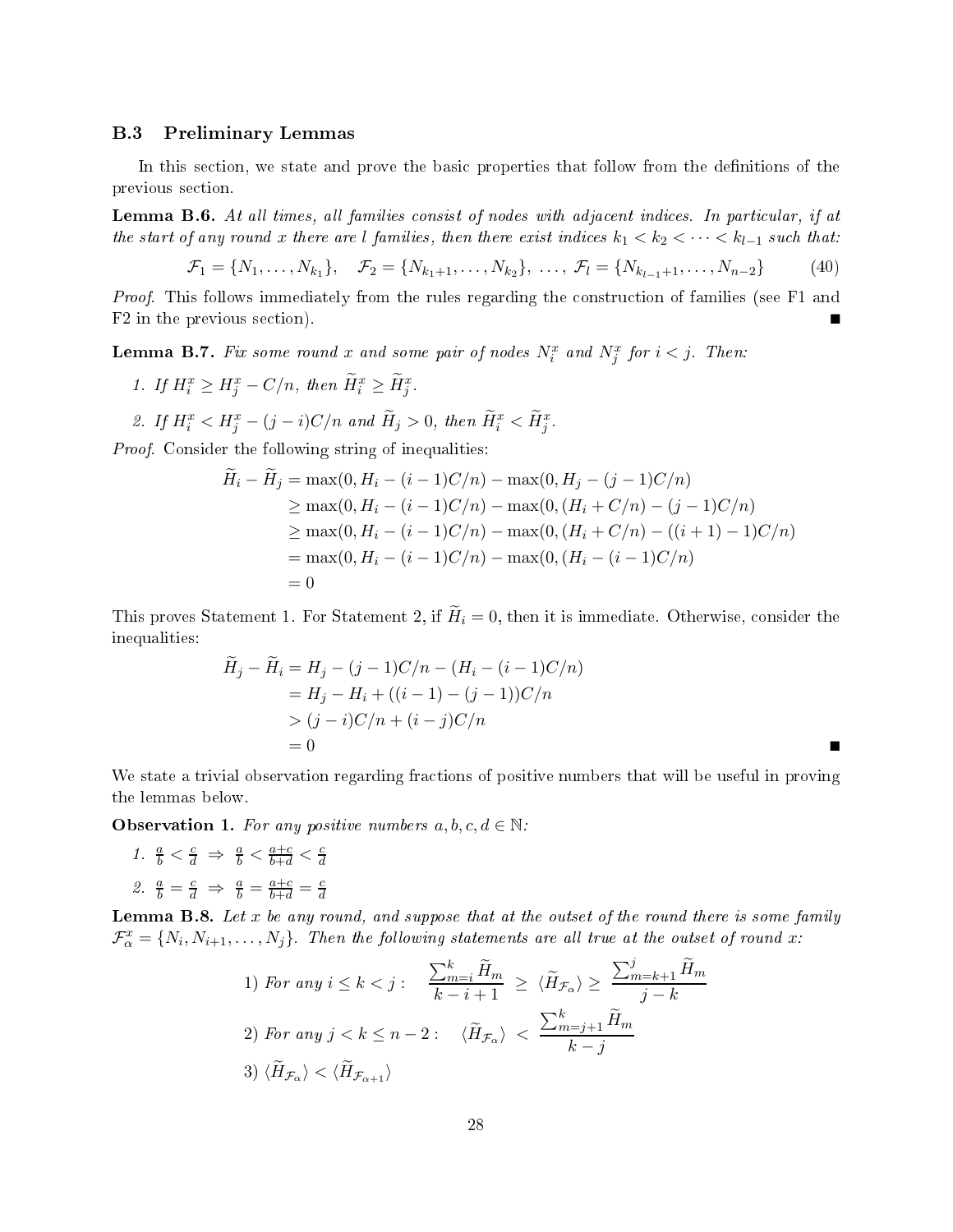*Proof.* The fact that  $\frac{\sum_{m=i}^{k} \widetilde{H}_m}{k-i+1} \ge \frac{\sum_{m=k+1}^{j} \widetilde{H}_m}{j-k}$  $j-k$  follows immediately from Observation 1 together with the rules regarding the construction of families (see Rule F1 from the previous section), and in particular the fact that indices are found by minimizing (35). Statement 1 now follows from Observation 1. Statement 2 also follows immediately from Rule F1 and Observation 1, and Statement 3 follows immediately from Statement 2.

Statement 3 of Lemma B.8 can be immediately extended:

Corollary B.9. Let x be any round, and suppose that at the outset of the round there are l families. Then:

$$
\langle \widetilde{H}_{\mathcal{F}_1} \rangle < \langle \widetilde{H}_{\mathcal{F}_2} \rangle < \cdots < \langle \widetilde{H}_{\mathcal{F}_l} \rangle
$$

**Lemma B.10.** Let x be any round, and suppose that at the outset of the round there is some family  $\mathcal{F}_{\alpha}^x = \{N_i, N_{i+1}, \ldots, N_j\}$ . Then:

For any 
$$
1 \le k < i
$$
: 
$$
\frac{\sum_{m=k}^{i-1} \widetilde{H}_m}{i-k} < \langle \widetilde{H}_{\mathcal{F}_{\alpha}} \rangle
$$
(41)

*Proof.* Since  $k < i$ , necessarily  $N_k$  is in some family  $\mathcal{F}_{\beta}$  with index  $\beta < \alpha$ . Then:

$$
\frac{\sum_{m=k}^{i-1} \widetilde{H}_m}{i-k} \leq \langle \widetilde{H}_{\mathcal{F}_{\beta}} \rangle < \langle \widetilde{H}_{\mathcal{F}_{\beta+1}} \rangle < \ldots < \langle \widetilde{H}_{\mathcal{F}_{\alpha-1}} \rangle < \langle \widetilde{H}_{\mathcal{F}_{\alpha}} \rangle, \tag{42}
$$

where the first inequality is from Statement 1 of Lemma B.8 and the other inequalities are from Corollary B.9.

**Lemma B.11.** If at the start of some round x we have that  $\widetilde{H}^x_{j+1} \leq \widetilde{H}^x_j$ , then  $N_j$  and  $N_{j+1}$  are in the same family at the start of round x.

Proof. Suppose for the sake of contradiction that they are not in the same family at the start of round x. Let  $\mathcal{F}^x$  denote  $N_j$ 's family at the start of the round. By Lemma B.6 and the fact that  $j$ and  $j+1$  are adjacent indices, we must have that  $\mathcal{F}^x = \{N_i, N_{i+1}, \ldots, N_j\}$  for some  $i \leq j$ . The key observation is that:

$$
\frac{\widetilde{H}_{j+1}}{1} \le \frac{\widetilde{H}_j}{1} \quad \Rightarrow \quad \frac{\widetilde{H}_{j+1}}{1} \le \frac{\widetilde{H}_{j+1} + \widetilde{H}_j}{2} \le \frac{\widetilde{H}_j}{1} \tag{43}
$$

If  $i = j$ , then (43) contradicts Statement 2 of Lemma B.8 (set  $k = j + 1$ ). If  $i < j$ , then define:

$$
A := \sum_{l=i}^{j-1} \widetilde{H}_l \quad \text{and} \quad B := j - i \tag{44}
$$

Then by Lemma B.8:

$$
\frac{\widetilde{H}_{j+1}}{1} \le \frac{\widetilde{H}_j}{1} \le \frac{A}{B} \quad \Rightarrow \quad \frac{\widetilde{H}_{j+1} + \widetilde{H}_j + A}{B+2} \le \frac{\widetilde{H}_j + A}{B+1} = \langle \widetilde{H}_{\mathcal{F}} \rangle,\tag{45}
$$

which contradicts Statement 1 of Lemma B.8.

**Lemma B.12.** If at the outset of any round x, we have that  $|H_i^x - H_j^x| \le C/n$  for any pair of nodes  $N_i^x$  and  $N_j^x$ , then necessarily the nodes are in the same family at the start of round x.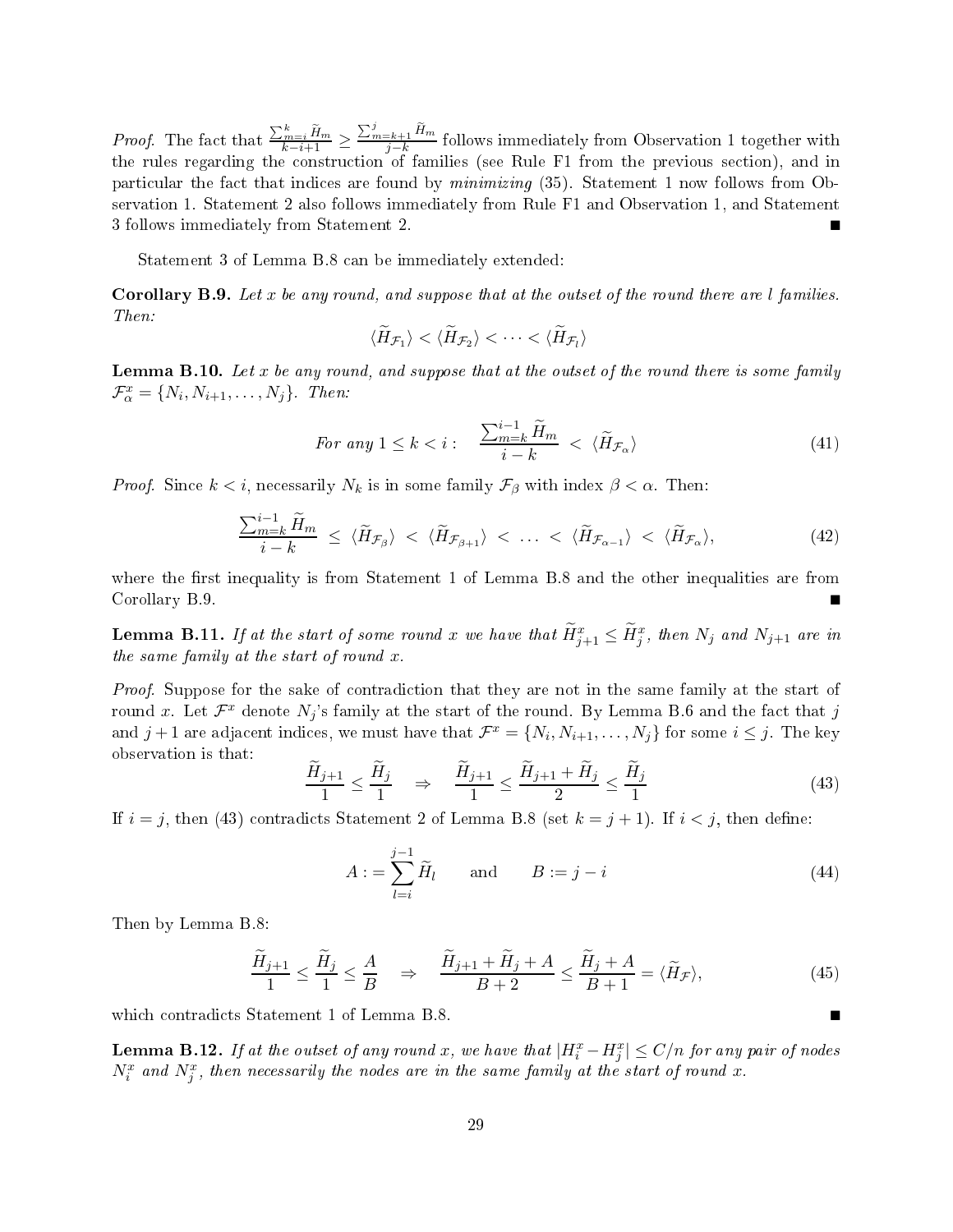*Proof.* Suppose for the sake of contradiction that there exists some round x and some pair of nodes  $N_i^x$  and  $N_j^x$  for which  $|H_i^x - H_j^x| \le C/n$ , but these nodes are in different families. Since families consist of adjacent indices (Lemma B.6) and nodes are indexed according to their heights at the start of the round, we may assume without loss of generality that  $i$  and  $j$  are adjacent (i.e. that  $j = i + 1$ . By definition of indexing, we must have  $H_i \leq H_{i+1}$ , which combined with the hypothesis of the lemma implies that  $H_{i+1} - C/n \leq H_i$ . But then  $\widetilde{H}_i \geq \widetilde{H}_{i+1}$  by Lemma B.7, and then  $N_i^x$ and  $N_{i+1}^x$  in different families contradicts Lemma B.11.

#### B.4 Lemmas Regarding the Re-structuring of Families

In this section, we discuss all possible changes between how families are arranged at the beginning of one round and the next.

**Lemma B.13.** Families can only re-align during rounds  $E(N_a, N_b)$  during which there is a packet transfer in  $P$  from  $N_a$  to  $N_b$ .

*Proof.* This is immediate from the rules regarding constructing families, since the values of  $\{H_i\}$ (34) can only change if there is a packet transfer in  $P$ , and thus the analysis in Rule F1 (35) will not change if there has been no packet transfer in  $P$ .

**Lemma B.14.** Suppose that in some round  $x = E(N_a, N_b)$ , the Slide protocol transfers a packet from  $N_a$  to  $N_b$ . Let  $\mathcal{F}_{\alpha} := \{N_e, \ldots, N_a, \ldots, N_f\}$  denote  $N_a$ 's family at the start of round  $x \ (e \le a \le f)$ , and  $\mathcal{F}_{\beta} := \{N_c, \ldots, N_b, \ldots, N_d\}$  denote  $N_b$ 's family<sup>17</sup> at the start of  $x \ (c \leq b \leq d)$ . The following describes all possible changes to the way families are organized between the start of round  $x$  and the next round:

CASE 1:  $H_a$  AND  $H_b$  DO NOT CHANGE. Then the families at the start of round  $x + 1$  are identical the arrangement of families at the start of x.

CASE 2:  $H_a$  does not change, and  $H_b$  increases by one. Then:

- (a) Families  $\mathcal{F}_{\delta}$  to the left of  $\mathcal{F}_{\beta}$  (i.e.  $\delta < \beta$ ) do not change
- (b) For any node  $N_m$  with  $b \leq m \leq d$ ,  $N_m$  will be in the same family as  $N_b$  at the start of round  $x + 1$
- (c) For any node  $N_m$  with  $d < m$ , letting  $\mathcal{F}_{\mu}^x$  denote  $N_m$ 's family at the start of round x, one of the following happens:
	- i.  $\mathcal{F}_{\mu}^{x}$  does not change
	- ii. Every node in  $\mathcal{F}_{\mu}^{x}$  is in the same family as  $N_{b}$  at the start of  $x+1$

CASE 3:  $H_a$  decreases by one, and  $H_b$  does not change. Then:

(a) Families  $\mathcal{F}_{\delta}$  to the right of  $\mathcal{F}_{\alpha}$  (i.e.  $\delta > \alpha$ ) do not change

 $^{17}$ Note that necessarily  $\beta\leq\alpha,$  as if both  $N_a$  and  $N_b$  are internal nodes, then Rule 3 of the Slide protocol (together with the definition of how nodes are indexed) guarantees that  $b < a$ , and then  $\beta \leq \alpha$  by Lemma B.6. If  $N_a$  is the Sender and/or  $N_b$  is the Receiver, then  $\beta \leq \alpha$  comes from our choice to denote the Sender's family by  $\mathcal{F}_n$  and the Receiver's family by  $\mathcal{F}_0$  (see Rule F3 regarding the formation of families).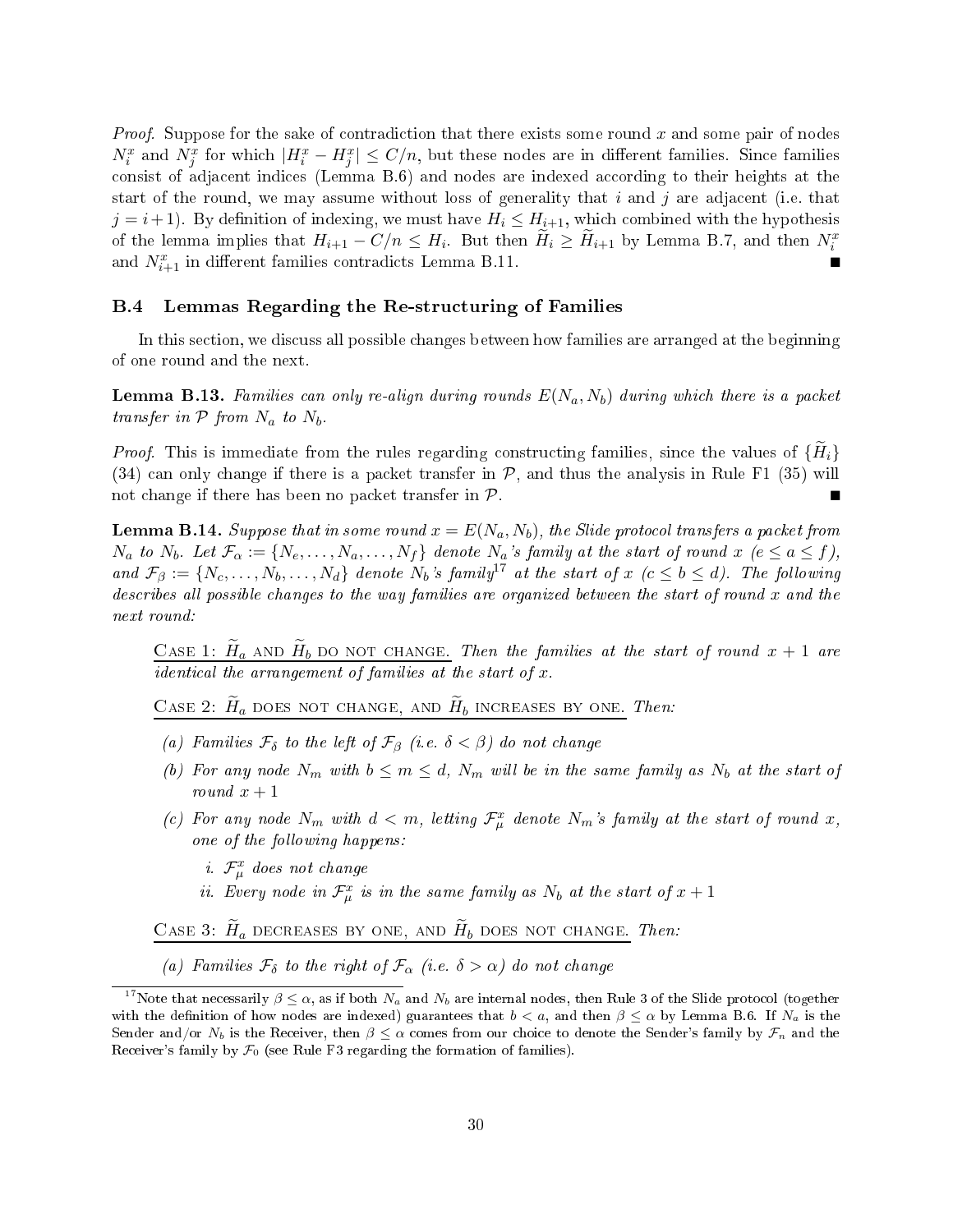- (b) For any node  $N_m$  with  $e \leq m \leq a$ ,  $N_m$  will be in the same family as  $N_a$  at the start of round  $x + 1$
- (c) For any node  $N_m$  with  $m < e$ , letting  $\mathcal{F}_{\mu}^x$  denote  $N_m$ 's family at the start of round x, one of the following happens:
	- i.  $\mathcal{F}_{\mu}^{x}$  does not change

ii. Every node in  $\mathcal{F}_{\mu}^{x}$  is in the same family as  $N_{a}$  at the start of  $x+1$ 

CASE 4:  $H_a$  decreases by one, and  $H_b$  increases by one. Then:

- (a) Families  $\mathcal{F}_{\delta}$  to the right of  $\mathcal{F}_{\alpha}$  (i.e.  $\delta > \alpha$ ) and to the left of  $\mathcal{F}_{\beta}$  (i.e.  $\delta < \beta$ ) do not change
- (b) For any node  $N_m$  with  $e \leq m \leq a$ ,  $N_m$  will be in the same family as  $N_a$  at the start of round  $x + 1$
- (c) For any node  $N_m$  with  $b \leq m \leq d$ ,  $N_m$  will be in the same family as  $N_b$  at the start of round  $x + 1$
- (d) For any node  $N_m$  with  $d < m < e$ , letting  $\mathcal{F}^x_\mu$  denote  $N_m$ 's family at the start of round  $x$ , one of the following happens:
	- *i.*  $\mathcal{F}_{\mu}^{x}$  does not change
	- ii. Every node in  $\mathcal{F}_{\mu}^{x}$  is in the same family as  $N_{a}$  at the start of  $x+1$
	- iii. Every node in  $\mathcal{F}_{\mu}^{x}$  is in the same family as  $N_{b}$  at the start of  $x+1$
	- iv. Every node in  $\mathcal{F}_{\mu}^{x}$  is in the same family as  $N_a$  AND  $N_b$  at the start of  $x+1$

Proof. That the four cases stated in the lemma cover all possibilities is immediate from the definition of effective height H (see Definition  $(34)$ ). Case 1 follows immediately from the rules F1-F2 for forming families (see Definition  $B.1$ ) since the effective heights have not changed. We go through each of the other cases, and prove each Statement.

Suppose that we are in Case 2, so that  $H_a$  does not change, and  $H_b$  increases by one. For  $\delta < \beta$ , consider a family  $\mathcal{F}_\delta:=\{N_i,\ldots,N_j\},$  and for the sake of contradiction, suppose that  $\mathcal{F}_\delta$  changes in some way from the start of round x to the start of round  $x + 1$ . Without loss of generality, we will suppose that  $\delta < \beta$  is the *minimal* index for which  $\mathcal{F}_{\delta}$  changes.

Case A:  $\mathcal{F}_{\delta}$  Splits. In other words,  $N_i$  and  $N_j$  are not in the same family at the start of round  $x+1$ . Let  $\mathcal{F}_\iota^{x+1} := \{N_i, \ldots, N_k\}$  denote  $N_i$ 's new family at the start of  $x+1$ , where  $k < j$  by assumption.<sup>18</sup> Notice that for all  $i \leq m \leq j$ , the effective height  $H_m$  will not change between the start of x and  $x + 1$  (since  $j < b < a$ ). Therefore:

$$
\frac{\sum_{l=k+1}^{j} \widetilde{H}_{l}}{j-k} \leq \frac{\sum_{l=i}^{k} \widetilde{H}_{l}}{k-i+1} = \langle \widetilde{H}_{\mathcal{F}_{t}}^{x+1} \rangle < \frac{\sum_{l=k+1}^{j} \widetilde{H}_{l}}{j-k},\tag{46}
$$

where the first inequality is Statement 1 of Lemma B.8 and the last inequality is Statement 2 of Lemma B.8. Clearly (46) is impossible, yielding the desired contradiction.

<sup>&</sup>lt;sup>18</sup>Necessarily  $N_i$  is the smallest-indexed node in  $\mathcal{F}_i$  by our choice of minimality for  $\delta$ .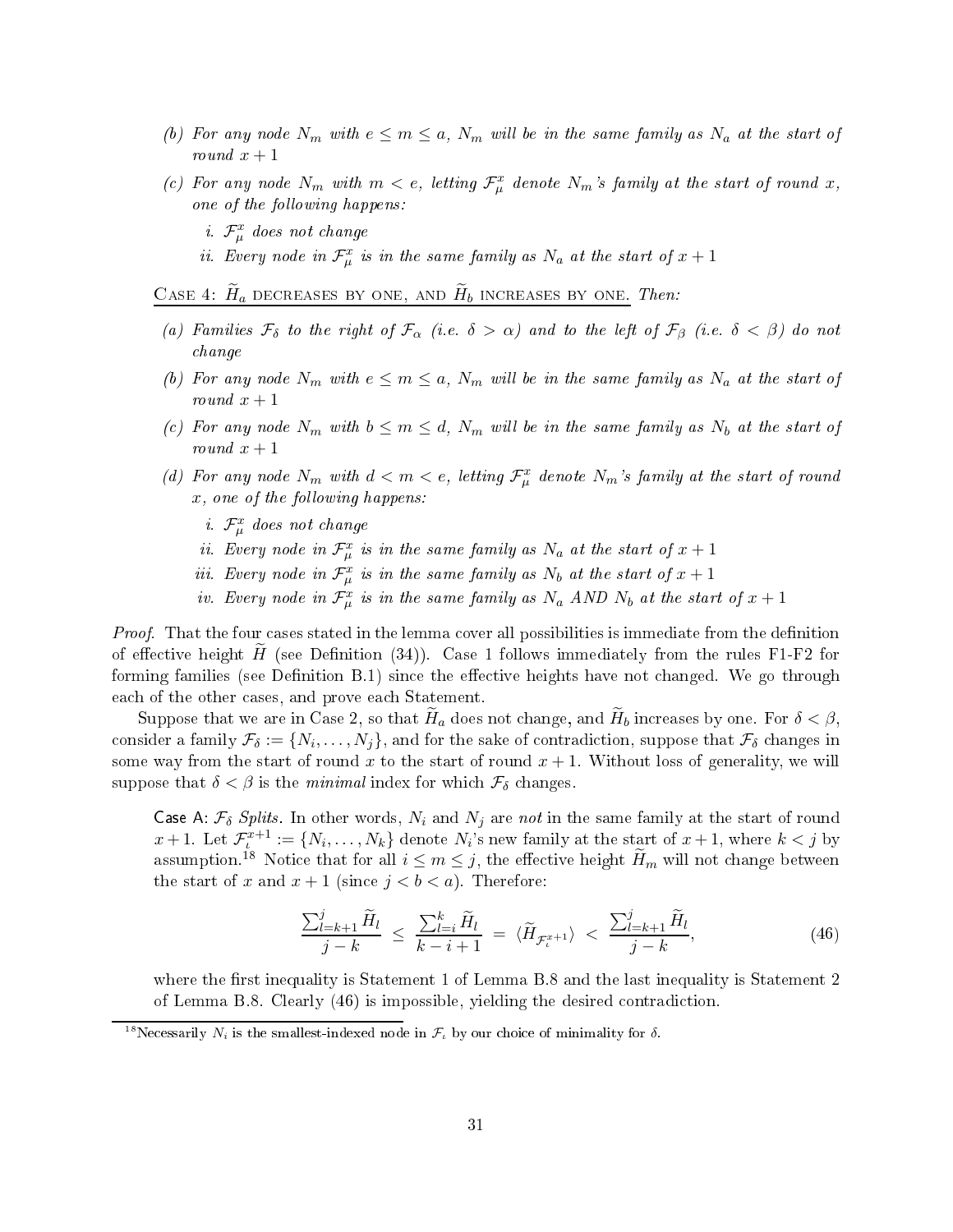Case B:  $\mathcal{F}_{\delta}$  Grows. In other words, at the start of round  $x+1$  there is some family  $\mathcal{F}_{\iota}^{x+1}$  :=  $\{N_i, \ldots, N_k\}$  for  $k > j$ . If  $k < b$ , then for all  $i \leq m \leq k$ , the effective height  $H_m$  will not change between the start of x and  $x + 1$ , so:

$$
\frac{\sum_{l=i}^{j} \widetilde{H}_l}{j-i+1} < \frac{\sum_{l=j+1}^{k} \widetilde{H}_l}{k-j} \le \frac{\sum_{l=i}^{j} \widetilde{H}_l}{j-i+1},\tag{47}
$$

where the first inequality is Statement 2 of Lemma B.8 and the second inequality is Statement 1 of Lemma B.8. Clearly (47) is impossible, yielding the desired contradiction. On the other hand, if  $k \geq b$ , then for all  $i \leq m \leq k$  and  $m \neq b$ , the effective height  $H_m$  will not change between the start of x and  $x + 1$ , but the effective height  $H_b$  increases by one from the start of x and  $x + 1$ . Therefore (using superscripts only when necessary to specify the round):

$$
\frac{\sum_{l=i}^{j} \widetilde{H}_l}{j-i+1} < \frac{\sum_{l=j+1}^{k} \widetilde{H}_l^x}{k-j} < \frac{\sum_{l=j+1}^{k} \widetilde{H}_l^{x+1}}{k-j} \le \frac{\sum_{l=i}^{j} \widetilde{H}_l}{j-i+1},\tag{48}
$$

where the first inequality is Statement 2 of Lemma B.8 and the last inequality is Statement 1 of Lemma B.8. Clearly (48) is impossible, yielding the desired contradiction.

This proves Statement (a) of Case 2. For Statement (b), fix index  $m \in [b, d]$  (Statement (b) is trivially true for  $m = b$ , so assume  $b < m \le d$ . For the sake of contradiction, suppose that  $N_m$  is not in the same family as  $N_b$  at the start of  $x+1$ . Let  $\mathcal{F}_{\beta}^{x+1}$  $\mathcal{S}^{x+1}_\beta := \{N_i,\ldots,N_b,\ldots,N_j\}$  denote  $N_b$ 's new family at the start of  $x + 1$ , so by assumption  $j < m \leq d,$  and also  $c \leq i$  by Statement (a) of Case 2. Notice that  $\widetilde{H}_{b}^{x}+1=\widetilde{H}_{b}^{x+1}$ , but that for all other  $i\leq l\leq m$ ,  $\widetilde{H}_{l}$  does not change from the start of x and  $x + 1$ . If  $i = c$  (using superscripts only when necessary to specify the round):

$$
\frac{\sum_{l=j+1}^{d} \tilde{H}_{l}}{d-j} \le \frac{\sum_{l=c}^{j} \tilde{H}_{l}^{x}}{j-c+1} < \frac{\sum_{l=c}^{j} \tilde{H}_{l}^{x+1}}{j-c+1} < \frac{\sum_{l=j+1}^{d} \tilde{H}_{l}}{d-j},\tag{49}
$$

where the first inequality is Statement 1 of Lemma B.8 and the last inequality is Statement 2 of Lemma B.8. Clearly (49) is impossible, yielding the desired contradiction. If on the other hand  $c < i$ , then (using superscripts only when necessary to specify the round):

$$
\frac{\sum_{l=j+1}^{d} \tilde{H}_{l}}{d-j} \leq \frac{\sum_{l=c}^{j} \tilde{H}_{l}^{x}}{j-c+1} = \langle \tilde{H}_{\mathcal{F}_{\beta}^{x}} \rangle
$$
\n
$$
\leq \frac{\sum_{l=c}^{i-1} \tilde{H}_{l}^{x}}{i-c}
$$
\n
$$
< \frac{\sum_{l=c}^{i-1} \tilde{H}_{l}^{x+1}}{i-c}
$$
\n
$$
< \langle \tilde{H}_{\mathcal{F}_{\iota}^{x+1}} \rangle = \frac{\sum_{l=i}^{j} \tilde{H}_{l}^{x+1}}{j-i+1}
$$
\n
$$
< \frac{\sum_{l=j+1}^{d} \tilde{H}_{l}}{d-j}, \tag{50}
$$

where the first and second inequalities are both Statement 1 of Lemma B.8, the fourth inequality is Lemma B.10, and the last inequality is Statement 2 of Lemma B.8. Clearly (50) is impossible, yielding the desired contradiction.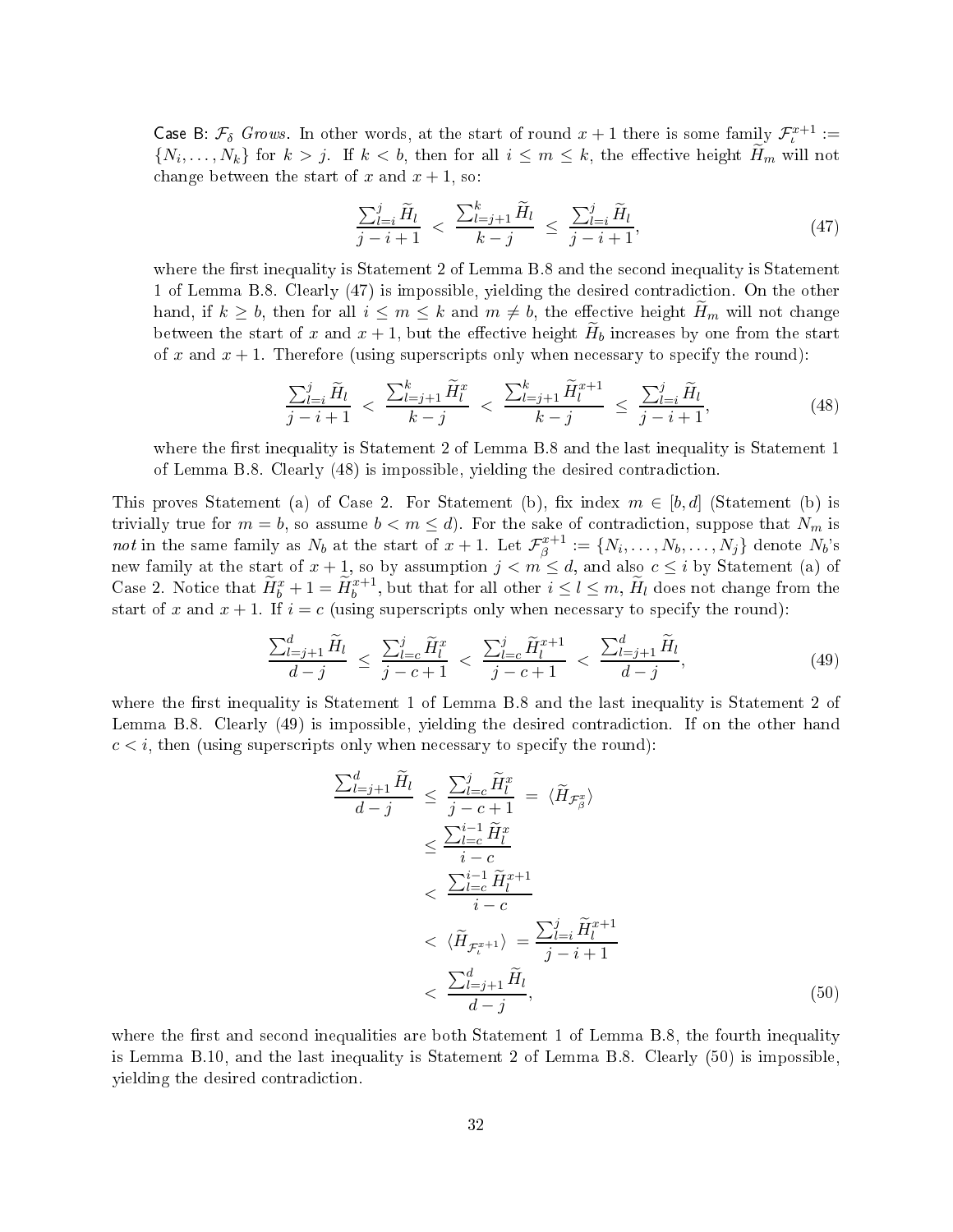This proves Statement (b) of Case 2. It remains to prove Statement (c). Fix some  $m > d$ , and let  $\mathcal{F}^w_\mu = \{N_w, \ldots, N_m, \ldots, N_y\}$  denote  $N_m$ 's family at the start of x. We prove Statement (c) via the following two subclaims:

**Subclaim 1.**  $\mathcal{F}_{\mu}$  does not Split. In other words,  $N_w$  and  $N_y$  will be in the same family at the start of round  $x + 1$ .

*Proof.* Suppose not. Let  $\mathcal{F}_{\omega}^{x+1} = \{N_1, \ldots, N_w, \ldots, N_j\}$  denote  $N_w$ 's family at the start of round  $x + 1$ , so  $c \le i \le w \le j < y$  (where the first inequality is due to Statement (a)). Notice that for every  $i \leq l \leq y$ , the only possible effective height  $H_l$  that can possibly change in round x is for  $l = b$ , in which case  $\widetilde{H}_{b}^{x} + 1 = \widetilde{H}_{b}^{x+1}$ . If  $i = w$ , then (using superscripts only when necessary to specify the round):

$$
\frac{\sum_{l=w}^{j} \widetilde{H}_l}{j-w+1} < \frac{\sum_{l=j+1}^{y} \widetilde{H}_l}{y-j} \le \frac{\sum_{l=w}^{j} \widetilde{H}_l}{j-w+1},\tag{51}
$$

where the first inequality is Statement 2 of Lemma B.8 and the second is Statement 1 of Lemma B.8. Clearly, (51) is impossible, yielding the desired contradiction. If on the other hand  $i < w$ , then (using superscripts only when necessary to specify the round):

$$
\frac{\sum_{l=w}^{j} \widetilde{H}_{l}}{j-w+1} \leq \frac{\sum_{l=i}^{w-1} \widetilde{H}_{l}^{x+1} + \sum_{l=w}^{j} \widetilde{H}_{l}^{x}}{j-i+1} \leq \frac{\sum_{l=j+1}^{y} \widetilde{H}_{l}}{y-j} \leq \frac{\sum_{l=w}^{j} \widetilde{H}_{l}}{j-w+1},
$$
(52)

where the second inequality is Statement 2 of Lemma B.8, the third is Statement 1 of Lemma B.8, and the first comes from:

$$
\frac{\sum_{l=w}^{j} \widetilde{H}_{l}}{j-w+1} \le \frac{\sum_{l=i}^{w-1} \widetilde{H}_{l}^{x+1}}{w-i} \Rightarrow \frac{\sum_{l=w}^{j} \widetilde{H}_{l}}{j-w+1} \le \frac{\sum_{l=i}^{w-1} \widetilde{H}_{l}^{x+1} + \sum_{l=w}^{j} \widetilde{H}_{l}^{x}}{j-i+1},
$$
(53)

where the first inequality is Statement 1 of Lemma B.8. Clearly,  $(52)$  is impossible, yielding the desired contradiction.

**Subclaim 2.** If  $\mathcal{F}_{\mu}$  gets larger, then necessarily  $N_b$  will be in the same family as  $N_w$  and  $N_y$ at the start of round  $x + 1$ .

*Proof.* Suppose not. Let  $\mathcal{F}_{\omega}^{x+1} = \{N_1, \ldots, N_w, \ldots, N_j\}$  denote  $N_w$ 's family at the start of round  $x + 1$ , so  $b < i \leq w \leq y \leq j$ . Notice that for every  $i \leq l \leq y$ , since  $b < i$ , the effective height  $H_l$  does not change. If  $i = w$ , then since we are assuming  $\mathcal{F}_{\mu}$  grows, we have  $j > y$ , and:

$$
\frac{\sum_{l=w}^{y} \widetilde{H}_l}{y-w+1} < \frac{\sum_{l=y+1}^{j} \widetilde{H}_l}{j-y} \le \frac{\sum_{l=w}^{y} \widetilde{H}_l}{y-w+1},\tag{54}
$$

where the first inequality is Statement 2 of Lemma B.8 and the second is Statement 1 of Lemma B.8. Clearly, (54) is impossible, yielding the desired contradiction. If on the other hand  $i < w$  and  $j > y$ , then:

$$
\frac{\sum_{l=i}^{w-1} \widetilde{H}_l}{w-i} < \frac{\sum_{l=w}^y \widetilde{H}_l}{y-w+1} < \frac{\sum_{l=y+1}^j \widetilde{H}_l}{j-y},\tag{55}
$$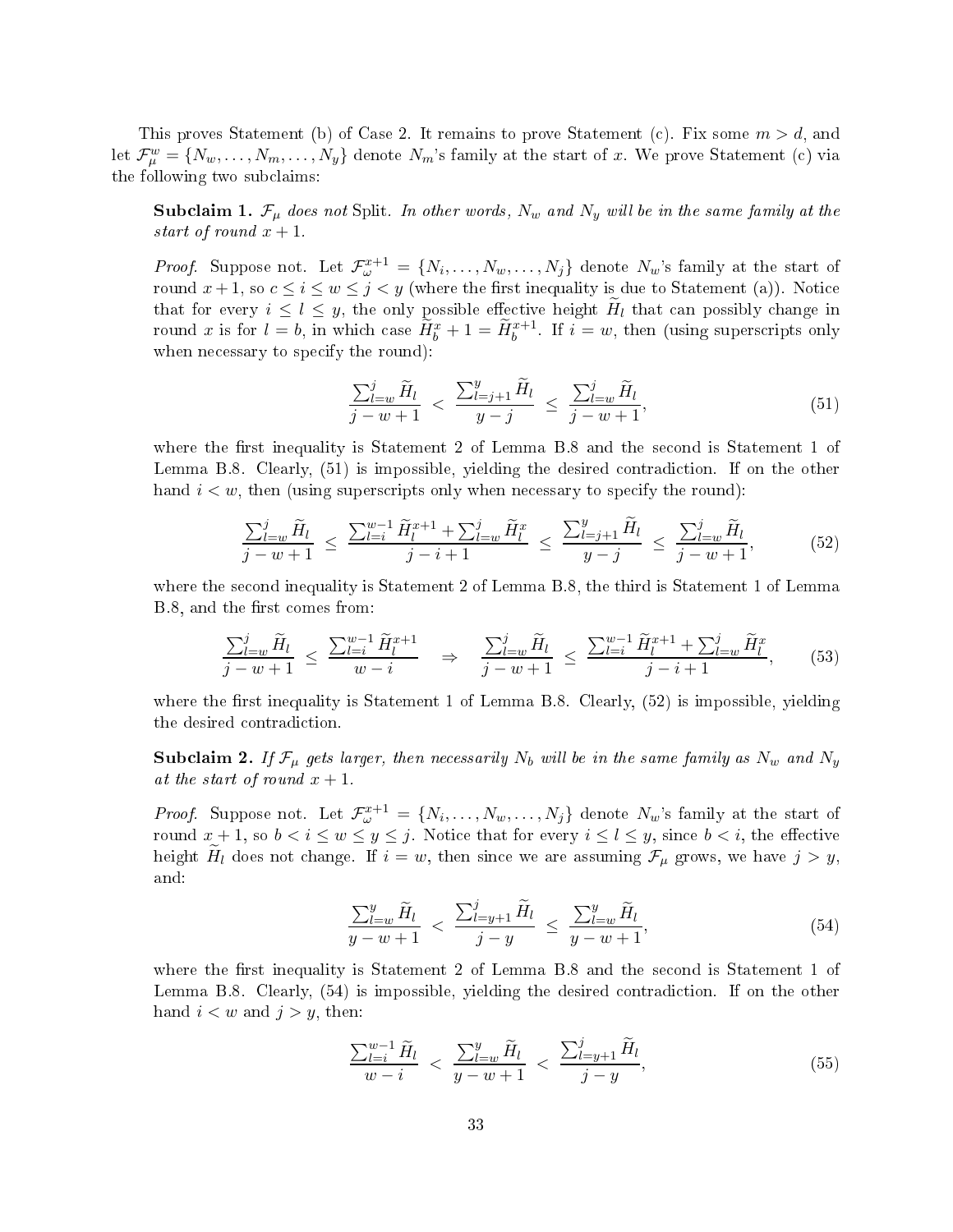where the first inequality is from Lemma  $B.10$ , and the second is from Statement 1 of Lemma B.8. But then (55) implies:

$$
\frac{\sum_{l=i}^{w-1} \widetilde{H}_l + \sum_{l=w}^{y} \widetilde{H}_l^x}{y - i + 1} < \frac{\sum_{l=y+1}^j \widetilde{H}_l}{j - y},\tag{56}
$$

which contradicts Statement 1 of Lemma B.8. Finally, if  $i < w$  and  $j = y$ , then:

$$
\frac{\sum_{l=i}^{w-1} \widetilde{H}_l}{w-i} < \frac{\sum_{l=w}^{y} \widetilde{H}_l}{y-w+1},\tag{57}
$$

which contradicts Statement 1 of Lemma B.8.

Cases 3 and 4 follow analogous arguments.

### **B.5** Statement and Proof of Fact that Slide has Competitive Ratio  $1/n$

**Lemma B.15.** Suppose at the start of round x, there exists nodes  $\{N_i^x, N_{i+1}^x, \ldots, N_j^x\}$  such that  $H_i^x=\cdots=H_j^x$  Then under any permutation of the indices  $\sigma:\{i,i+1,\ldots,j\}\rightarrow\{i,i+1,\ldots,j\},$ we have that:

$$
\sum_{k=i}^{j} \widetilde{H}_k^x = \sum_{k=i}^{j} \max(0, H_k^x - (k-1)C/n) = \sum_{k=i}^{j} \max(0, H_{\sigma(k)}^x - (k-1)C/n)
$$
(58)

In particular, the value for  $\sum_{k=i}^j \widetilde{H}_k^x$  will not change if we re-index the nodes  $\{N_i,\ldots,N_j\}$  in any arbitrary manner.

*Proof.* This is immediate from the hypothesis that  $H_i^x = H_{i+1}^x = \cdots = H_j^x$ .

**Lemma B.16.** Suppose that in some round x,  $N_a$  transfers a packet to  $N_b$  in the Slide protocol. Let  $\mathcal{F}_\beta$  denote  $N_b$ 's family and  $\mathcal{F}_\alpha$  denote  $N_a$ 's family. Then either there is exactly one node  $N_{b'}\in\mathcal{F}_\beta$ such that  $\varphi_{b'}$  increases by one, or  $\varphi_N$  does not change for every  $N \in \mathcal{F}_{\beta}$ . Similarly, either there is exactly one node  $N_{a'} \in \mathcal{F}_{\alpha}$  such that  $\varphi_{a'}$  decreases by one, or  $\varphi_N$  does not change for every  $N \in \mathcal{F}_{\alpha}$ . No other node  $N \in G$  will have  $\varphi_N$  change as a result of this packet transfer.

*Proof.* If  $N_b$ 's effectual height  $H_b$  does not increase as a result of the packet transfer (e.g. the '0' in the maximum statement of (34) dominates), then  $\mathcal{F}_{\beta}$ 's cumulative effectual height does not change, and as a result, the potential  $\varphi$  of all nodes in  $\mathcal{F}_{\beta}$  remains unchanged. If on the other hand B's effectual height does increase, then this will raise the cumulative effectual height  $H_{\mathcal{F}_{\beta}}$  by one, and this will be absorbed by some node in  $\mathcal{F}^-$ . A similar argument works with respect to  $N_a$  in  $\mathcal{F}_{\alpha}$ . The last statement of the lemma follows from Lemma B.4.

We are now ready to prove the main lemma that will allow us to argue that the Slide protocol has competitive ratio  $1/n$ . To fix notation, for any internal node N, let  $H_N^{\mathcal{P}'}$  denote the number of packets  $p' \in Z_2^{\mathcal{P}'}$  that N is currently storing. Recall the definition of  $\Phi$  (see Definition B.5); we will distribute the overall potential Φ between all the families, and show that with the rules regarding changes in  $\Phi$ , the potential of a family is always positive. Namely: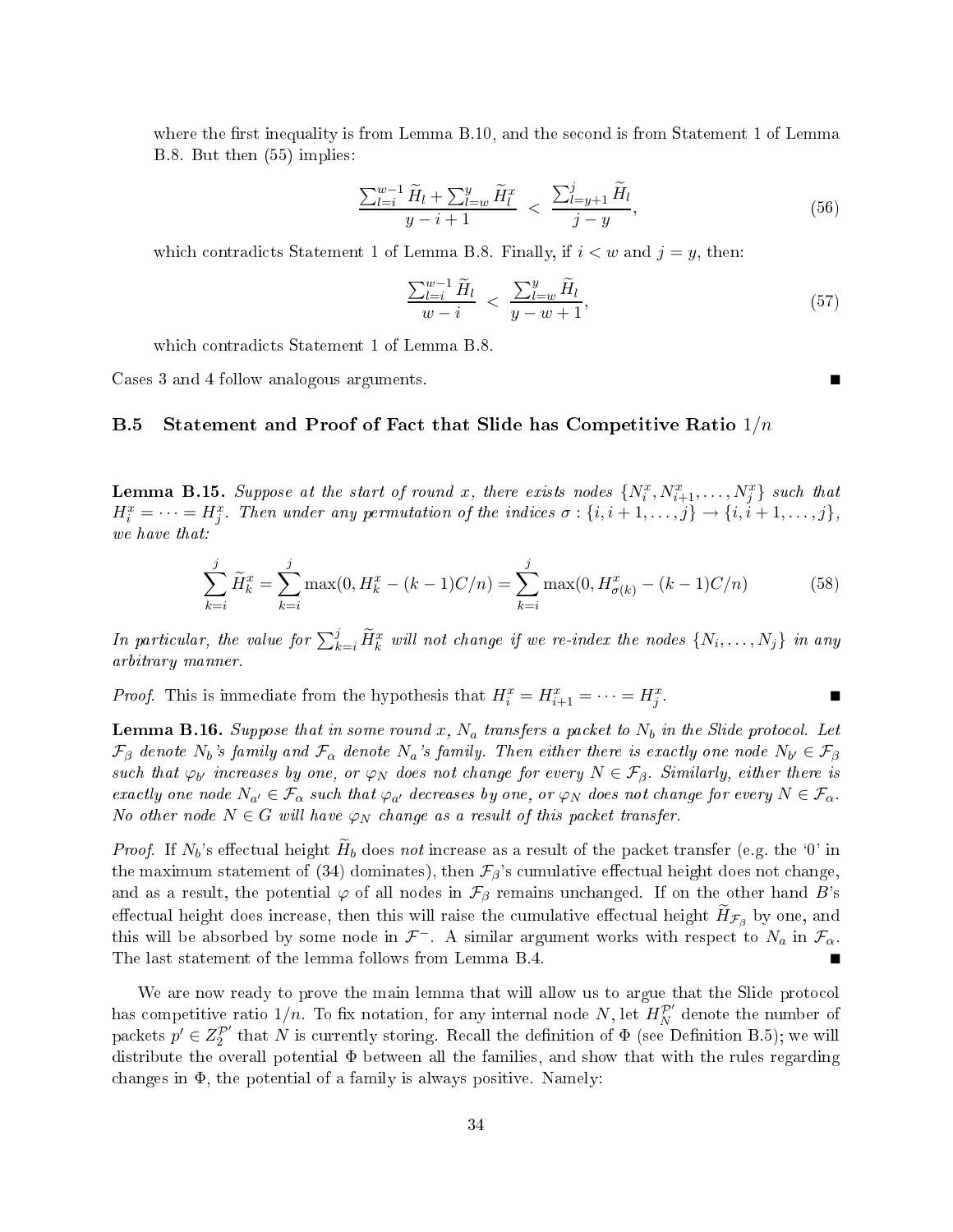**Lemma B.17.** For every round x and for all families F that are present at the start of x:

$$
\Phi \ge \sum_{\mathcal{F}} \max \left( \sum_{N \in \mathcal{F}^-} C - H_N^{\mathcal{P}'}, \sum_{N \in \mathcal{F}^+} H_N^{\mathcal{P}'} \right) \ge 0 \tag{59}
$$

*Proof.* We prove this based on induction on the round x. The lemma is clearly true at the outset of the protocol, when  $\Phi = \Phi_{\mathcal{F}} = 0$ , and all nodes are in the same family, since all nodes have height zero. Suppose that at the start of round  $x = E(N_a, N_b)$ , (59) is satisfied. We show that no matter what happens in round x, (59) will remain satisfied at the start of round  $x + 1$ .

Case 1: Neither  $P$  nor  $P'$  transfer a packet. In this case, families will not change (Lemma B.13), and no packets in  $Z_2^{P'}$  move, so there will be no changes to either side of (59).

Case 2:  $\mathcal{P}'$  transfers a packet during x, but  $\mathcal{P}$  does not. If the packet  $p'$  transferred by  $\mathcal{P}'$  is in  $Z_1^{\mathcal{P}'}$ , then neither side of (59) will change. So suppose  $p' \in Z_2^{\mathcal{P}'}$ . Note that in Case 1 the same family, call it F (Since Slide does not transfer a packet, we have  $|H_a - H_b| < C/n$ , and see Lemma B.12).

- If  $N_a$  and  $N_b$  are in  $\mathcal{F}^+$ , then  $\varphi_a = \varphi_b$ , so  $\varphi_{p'}$  does not change. In particular, neither side of (59) changes in this case. The same is true if  $N_a$  and  $N_b$  are both in  $\mathcal{F}^-$
- If  $N_a \in \mathcal{F}^+$  and  $N_b \in \mathcal{F}^-$ , then the change on the left-hand side of (59) is -1 (since  $\Delta \varphi_{p'} = -1$ ), which matches the change on the right-hand side of (59) (since  $H_b^{\mathcal{P}'}$  increases by one, and  $H_a^{\mathcal{P}'}$  decreases by one). If instead  $N_a \in \mathcal{F}^-$  and  $N_b \in \mathcal{F}^+$ , then similar reasoning shows that the change of both sides of  $(59)$  is  $+1$ .

Case 3: P transfers a packet from  $N_a$  to  $N_b$  in round x. Notice that this case is not concerned with whether or not  $\mathcal{P}'$  also transfers a packet, as such a packet would necessarily be in  $Z_1^{\mathcal{P}'}$  (by definition), and hence this packet movement in  $\mathcal{P}'$  will not affect either side of (59). Also, without loss of generality  $N_a$  is the sending node and  $N_b$  is the receiving node. By Lemma B.14, there are 4 cases we must consider:

Case 3A:  $H_b$  and  $H_a$  do not change. Then by Lemma B.14, there will be no re-structuring of families between rounds x and  $x + 1$ . Consequently, if  $\mathcal{F}_{\beta}$  denotes  $N_b$ 's family and  $\mathcal{F}_{\alpha}$  denotes  $N_a$ 's family (possible  $\alpha = \beta$ ), then for all other families, (59) will remain valid. Also,  $\varphi_N$  does not change for any  $N \in \mathcal{F}_{\beta}$  (similarly for  $N \in \mathcal{F}_{\alpha}$ ) since  $H_b$  and  $H_a$  do not change. Therefore, the right-hand side of (59) also will not change for  $\mathcal{F}_{\beta}$  and  $\mathcal{F}_{\alpha}$ , and the only change in the left-hand side comes from the increase of  $4C$  to  $\Phi$  (see Rule 2 of Definition B.5), which can be divided arbitrarily among the families  $\{\mathcal{F}\}\$ , and this will only help (59).

Case 3B:  $H_b$  increases by one, but  $H_a$  does not change. Let  $\mathcal{F}_\beta=\{N_c,\ldots,N_b,\ldots,N_d\}$  for some  $c\leq$  $b \leq d$ . By Lemma B.14, there exist integers  $r, s \geq 0$  and indices  $\{k_1, \ldots, k_r\}$  and  $\{l_1, \ldots, l_s\}$  such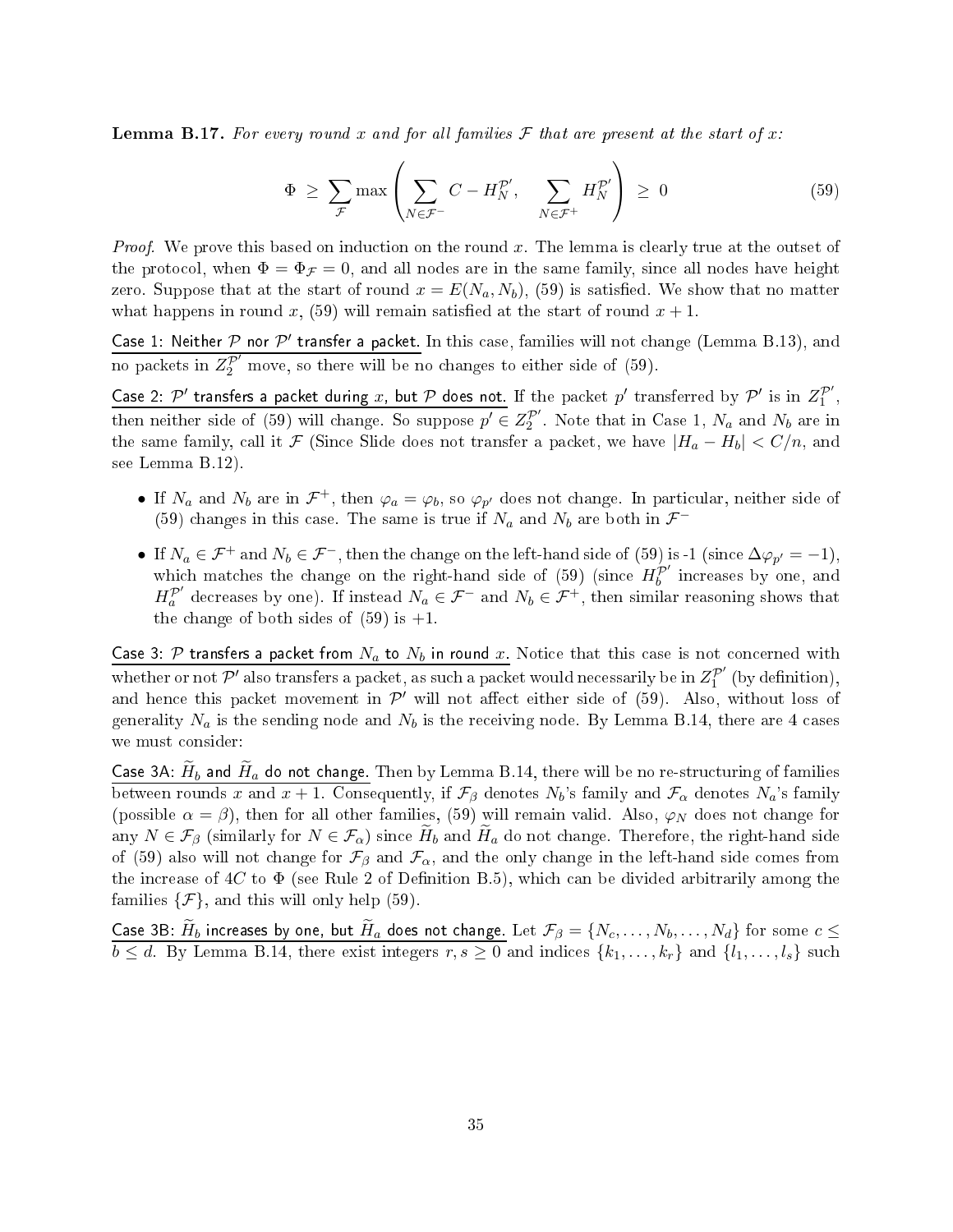that  $c \leq k_1 < \cdots < k_r \leq b \leq d < l_1 < \cdots < l_s$  and:

$$
\mathcal{F}_{\beta} = \{N_c, \ldots, N_b, \ldots, N_d\} \quad\n\begin{aligned}\n& \mathcal{F}_{\beta} = \{N_c, \ldots, N_b, \ldots, N_d\} \\
& \mathcal{F}_{\beta+1} = \{N_{d+1}, \ldots, N_{l_1-1}\} \\
& \mathcal{F}_{\beta+2} = \{N_{l_1}, \ldots, N_{l_2-1}\} \\
& \vdots \\
& \mathcal{F}_{\beta+s} = \{N_{l_{s-1}}, \ldots, N_{l_s-1}\} \\
& \mathcal{F}_{\beta+r-1} = \{N_{k_r}, \ldots, N_{k_3-1}\} \\
& \vdots \\
& \mathcal{F}_{\beta+r} = \{N_{k_r}, \ldots, N_{l_s-1}\}\n\end{aligned}
$$

and no other families change.

By Lemma B.16, there is only one node  $N \in \mathcal{F}^-_\beta$  for which  $\varphi_N$  increases by one as a result of the packet transfer. Although  $\mathcal{F}_{\beta}$  will change in the manner described by the table above, by Lemma B.4, the *number* of nodes  $N \in G$  with  $\varphi_N = \lfloor \langle H_{\mathcal{F}_{\beta}} \rangle \rfloor$  (respectively  $\varphi_N = \lfloor \langle H_{\mathcal{F}_{\beta}} \rangle \rfloor$ ) will not change (aside from the single node  $N'$  for which  $\varphi_{N'}$  increases by one, as guaranteed by Lemma B.16), although the specific nodes in  $\mathcal{F}^+$  and  $\mathcal{F}^-$  may vary. A simple computation ensures that the right-hand side of (59) changes in the exact same way as the left-hand side of (59) whenever any two nodes in  ${\cal F}$  swap places (in  ${\cal F}^+$  and  ${\cal F}^-$ ). Therefore, we may assume without loss of generality that there is exactly one node  $N' \in \mathcal{F}_{\beta}^-$  for which  $\varphi_{N'}$  increases by one as a result of the packet transfer, and for all other nodes  $N \in G$ ,  $\varphi_N$  does not change between the start of x and  $x + 1$ .

For each  $0 \le i \le r$  and  $0 \le j \le s$ , define the following quantities:

Families at the start of x Families at the start of x X<sup>i</sup> = P <sup>N</sup>∈Fb<sup>−</sup> β+i (C − HP<sup>0</sup> <sup>N</sup> ) X<sup>j</sup> = P N∈F<sup>−</sup> β+j (C − HP<sup>0</sup> <sup>N</sup> ) Y<sup>i</sup> = P <sup>N</sup>∈Fb<sup>+</sup> β+i HP<sup>0</sup> <sup>N</sup> Y<sup>j</sup> = P N∈F<sup>+</sup> β+j HP<sup>0</sup> N <sup>A</sup><sup>i</sup> <sup>=</sup> |Fb<sup>+</sup> β+i | A<sup>i</sup> = |F<sup>+</sup> β+i | <sup>B</sup><sup>i</sup> <sup>=</sup> |Fb<sup>−</sup> β+i | B<sup>i</sup> = |F<sup>−</sup> β+i | (60)

Also define  $\mathcal{F}_* = \mathcal{F}_{\beta+r} \cup \mathcal{F}_{\beta}$ , and:

$$
\mu = \sum_{N \in \hat{\mathcal{F}}_*^-} (C - H_N^{\mathcal{P}'}) \qquad \nu = \sum_{N \in \mathcal{F}_*^+} H_N^{\mathcal{P}'} \qquad \alpha = |\hat{\mathcal{F}}_*^+| \quad \text{and} \quad \beta = |\mathcal{F}_*^-| \tag{61}
$$

By the induction hypothesis, we have that at the start of round  $x$ :

$$
\sum_{j=0}^{s} \Phi_{\mathcal{F}_{\beta+j}} \ge \sum_{j=0}^{s} \left( \frac{\mathcal{A}_j \mathcal{X}_j + \mathcal{B}_j \mathcal{Y}_j}{\mathcal{A}_j + \mathcal{B}_j} \right)
$$
(62)

In addition to the above potential, we also have that  $\Phi$  increases by  $4C$  as a result of the packet transfer in Slide. Meanwhile, the goal is to show that at the start of round  $x + 1$ :

$$
\sum_{i=0}^{r} \Phi_{\widehat{\mathcal{F}}_{\beta+i}} \ge \sum_{i=0}^{r} \left( \frac{A_i X_i + B_i Y_i}{A_i + B_i} \right) \tag{63}
$$

Putting all these facts together, we want to show that:

$$
4C + \sum_{j=0}^{s} \left( \frac{A_j X_j + B_j Y_j}{A_j + B_j} \right) \ge \sum_{i=0}^{r} \left( \frac{A_i X_i + B_i Y_i}{A_i + B_i} \right) \tag{64}
$$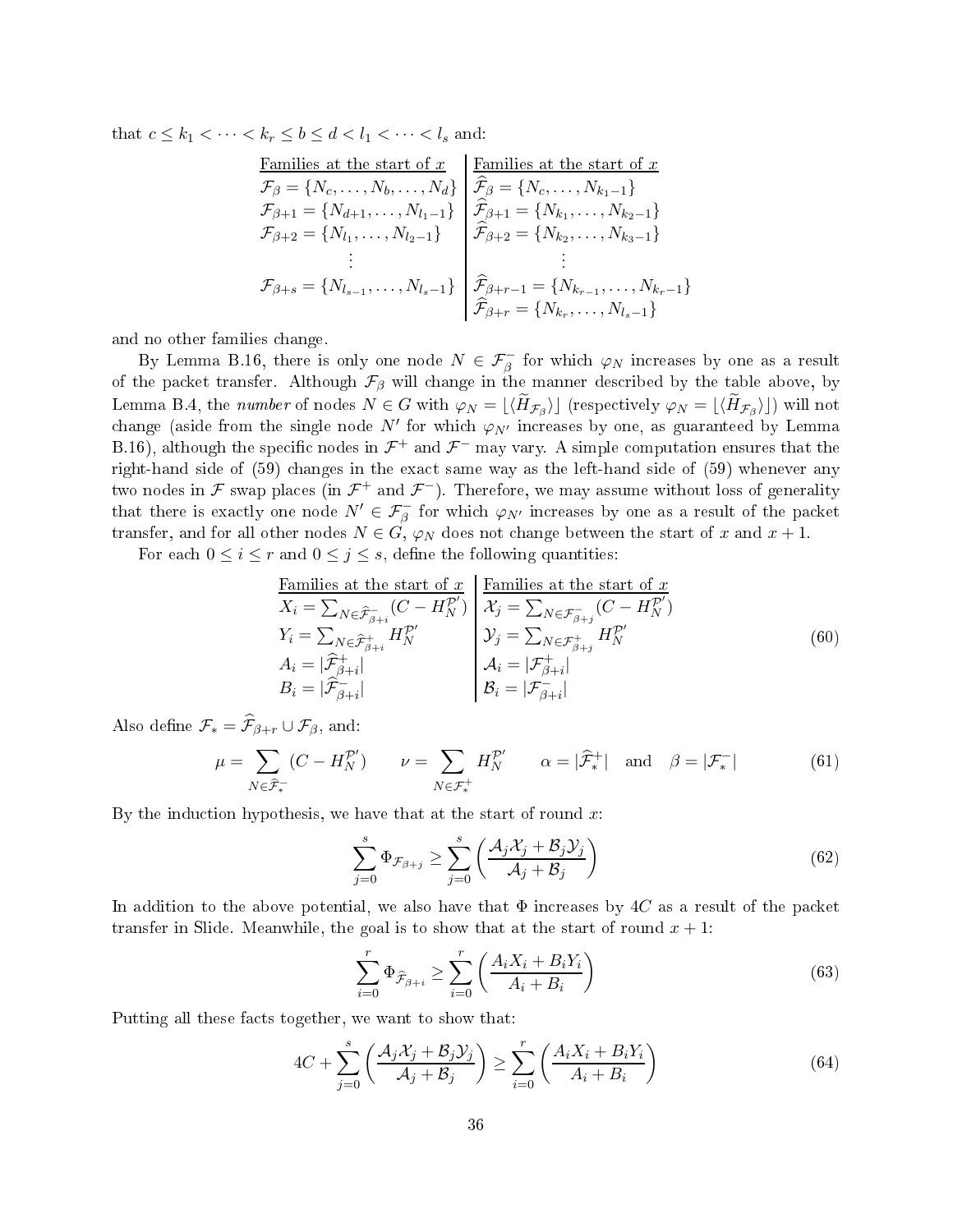We demonstrate in the remainder of the proof how to show  $(64)$  is satisfied.

First look at the term  $i = r$  for the right-hand side of (64):

$$
\frac{A_r X_r + B_r Y_r}{A_r + B_r} = \frac{(\alpha + 1 + \sum_{j=1}^s A_j)(\mu + \sum_{j=1}^s X_j - (C - H_{N'}^{p'}))}{A_r + B_r} \n+ \frac{(\beta - 1 + \sum_{j=1}^s B_j)(\nu + H_{N'}^{p'} + \sum_{j=1}^s Y_j)}{A_r + B_r} \n= \frac{\alpha + 1}{\alpha + \beta}(\mu - (C - H_{N'}^{p'})) + \sum_{j=1}^s X_j \frac{A_j}{A_j + B_j} + \frac{\beta - 1}{\alpha + \beta}(\nu + H_{N'}^{p'}) + \sum_{j=1}^s Y_j \frac{B_j}{A_j + B_j} \n+ (y_1 - X_1) \left( \frac{\alpha \sum B_j - \beta \sum A_j}{(\alpha + \beta)(A_r + B_r)} \right) \n+ \dots + (y_s - X_s) \left( \frac{A_s(\beta + \sum B_j) - B_s(\alpha + \sum A_j)}{(A_s + B_s)(A_r + B_r)} \right) \n< C + \frac{\alpha + 1}{\alpha + \beta}(\mu - (C - H_{N'}^{p'})) + \sum_{j=1}^s X_j \frac{A_j}{A_j + B_j} + \frac{\beta - 1}{\alpha + \beta}(\nu + H_{N'}^{p'}) + \sum_{j=1}^s Y_j \frac{B_j}{A_j + B_j}
$$

We have used above that (by Lemmas B.8 and Corollary B.9):

$$
\frac{\alpha}{\alpha+\beta} < \frac{\mathcal{A}_1}{\mathcal{A}_1+\mathcal{B}_1} < \cdots < \frac{\mathcal{A}_s}{\mathcal{A}_s+\mathcal{B}_s} < \frac{1+\alpha+\mathcal{A}_1+\cdots+\mathcal{A}_s}{\alpha+\beta+\sum_{j=1}^s(\mathcal{A}_j+\mathcal{B}_j)}\tag{65}
$$

Meanwhile, we look at the left-hand side of (64) for the  $j = 0$  term:

$$
\frac{\mathcal{A}_0 \mathcal{X}_0 + \mathcal{B}_0 \mathcal{Y}_0}{\mathcal{A}_0 + \mathcal{B}_0} = \frac{(\alpha + \sum_{i=0}^{r-1} A_i)(\mu + \sum_{i=0}^{r-1} X_i)}{\mathcal{A}_0 + \mathcal{B}_0} \n+ \frac{(\beta + \sum_{i=0}^{r-1} B_i)(\nu + \sum_{i=0}^{r-1} Y_i)}{\mathcal{A}_0 + \mathcal{B}_0} \n\ge \mu \left(\frac{\alpha}{\alpha + \beta}\right) + \nu \left(\frac{\beta}{\alpha + \beta}\right) - \frac{\mu + \sum_{i=0}^{r-1} X_i}{\mathcal{A}_0 + \mathcal{B}_0} \n+ \sum_{i=0}^{r-1} \frac{A_i X_i + B_i Y_i}{A_i + B_i},
$$
\n(66)

where we have used for the inequality above:

$$
\frac{\mathcal{A}_0}{\mathcal{A}_0 + \mathcal{B}_0} < \frac{A_0}{A_0 + B_0} < \frac{A_1}{A_1 + B_1} < \dots < \frac{A_{r-1}}{A_{r-1} + B_{r-1}} < \frac{1 + \alpha + \sum_{i=0}^{r-1} A_i}{\alpha + \beta + \sum_{i=0}^{r-1} (A_i + B_i)},\tag{67}
$$

with the inequalities following from Lemma B.8 and Corollary B.9. Putting this all together, we have that:

$$
4C + \sum_{j=0}^{s} \left( \frac{\mathcal{A}_j \mathcal{X}_j + \mathcal{B}_j \mathcal{Y}_j}{\mathcal{A}_j + \mathcal{B}_j} \right) \ge \sum_{i=0}^{r} \left( \frac{A_i X_i + B_i Y_i}{A_i + B_i} \right)
$$

which is (64).

The other cases are proven similarly.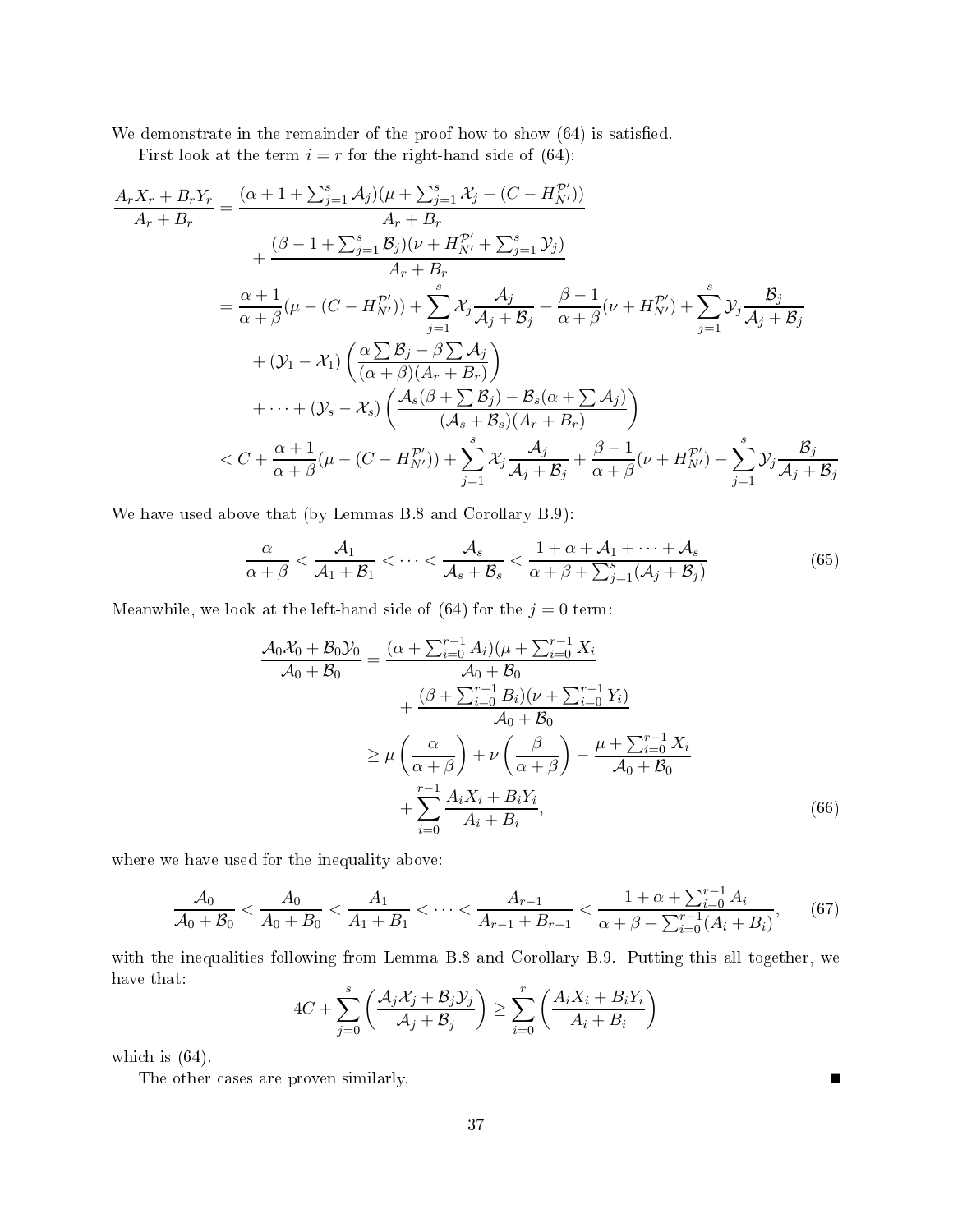We state as an immediate consequence the lemma we needed in the discussion of Section 4:

Lemma B.18.  $At$  all times:

$$
|Z_2^{\mathcal{P}'}| \le 2nY^{\mathcal{P}} \le 2n|Z^{\mathcal{P}}| + 2n^2C \tag{68}
$$

# <sup>C</sup> Competitive Analysis of the Slide+ Protocol

## C.1 Description of Slide+

Recall that we model an asynchronous network via a scheduling adversary that maintains a buffer of requests of the form  $(u, v, p)$ , which is a request from node u to send packet p to node v. The scheduling adversary proceeds in a sequence of honored edges (called rounds), whereby we will mean the following when we talk about an edge  $E(u, v)$  being honored by the adversary:

STEP 1. From its buffer of requests, the adversary selects one request of form  $(u, v, p)$  and delivers p to v, and also selects one request of form  $(v, u, p')$  and delivers p' to u. If there are no requests  $(u, v, p)$  (resp.  $(v, u, p'))$ , then the adversary sets  $p$  (resp.  $p'$ ) to  $\bot$ .

STEP 2. Node u (resp. v) sends new requests to the adversary of form  $(u, v, p)$  (resp.  $(v, u, p')$ ).

Note that the two above-mentioned actions take place *sequentially*, so that the requests queued to the adversary in Step 2 can depend on the packets received in Step 1, but requests formulated during Step 2 of some round  $E(u, v)$  will not be delivered until edge  $E(u, v)$  is honored again (at the earliest). Since nodes in the network only send/receive packets when they are at one end of an edge currently being honored, nodes will not do anything except when they are a part of an honored edge. Thus, in describing  $\text{Side} +$ , we need only describe what a node u will do when it is part of an honored edge  $E(u, v)$ . Recall that  $C$  denotes the size of each node's memory<sup>19</sup>, and for simplicity we will assume that  $C/n \in \mathbb{N}$ , and also for Slide+, we will require  $C \geq 8n^2$ .

# Slide+ Protocol Description.

During honored edge  $E(u, v)$ , let  $(v, u, (p, h'))$  denote the message that u receives from v in Step 1 of the round (via the scheduling adversary). Also, u has recorded the request  $(u, v, (p, h))$  that it made during Step 2 of the previous round in which  $E(u, v)$  was honored; note that v will be receiving this message during Step 1 of the current round.

- 1. If  $u$  is the Sender, then:
	- (a) If  $h < C$ , then u deletes packet p from his input stream  $\{p_1, p_2, \ldots\}$  (and ignores the received packet  $p'$ , and then proceeds to Step  $(c)$ .
	- (b) If  $h' \geq C$ , then u keeps p (and ignores the received packet p'), and proceeds to Step (c).
	- (c) The Sender finds the next packet  $p_i \in \{p_1, p_2, \dots\}$  that has not been deleted and is not currently an outstanding request already sent to the adversary, and sends the request  $(u, v, (p_i, C + \frac{C}{n} + n))$  to the adversary. Also, u will update the fact that the current message request sent to v is  $(u, v, (p_i, C + \frac{C}{n} + n)).$

 $^{19}$ For simplicity, we assume that all nodes have the same memory bound, although our argument can be readily extended to handle the more general case.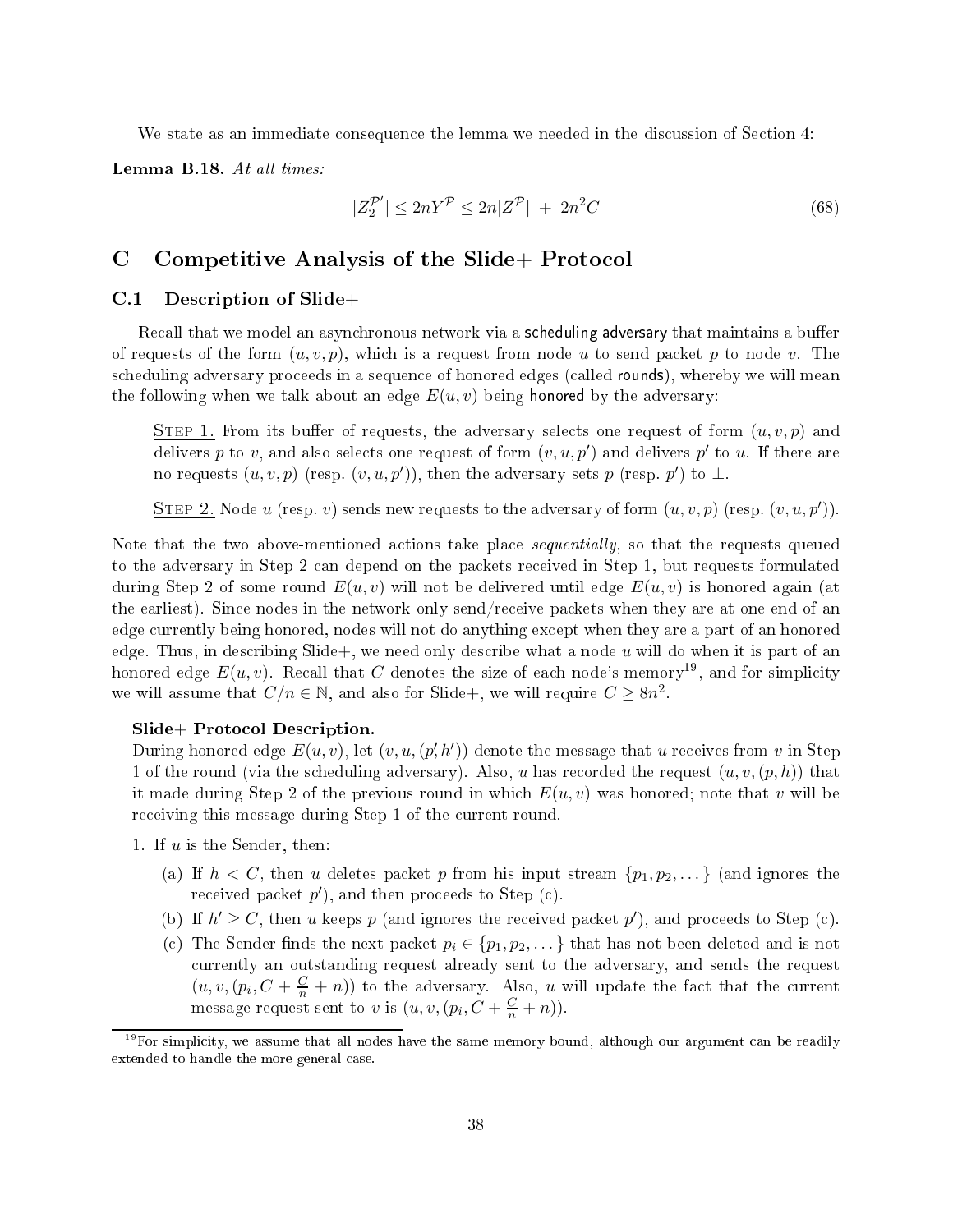- 2. If u is the Receiver, then u sends the request  $(u, v, (\perp, \frac{-C}{n} 2n + 1))$  to the adversary. Meanwhile, if  $p' \neq \bot$ , then u stores/outputs p' as a packet successfully received.
- 3. If  $u$  is any internal node, then:
	- (a) If  $h \ge h' + (C/n + 2n)$ , then u will ignore p', delete p and the "ghost packet associated to  $p^{\prime\prime}$  (see Step 3d below), and slide down any packets/ghost packets to fill any gaps created. Also, u will update his height  $h = h - 1$ , and proceed to Step 3d below.
	- (b) If  $h \leq h' (C/n + 2n)$ , then u will keep p, and also store p' in the stack location that u had been storing the "ghost packet" for  $p$  (see Step 3d below), deleting the ghost packet in the process. Also, u will update his height  $h = h + 1$ , and proceed to Step 3d below.
	- (c) If  $|h h'| < C/n + 2n$ , then u will ignore packet p' and keep p, but delete the "ghost" packet" associated to  $p$ , and then proceed to Step 3d.
	- (d) Node u will search its stack for the highest packet  $p''$  (not including ghost packets) that it has not already committed in an outstanding request to the adversary. It then sends the request  $(u, v, (p'', h))$  to the adversary. Additionally, u will create a "ghost packet" associated to the packet/request  $p^{\prime\prime\prime\prime}$  that it has just sent the adversary. This "ghost packet" will assume the first un-filled spot in u's memory stack. Finally, u will update the fact that the current message request sent to v is  $(u, v, (p'', h))$ .

In the following section, we will prove that the above routing rules are compatible with memory requirements (e.g. that Steps 3b and 3d do not require a node to store more than  $C$  (ghost) packets), as well as prove that Slide+ enjoys competitive ratio  $1/n$ .

#### C.2 Analysis of Slide+

Before providing the full details of the proof that Slide+ enjoys competitive ratio  $1/n$ , we will provide a brief high-level description of how the proof works. First, notice that the main technical challenge in moving from the semi-asynchronous model of Section 4 to the fully asynchronous model is that nodes can no longer make routing decisions based on *current* information. Indeed, the current state of a node may change drastically from the time it makes a request in Step 2 of some round  $E(u, v)$  and the time the request is finally sent by the adversary in Step 1 of the next round in which  $E(u, v)$  is honored. Since the Slide protocol uses the current height of a node to make routing decisions, the fact that the height of a node may change substantially between the time a packet request is made and the time the receiving node receives the packet is an issue that must be resolved.

The above described protocol handles this issue by allotting "ghost packets" in Step 3d (this will ensure there is always room to store a packet sent from an honest neighbor), as well as having nodes make routing decisions based on *old* height considerations. In particular, Steps 1-3 above dictate what u should do based on the height that u and v had during the last time  $E(u, v)$  was honored. Therefore, although this information may have become outdated since the last time  $u$  and  $v$  communicated with each other, at least the decisions will be made *consistently*, both in the sense that the heights being compared are *synchronized* (i.e. they are from the same time as each other, although possible now out-dated), and in the sense that the nodes will know what the other will do in terms of whether or not it will keep the packet just sent/received. This last fact is crucial to prevent packet deletion and duplication from occurring.

The proof will follow the main structure of the proof provided for the semi-asynchronous Slide protocol, with one additional category to account for packet transferring decisions that were based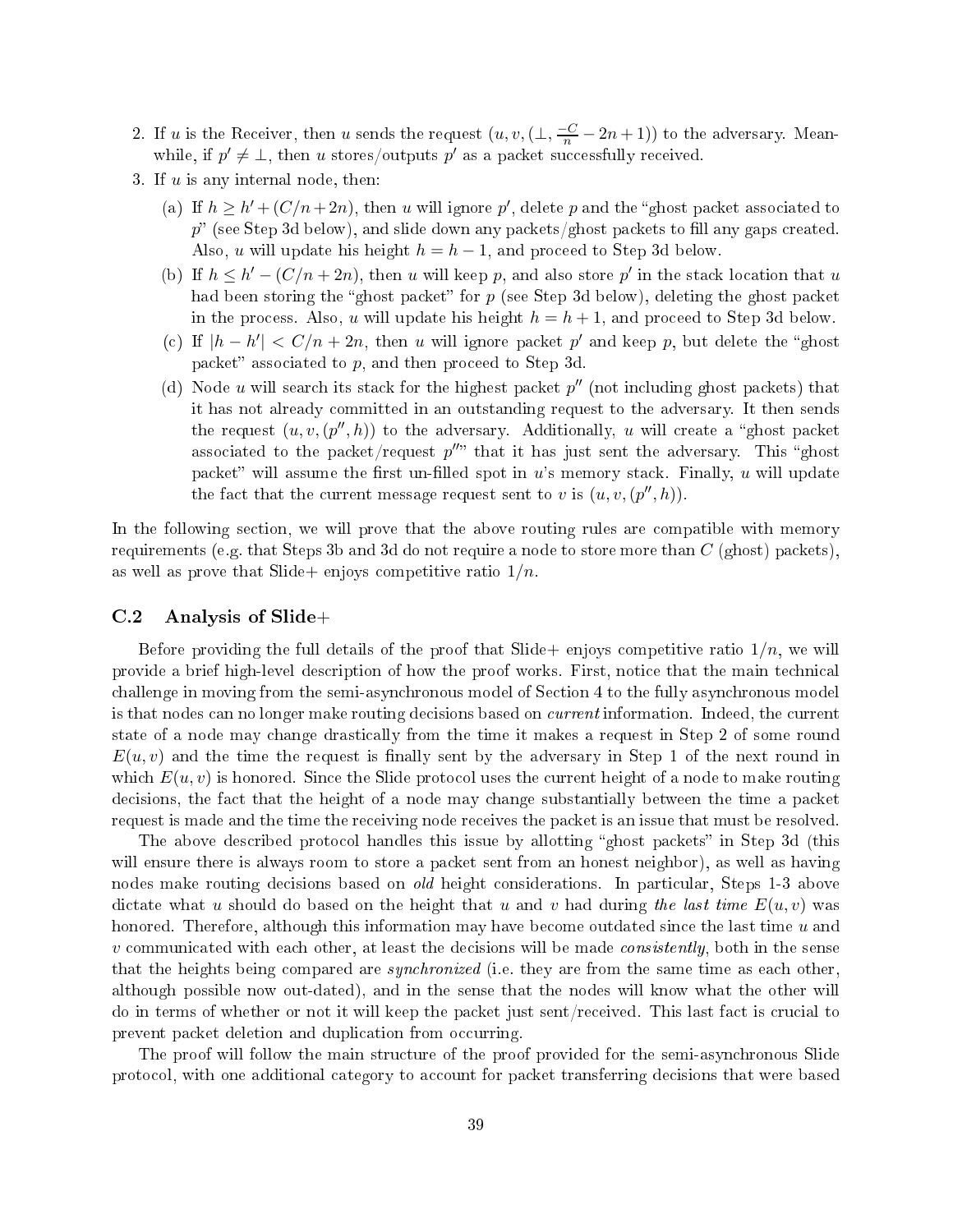on signicantly outdated height information.

**Theorem C.1.** The Slide+ protocol achieves competitive ratio  $1/n$  in any distributed, asynchronous, bounded memory network with dynamic topology (and no minimal connectivity assumptions). More specifically, for any adversary/off-line protocol pair  $(A, \mathcal{P}'),$  if  $\mathcal P$  denotes the Slide+ protocol, C denotes the capacity (memory bound) of each node, and  $Z_x^{\mathcal{P}}$  (resp.  $Z_x^{\mathcal{P}'}$ ) denotes the number of packets received by protocol  $P$  (resp.  $P'$ ) as of round x, then for all rounds x:

$$
Z_x^{\mathcal{P}'} \le 8nZ^{\mathcal{P}} + 8n^2C\tag{69}
$$

*Proof.* Fix any adversary/off-line protocol pair  $(A, \mathcal{P}')$ , and let  $\mathcal P$  denote the Slide+ protocol and  $Z_x^{\mathcal{P}}$  and  $Z_x^{\mathcal{P}'}$  as in the statement of the theorem. Motivated by the proof in the semi-asynchronous setting, we imagine a virtual world in which the two protocols are run simultaneously in the same network. We split  $Z_x^{\mathcal{P}'}$  into the following three subsets (we will henceforth suppress the index referencing the round  $x$ ):

- 1.  $Z_1^{\mathcal{P}'}$  consists of packets  $p' \in Z^{\mathcal{P}'}$  for which there exists at least one round  $E(u, v)$  such that both p' was transferred by  $\mathcal{P}'$  and some packet p was transferred by  $\mathcal{P}^{20}$
- 2.  $Z_2^{\mathcal{P}'}$  consists of packets  $p' \in Z^{\mathcal{P}'}$  that were *never* transferred alongside a packet in  $\mathcal P$  as in 1 above, and such that every time  $p'$  was transferred between two nodes u and v during a round  $E(u, v)$ , the heights H and h that were used by u and v in determining whether to store/delete the packets delivered by the adversary during Step 1 of  $E(u, v)$  (see protocol description above) were each within n of the current heights of u and v.
- 3.  $Z_3^{\mathcal{P}'} = Z^{\mathcal{P}'} \setminus (Z_1^{\mathcal{P}'} \cup Z_2^{\mathcal{P}'}).$

Clearly,  $|Z^{\mathcal{P}'}|=|Z_1^{\mathcal{P}'}|+|Z_2^{\mathcal{P}'}|+|Z_3^{\mathcal{P}'}|$ , and hence the theorem follows from Lemmas C.3, C.4, and C.5 below.

We will need the following trivial observation, which follows immediately from the description of the Slide+ protocol in Section C.1.

**Observation 2.** At all times, an internal node u has at most n ghost packets and at most n outstanding requests (one for each of its edges v).

*Proof.* Rules  $1(c)$  and  $3(d)$  only allow a node to submit a single request for each round the node is part of an honored edge, and this request is then delivered by the adversary in Step 1 of the next round in which the edge is honored. Also, Rules  $3(a-c)$  guarantee that the ghost packet corresponding to the current honored edge will be deleted before another one is created in Rule  $3(d)$ .

In order to bound  $|Z_1^{\mathcal{P}'}|$ , we will need to bound the number of times any packet  $p$  can be transferred by the Slide+ protocol. In the asynchronous Slide protocol of Section 4, we showed that any packet p could be transferred at most  $2n$  times, as during every packet transfer in Slide, the packet must drop in height by at least  $C/n - 1$ . At first glance, it might seem that we cannot make the same argument in the fully asynchronous setting since the Slide+ protocol is making routing

 $^{20}$ Note that we make no condition that the two packets traveled in the same direction.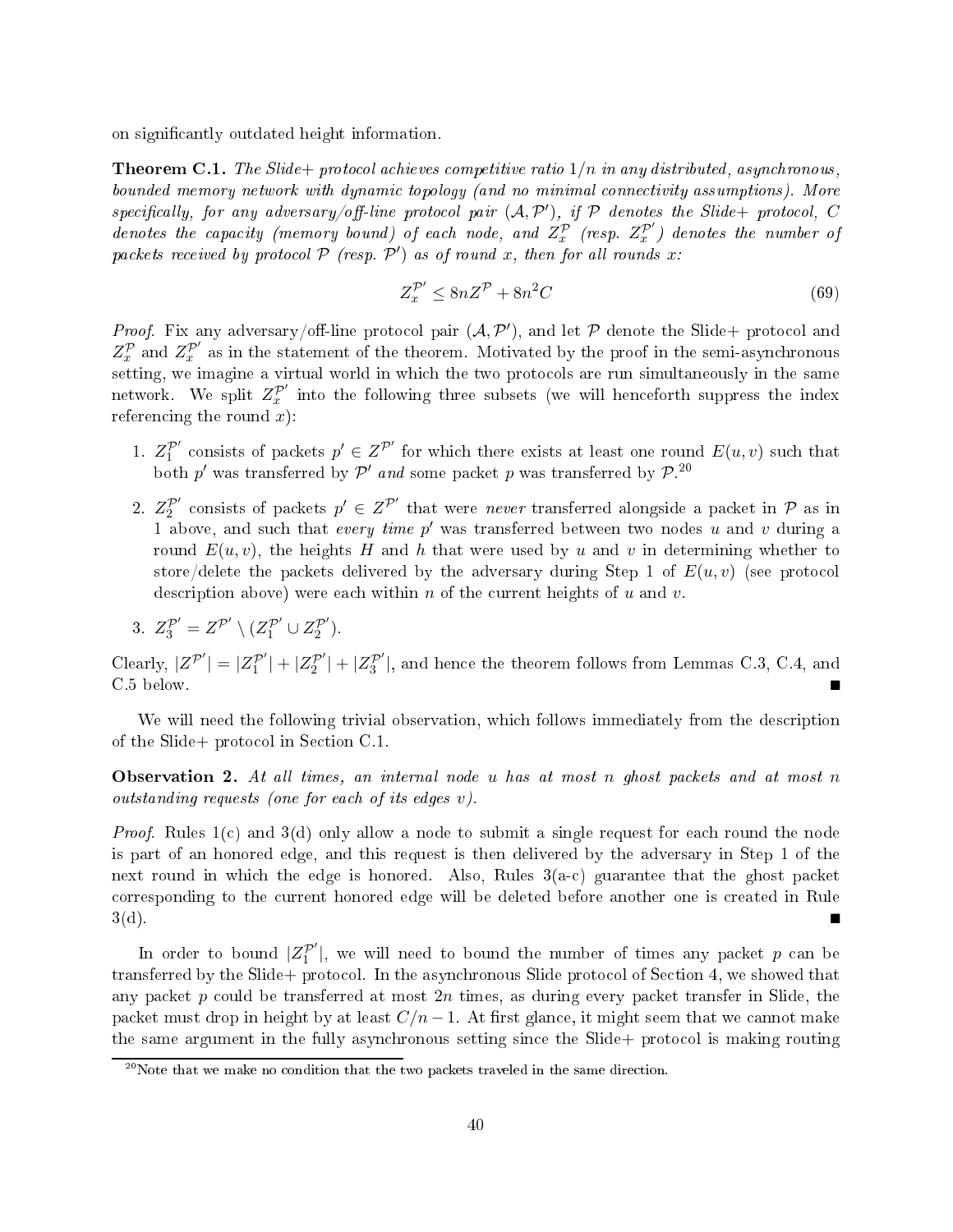decisions based on (potentially) outdated height information. However, the introduction of "ghost" packets" will allow us to retain this quality. Indeed, the purpose of utilizing ghost packets is to anticipate future packet transfers and reserve spots in a node's memory stack at the appropriate height, allowing us to argue that even if nodes nodes are using out-dated height information, packets will still "flow downhill" from Sender to Receiver. This is captured in the following lemma.

**Lemma C.2.** Let  $Y_x^{\mathcal{P}}$  denote the the set of packets inserted by  $\mathcal{P}$  as of round x. Also let  $T_x^{\mathcal{P}}$  denote the set of packet transfers that have occurred in  $P$  as of round x. Then any packet in the Slide+ protocol is transferred at most  $2n$  times.<sup>21</sup> In particular,  $|T_x^{\mathcal{P}}| \leq 2n|Y_x^{\mathcal{P}}| \leq 2n(|Z_x^{\mathcal{P}}| + nC)$ .

Proof. We show that anytime a packet is transferred in the Slide+ protocol, the packet's height in the new buffer is necessarily at least  $C/n - 4n$  lower than its height in the old buffer. Since packets only move within buffers when they are received or sent (or when they slide *down* as in  $3(a)$ ), and since<sup>22</sup> 2n(C/n – 4n) > C, the lemma will follow. Fix a packet p, and consider a round  $x = E(u, v)$ in which  $p$  is transferred from  $u$  to  $v$ . In particular, it must have been that the *previous* round  $x' < x$  in which  $E(u, v)$  was honored, u sent some request of form  $(u, v, (p, h))$  to the adversary in Step 2. Notice that when u selected p to form a part of its request as in  $3(d)$ , since u had height h and u has at most  $n-1$  packets already committed as an outstanding request (Observation 2). p must have height at least  $h - n$  in u's buffer. Meanwhile, let  $(v, u, (p', h'))$  denote the request that v sent to the adversary in Step 2 of round  $x'$ . Notice that in 3(d), v reserved a position in its buffer (the "ghost packet"), into which p will be inserted when it is received in round x. Since the ghost packet is assigned the topmost unoccupied (by packet or ghost packet) position in  $v$ 's buffer. we have that p will have height no bigger than  $h' + n$ . Therefore, p will drop in height by at least  $(h-n) - (h'+n) = h - h' - 2n$  when it is transferred from u to v. Since the criterion for accepting a new packet (see 3(d)) demands that  $h - h' \ge C/n - 2n$ , we have that p will necessarily drop in height by at least  $C/n - 4n$  when it is transferred.

Notice that Lemma C.2 is valid regardless of how long a request  $(u, v, (p, h))$  has been queued in the adversary's buffer, and also of how  $u$  and  $v$ 's stacks may have changed in the meantime. We are now ready to state and prove the first requisite bound:

Lemma C.3.  $|Z_1^{\mathcal{P}'}| \le 2n |Z^{\mathcal{P}}| + 2n^2C$ 

*Proof.* By definition,  $|Z_1^{\mathcal{P}'}| \leq |T^{\mathcal{P}}|$ , and the latter is bounded by  $2n|Z^{\mathcal{P}}| + 2n^2C$  by Lemma C.2.

Lemma C.4.  $|Z_{2}^{\mathcal{P}}| \leq 2n |Z^{\mathcal{P}}| + 2n^{2}C$ 

Proof. This bound follows the same reasoning as the proof of Lemma B.18. Suppose that packet  $p' \in Z_2^{\mathcal{P}'}$  is transferred by  $\mathcal{P}'$  from u to v in round x. By definition of  $Z_2^{\mathcal{P}'}$ , Slide+ did not transfer a packet, and thus (with the notation as in Rule 3(d) for Slide+)  $|h - h'| < C/n - 2n$ . Also by definition of  $Z_2^{\mathcal{P}'}$ , we have that v's height in round x is within n of h', and u's height in round x is within n of h. Consequently, u's height in round x must be within  $C/n$  of v's height. Then if we define families the same way as in the proof for the semi-synchronous Slide protocol (see Section B), by Lemma B.12, u and v must be in the same family at the start of x. Indeed, all the lemmas and proofs of Section B will remain valid , and hence Lemma B.18, which states that  $|Z_2^{\mathcal{P}'}| \le 2n|Z^{\mathcal{P}}| + 2n^2C$ , remains valid.

 $^{21}$ This matches the bound for the semi-asynchronous Slide protocol of Section 4.

<sup>&</sup>lt;sup>22</sup>For Slide+, we have demanded that  $C > 8n^2$ .

 $^{23}$ The only necessary modification is to consider the present definition of  $Z_2^{\mathcal{P}'}$  instead of the one used in Section B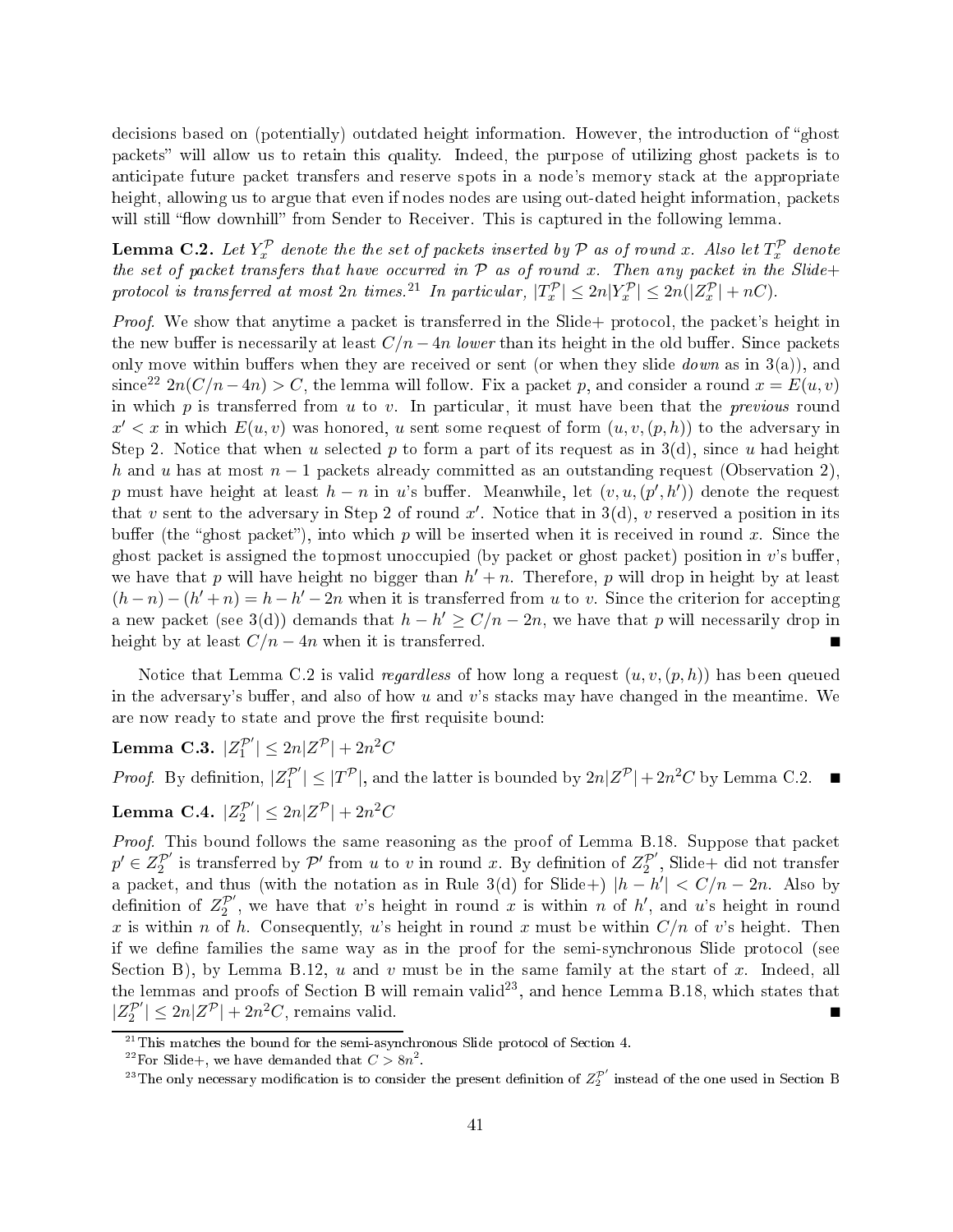Lemma C.5.  $|Z_3^{\mathcal{P}'}| \le 4n |Z^{\mathcal{P}}| + 4n^2C$ 

*Proof.* Fix a packet  $p' \in Z_3^{\mathcal{P}'}$ . By definition of  $Z_3^{\mathcal{P}'}$ , there exists some round  $x_{p'} = E(u, v)$  in which  $p'$  was transferred from  $u$  to  $v,$  where either  $u$ 's height or  $v$ 's height has changed by at least  $n$  since the previous round  $x'_{p'} < x$  in which  $E(u, v)$  was honored. Let  $\mathcal{S}_{p'} \subseteq T^{\mathcal{P}}$  denote n of these packet transfers, where each packet transfer in  $\mathcal{S}_{p'}$  corresponds to a packet sent (or received) by  $u$  (or  $v$ ), and took place between  $x'_{p'}$  and  $x_{p'}$ .

**Observation.** For any packet transfer in Slide+, there are at most 2n packets  $p' \in Z_3^{\mathcal{P}'}$  for which the packet transfer appears in  $\mathcal{S}_{p'}$ .

*Proof.* Consider any round  $x' = E(u, v)$  in which a packet is transferred from u to v by Slide+, and refer to this specific packet transfer as  $t_{x}$ . Then for each edge of u and each edge of v and for any  $p' \in \mathbb{Z}_3^{\mathcal{P}'}$ , there can be at most one round  $x_{p'} > x'$  for which  $t_{x'} \in \mathcal{S}_{p'}.$  After all, once a given edge of u or v, say for example  $E(u, w)$ , transfers a packet  $p' \in \overline{Z_3}^{p'}$  in round  $x_{p'} > x'$ , the heights of both u and w are updated, and there can never be another  $p'' \in Z_3^{\mathcal{P}'}$ and later round  $x_{p''} > x_{p'}$  such that  $x_{p''} = E(u,w)$  and  $t_{x'} \in \mathcal{S}_{p''}$ . Therefore,  $t_{x'}$  can appear in at most  $2n$  sets of form  $\mathcal{S}_{p'}$ .

Since  $|\mathcal{S}_{p'}| = n$  for each  $p' \in Z_3^{\mathcal{P}'}$ , we have that:

$$
\sum_{p' \in Z_3^{P'}} |\mathcal{S}_{p'}| = n |Z_3^{P'}| \tag{70}
$$

Now since for any given packet transfer  $t_x \in T^{\mathcal{P}}$  there can be at most  $2n$  different values of  $p' \in Z_3^{\mathcal{P}'}$ such that  $t_x \in \mathcal{S}_{p'}$ , we have that:

$$
\left| \bigcup_{p' \in Z_3^{P'}} \mathcal{S}_{p'} \right| \geq \frac{n | Z_3^{P'}|}{2n} \tag{71}
$$

But  $\cup_{p' \in Z_3^{\mathcal{P}'}} \mathcal{S}_{p'} \subseteq T^{\mathcal{P}},$  so:

$$
|T^{\mathcal{P}}| \geq |\cup_{p' \in Z_3^{\mathcal{P}'}} \mathcal{S}_{p'}| \geq \frac{|Z_3^{\mathcal{P}'}|}{2} \tag{72}
$$

In particular,  $|Z_3^{\mathcal{P}'}| \leq 2|T^{\mathcal{P}}| \leq 4nZ^{\mathcal{P}} + 4n^2C$ , where the second inequality is Lemma C.2.

#### D Pseudo-Code and Proofs for Protocol Secure Against D Malicious Adversary

# D.1 Pseudo-Code

In this section we present pseudo-code for implementing our protocol that is secure against a coordinated attack of the edge-scheduling and node-controlling adversaries. Formal proofs of security, referring to line numbers of the pseudo-code of the following four figures, are in the next section.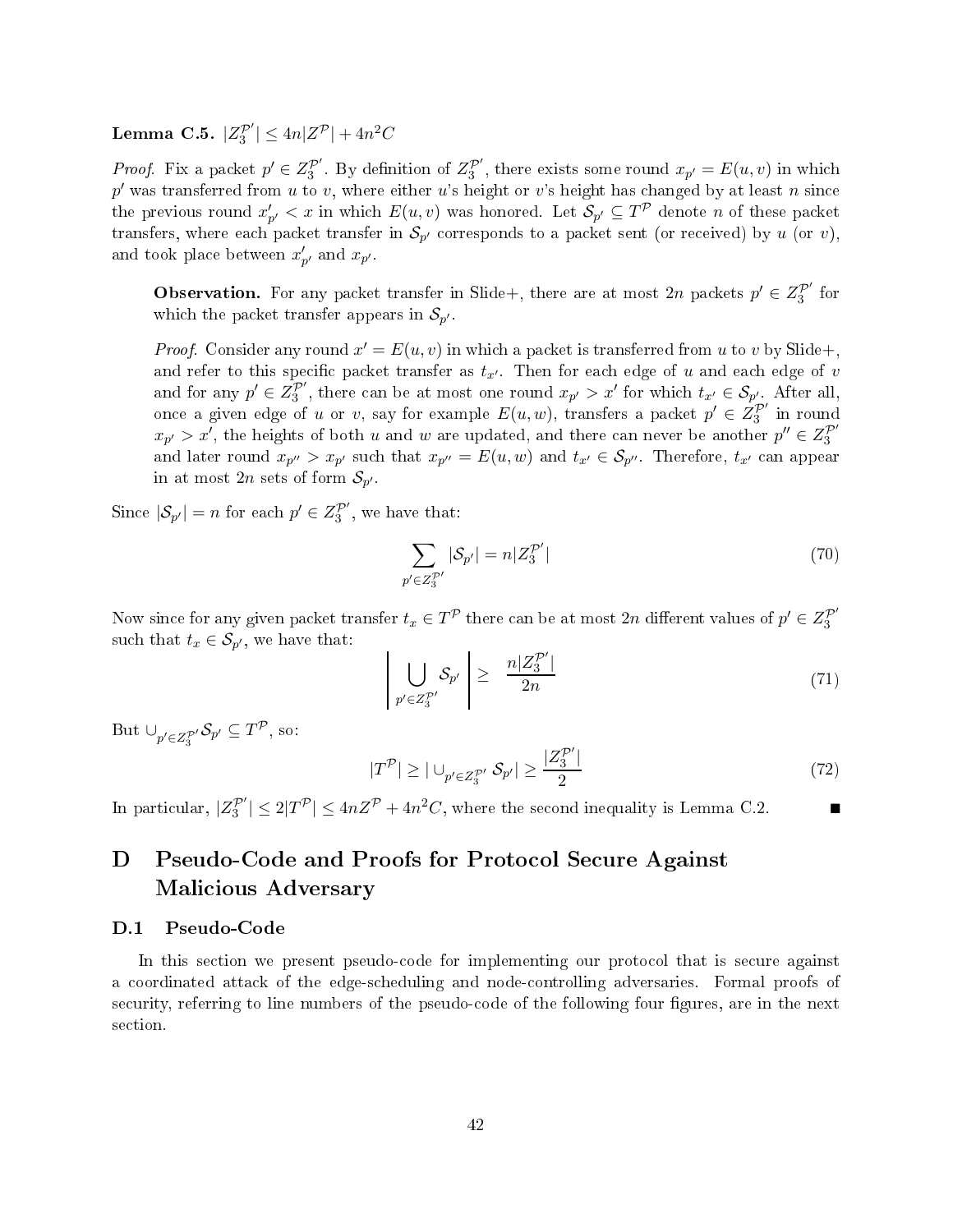Variable and Notation Definitions  $\#\#\text{ Each of the below variables are transmission dependent}$  $C =$  Capacity of each (internal) node's buffer (i.e. number of codeword packets a node can store)  $B =$  Capacity of each node to hold extraneous (broadcast) information  $D = \frac{4nC}{\lambda} =$  Number of packets per codeword  $EN =$  List of Eliminated nodes  $Y = \text{Set of packets inserted by sender}$   $Z = \text{Set of packets received by receiver}$  $P_{u,v} = \text{Net no. of } \mathbf{p} \text{'s to cross } E(u, v)$  [p]<sub>u,v</sub> = Net no. p crossed  $E(u, v)$  $\Phi_{u,v}$  = Net decrease in potential as a result of packet transfers from u to v  $\Phi_u$  = Total potential drop caused by packet transfers across all edges adjacent to u  $G_p =$  Ghost packet associated to packet p (See Figure Internal Node Create Next Request)  $H_u =$  Height of u's buffer; i.e. the number of codeword packets u is currently storing  $BB_u = u$ 's Broadcast Buffer Blacklist But  $BL_u = u$ 's version of the Blacklist  $DB_s =$  Sender's Data Buffer, used to store status report parcels that will help eliminate corrupt nodes



| Routing Rules for Node $u \in G$ |                                                                                              |                                                |
|----------------------------------|----------------------------------------------------------------------------------------------|------------------------------------------------|
| $01$ Input:                      |                                                                                              |                                                |
| $02\,$                           | $(v, u, (p, H'), (q_1', q_2'), (\alpha', \sigma(\alpha'))$                                   | ## Received From v (via A)                     |
| 03                               | $(u, v, (p, H), (q_1, q_2), (\alpha, \sigma(\alpha)))$                                       | ## Previous request sent to v (via A)          |
| $04$ DO:                         |                                                                                              |                                                |
| 05                               | Process the parcel $q'_1$ as in Process Parcel below                                         |                                                |
| 06                               | If $\alpha = \alpha'$ , $\sigma(\alpha')$ is valid, and $v \notin (EN_u \cup BL_u)$          |                                                |
| 07                               | If $u = s$ and Ready(v) is TRUE and $H' < C$ :                                               | $##$ Insert Packet                             |
| 08                               | Delete p from input stream $\{p_1, p_2, \dots\}$                                             |                                                |
| 09                               | Increase $\Phi_{s,v}$ by the amount indicated by $\alpha$                                    |                                                |
| $10\,$                           | Increase $P_{s,v}$ , $[p]_{s,v}$ , and $ Y $ by one                                          |                                                |
| 11                               | Else If $u = r$ and Ready(v) is TRUE and $p' \neq \bot$ :                                    | $##$ Receive Packet                            |
| 12                               | Store/output $p'$ as a packet successfully received                                          |                                                |
| 13                               | Increase $\Phi_{r,v}$ by the amount indicated by $\alpha$                                    |                                                |
| 14                               | Decrease $P_{r,v}$ and $[p]_{r,v}$ by one and increase  Z  by one                            |                                                |
| 15                               | Else If $u \neq r$ , s and Ready(v) is TRUE and $H \geq H' + (C/n - 2n)$ : ## Send Packet    |                                                |
| 16                               | Delete p and $G_p$ and Slide                                                                 | $\#\#$ Slide down (ghost) packets to fill gaps |
| 17                               | Increase $\Phi_{u,v}$ and $\Phi_u$ by the amount indicated by $\alpha$                       |                                                |
| 18                               | Increase $P_{u,v}$ and $[p]_{r,v}$ by one, and set $H_u = H_u - 1$                           |                                                |
| 19                               | Else If $u \neq r$ , s and Ready(v) is TRUE and $H \leq H' - (C/n - 2n)$ : ## Receive Packet |                                                |
| 20                               | Store p' in location occupied by $G_n$                                                       |                                                |
| 21                               | Increase $\Phi_{u,v}$ and $\Phi_u$ by the amount indicated by $\alpha$                       |                                                |
| 22                               | Decrease $P_{u,v}$ and $[p]_{u,v}$ by one and set $H_u = H_u + 1$                            |                                                |
| 23                               | Send to $A$ the returned value of Create Next Request                                        |                                                |

Figure 2: Routing Rules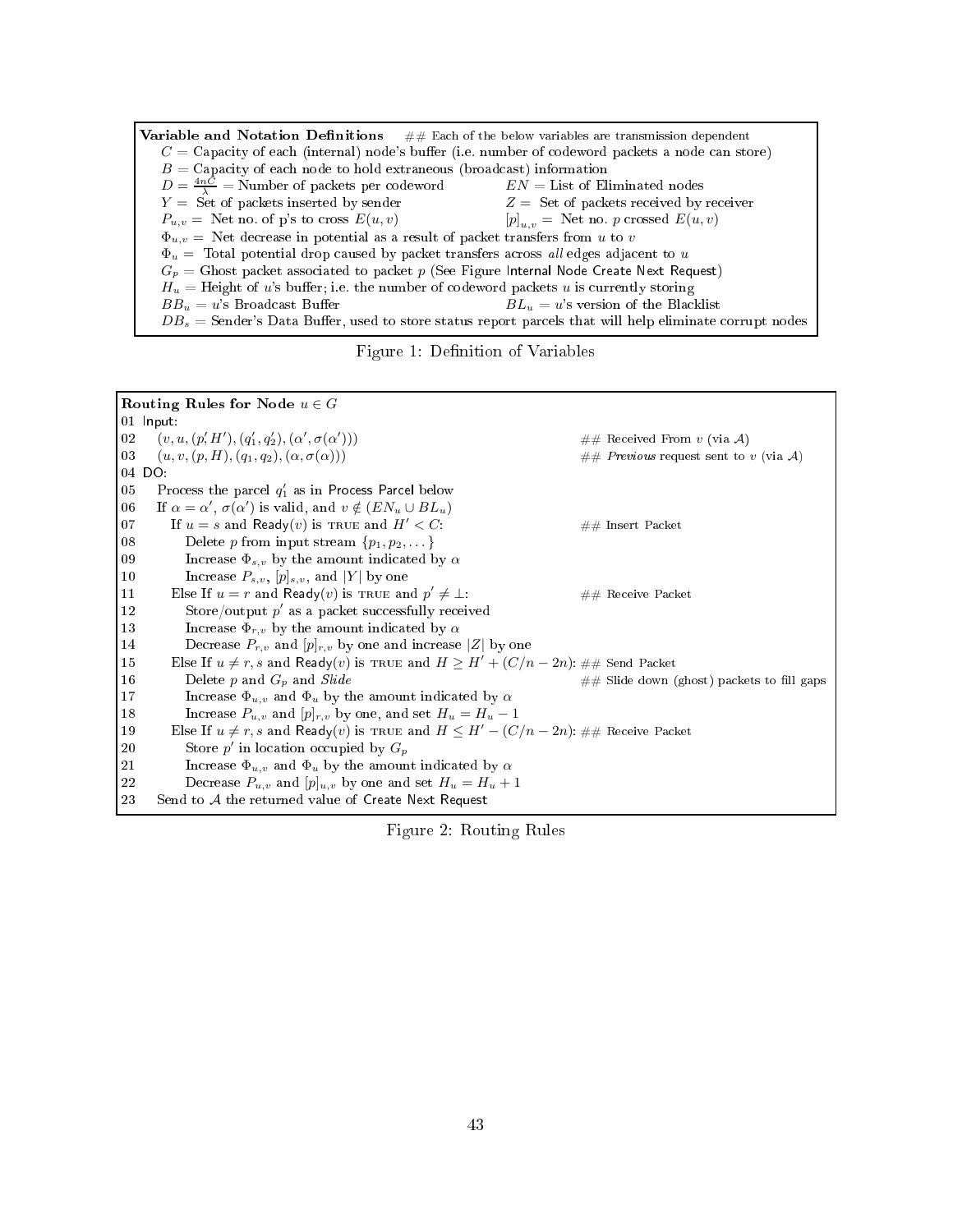Process Parcel for Internal Nodes and Receiver  $\it u$ 01 Input:  $02<sub>l</sub>$  $y'_1, q'_2$ ## Received From v (via A) 03 DO: 04 Store  $q_2'$  in  $BB_u$  ##  $q$  $\mathcal{Q}'_2 = \Phi_w$  for some w. Replace old value, provided new value is larger  $05$  Add  $q_1'$  $#$  Also mark edge  $E(u, v)$  as having transmitted this information 06 If  $q'_1 = \Omega_{\text{T}}$ 07 Clear outgoing, incoming,  $BL_u$ , and  $BB_u$  (except status report parcels) 08 Else If  $q_1' = w \notin EN_u$  denotes a node to eliminate 09 Add  $q'_1$  to  $EN_u$ 10 Else If  $q'_1 = w$  denotes a node to blacklist 11 Add  $q'_1$  to  $BL_u$ 12 If  $w = u$ , Sign and Add  $n - 1$  status report parcels to  $BB_u$ 13  $\#\#\text{ Find reason } u$  was blacklisted from SoT. For each  $v \in G$ : 14  $\# \#$  if case F2, add  $\Phi_{u,v}$ , if case F3, add  $P_{u,v}$ , if case  $(F4,p'),$  add  $[p']_{u,v}$ 15 If  $u = r$  and  $q'_1$  indicates T – 1 failed due to F2: 16 For each  $v \in G$ , add  $\Phi_w$  to  $BB_r$ 17 Input: 18  $q'_1$  $\#\#\text{ Received From }v \text{ (via } \mathcal{A})$ 19 DO: 20 Add  $q'_1$  to  $DB_s$ 21 If  $q'_1$  is the last missing status report parcel for some  $w \in BL_s$ 22 Remove w from  $BL_s$ , and add fact  $w \notin BL$  to  $BB_s$ 

Figure 3: Rules For Processing Broadcast Information

#### $D.2$ High-Level Proofs Ideas for Competitive Analysis of Throughput

In this section, we sketch the proof that our protocol is *n*-competitive, leaving the rigorous details to the next subsection. As was done for analysis of Slide and Slide+, we use competitive analysis to evaluate the throughput performance of our routing protocol. To this end, let  $(A, \mathcal{P}')$ denote an adversary/off-line protocol pair for which we compare our routing protocol  $\mathcal{P}$ .

**Theorem D.1.** If at any time  $\mathcal{P}'$  has received  $\Theta(xn)$  messages, then  $\mathcal{P}$  has received  $\Omega((x-n^2))$ messages. Thus, if the number of messages  $x \in \Omega(n^2)$ , then our protocol has competitive ratio  $1/n$ , which is optimal.

Proof. This follows as an immediate corollary to Lemmas D.3 and D.4 below.

**Lemma D.2.** If a transmission fails as in  $F2-F4$ , as soon as the sender receives all of the signed communications between all nodes, he will necessarily be able to identify a corrupt node.

*Proof.* Intuitively, a transmission fails as in case  $F2$  when a corrupt node is transferring packets against transfer rules (e.g. from *smaller* heights to *larger* heights, or when a corrupt node is duplicating packets). Both of these can be detected by looking at the node's communication with each of its (honest) neighbors, who have recorded the height differences caused by each packet transfer. If a transmission ends as in case F2, the sender will look for a node whose cumulative height drop is negative; this information is available through the  $\text{Sig.}$  3 signed communications (see above section).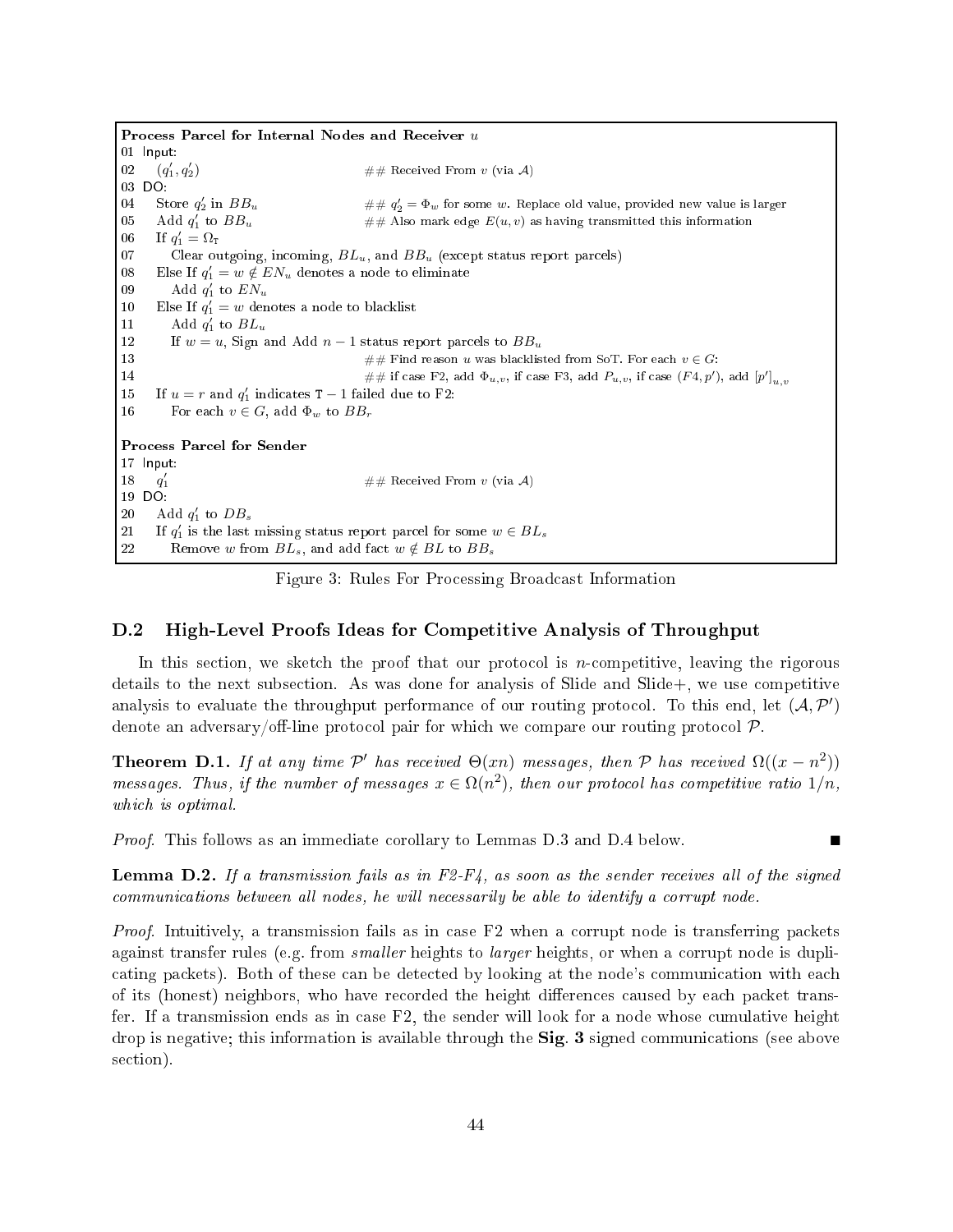When a transmission fails as in case F3, this means that there is a corrupt node that is deleting packets. The sender can identify such a node  $u$  when he has received each of the signed communications (Sig. 1) from each of u's (honest) neighbors. Finally, transmission failure as in case  $F4$  means there is a corrupt node that has duplicated some packet  $p$ . The sender can identify such a node  $u$ when he has received each of the signed communications (Sig. 2, corresponding to the packet  $p$ ) from each of  $u$ 's (honest) neighbors.

This lemma is proved rigorously in Appendix D.5.

Lemma D.3. After a corrupt node has been eliminated (or at the outset of the protocol) and before the next corrupt node is eliminated, there can be at most  $n-1$  failed transmissions before the next node can be eliminated. In particular, there are at most  $n^2$  failed transmissions.

Proof. The intuition for the proof is that the **blacklist** forces corrupt nodes to return their signed communication to the sender if they want to further disrupt future transmissions. Then use Lemma D.2 above to show that with the signed communication, the sender can identify a corrupt node. A rigorous proof is provided in Appendix D.4.

Lemma D.4. For every message/codeword transmission, by the time the transmission ends as a result of S1 or F2-F5, we have that the ideal offline protocol  $\mathcal{P}'$  has received at most  $O(n^2C)$  packets.

We will need the following definition for the proof:

**Definition D.5.** A round  $\mathbf{t} = E(u, v)$  of a transmission is wasted if u and v are honest nodes, and they were not allowed to transfer a packet because one (or both) of them was on the blacklist.

*Proof Sketch of Lemma D.4.* Let  $C'$  denote the number of packets per codeword.<sup>24</sup> The structure of the proof will be to show that if  $\mathcal{P}'$  has received  $3nC'$  packets as of some round  ${\tt t},$  then necessarily S1 or F2-F5 has occurred. To do this, we follow the proof of the competitive ratio for Slide and Slide + and imagine a virtual world in which  $P$  and  $P'$  are run simultaneously. Let  $Z^{P'}$ the packets delivered to the receiver by  $\mathcal{P}'$ , and let  $Z_3^{\mathcal{P}'}$  denote the subset of packets that travelled between two nodes during a wasted round. Define  $Z_1^{p'}$  to be the subset of  $Z^{p'} \setminus Z_3^{p'}$  consisting of packets p' for which there exists at least one round  $E(u, v)$  such that both p' and some packet  $p \in Y^{\mathcal{P}}$  were both transferred this round.<sup>25</sup> Set  $Z_2^{\mathcal{P}'} = Z^{\mathcal{P}'} \setminus (Z_1^{\mathcal{P}'} \cup Z_3^{\mathcal{P}'})$ . Also, let  $T_t^$ the number of packet transfers in  $P$  between two **honest** nodes as of round  $t$ . We begin with the following observation, which is analogous to the corresponding statements for Slide and Slide+ (see e.g. Lemmas 4.1 and 4.2), and is proved in Appendix D.4:

**Observation.** 
$$
|Z_1^{\mathcal{P}'}| \leq T_t^{\mathcal{P}}, \qquad |Z_2^{\mathcal{P}'}| \leq T_t^{\mathcal{P}}, \quad \text{and} \quad |Z_3^{\mathcal{P}'}| \leq n^4 + 2n^3
$$

Notice that since  $T_{\mathbf{t}}^{\mathcal{P}}$  only takes into account packet transfers between honest nodes, we have that  $T_{\mathbf{t}}^{\mathcal{P}} \leq Y^{\mathcal{P}} * C/(C/n) = nY^{\mathcal{P}},$  since every packet starts at height at most  $C$  and drops in height by at least  $\approx C/n$  every time it is transferred. Therefore, the above observation together with the assumption that  $3nC'$  packets have been received by  $\mathcal{P}'$  say:

$$
3nC' = |Z^{\mathcal{P}'}| = |Z_1^{\mathcal{P}'}| + |Z_2^{\mathcal{P}'}| + |Z_3^{\mathcal{P}'}| \le 2T_t^{\mathcal{P}} + n^4 + 2n^3 \quad \Rightarrow \quad T_t^{\mathcal{P}} \ge \lambda n^2 C^2 \tag{73}
$$

 $e^{24}C'=\lambda nC$  is a constant multiple of  $n$  times the buffer-size  $C$  (the constant  $\lambda$  depends on the error-correction rate).

 $^{25}$ Note that we make no condition that the two packets traveled in the same direction.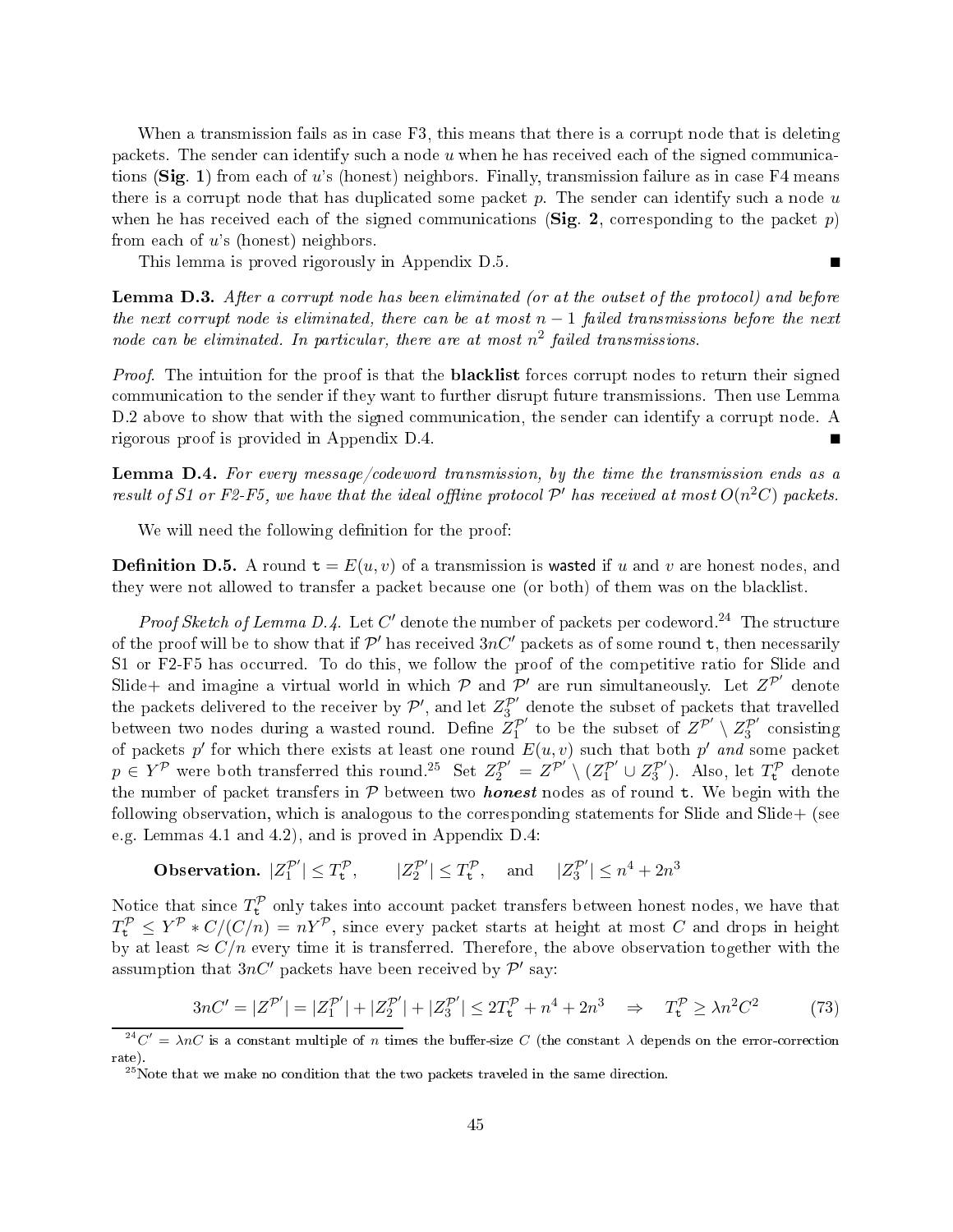where in the last inequality we have used  $C' \ge n^3 + 2n^2$  and  $C' = \lambda nC$ . Since each packet transfer corresponds to a height difference of at least  $C/n$  between the honest nodes exchanging the packet. (73) implies that honest nodes will have recorded a cumulative height difference of  $\lambda n^2 C^2$ , which is precisely the condition for a transmission ending as in case F2. See Appendix D.3 for details.

# D.3 Proof of Lemma D.4

In this section, we prove the following lemma (which is a formal restatement of Lemma D.4). Before stating and proving this lemma, it will be convenient to introduce new terminology and fix notation:

**Definition D.6.** We will say a node  $N \in G$  participated in transmission T if there was at least one round in the transmission for which  $w$  was not on the (sender's) blacklist. The sender's variable that keeps track of nodes participating in transmission T will be called the participating list for transmission T, denoted by  $\rho_T$  (updated at the end of failed transmissions on line 30 of Figure 4).

Also, we will refer to specific line numbers for the pseudo-code via  $(X.YY)$ , where X refers to the Figure number, and  $YY$  refers to the line number. Finally, let  $D$  denote the number of packets per codeword, and note that:

$$
D = \frac{nC}{\lambda},\tag{74}
$$

where  $\lambda$  is the error-rate of the error-correcting code.

**Lemma D.7.** In any transmission T,  $|Z_1^{\mathcal{P}'}| \leq 3nD$ . If the transmission was successful (i.e. r sent EoT parcel "S1" on 4.14-15 and 4.20), then  $|Z_{\rm T}^{\mathcal{P}}| \geq (1 - \lambda)D = O(nC)$ .

We will prove Lemma D.7 via a sequence of Lemmas. First, recall from Section 5 the reasons a transmission may fail:

- S1, F2, F4 Sender receives End of Transmission (EoT) parcel from the receiver (4.25, 4.28)
- F3 Sender has inserted D packets since the end of  $T_{i-1}$  (4.28)
- F<sub>5</sub> Sender receives enough information to eliminate a new corrupt node  $(4.22)$

In order to prove Lemma D.7, we will show that if there is a transmission in which the ideal offline protocol  $\mathcal{P}'$  has received at least  $3nD$  packets, then necessarily the sender had received the EoT parcel from R indicating "F2," a contradiction (the transmission should have ended). In other words, we show that if a transmission does not end as on  $(4.22)$  or  $(4.28)$ , then necessarily the transmission will end as on  $(4.25)$  before  $\mathcal{P}'$  is able to receive more than  $3nD$  packets.

**Lemma D.8.** If the receiver forms any EoT parcel in round  $t$  of some transmission and  $P'$  has inserted  $Z = Z_t^{p'}$  packets at this point, then the sender will necessarily receive EoT before  $\mathcal{P}'$  is able to receive  $n^2C + nC$  more packets.

*Proof.* We will show that there can be at most  $n^2C$  packet insertions by  $\mathcal{P}'$  before the EoT parcel necessarily has reached the sender, from which the lemma follows since there can be at most  $nC$ packets in the buffers of the honest nodes at round  $t$ . Thus, the lemma follows immediately from Lemma D.15 in Appendix D.4.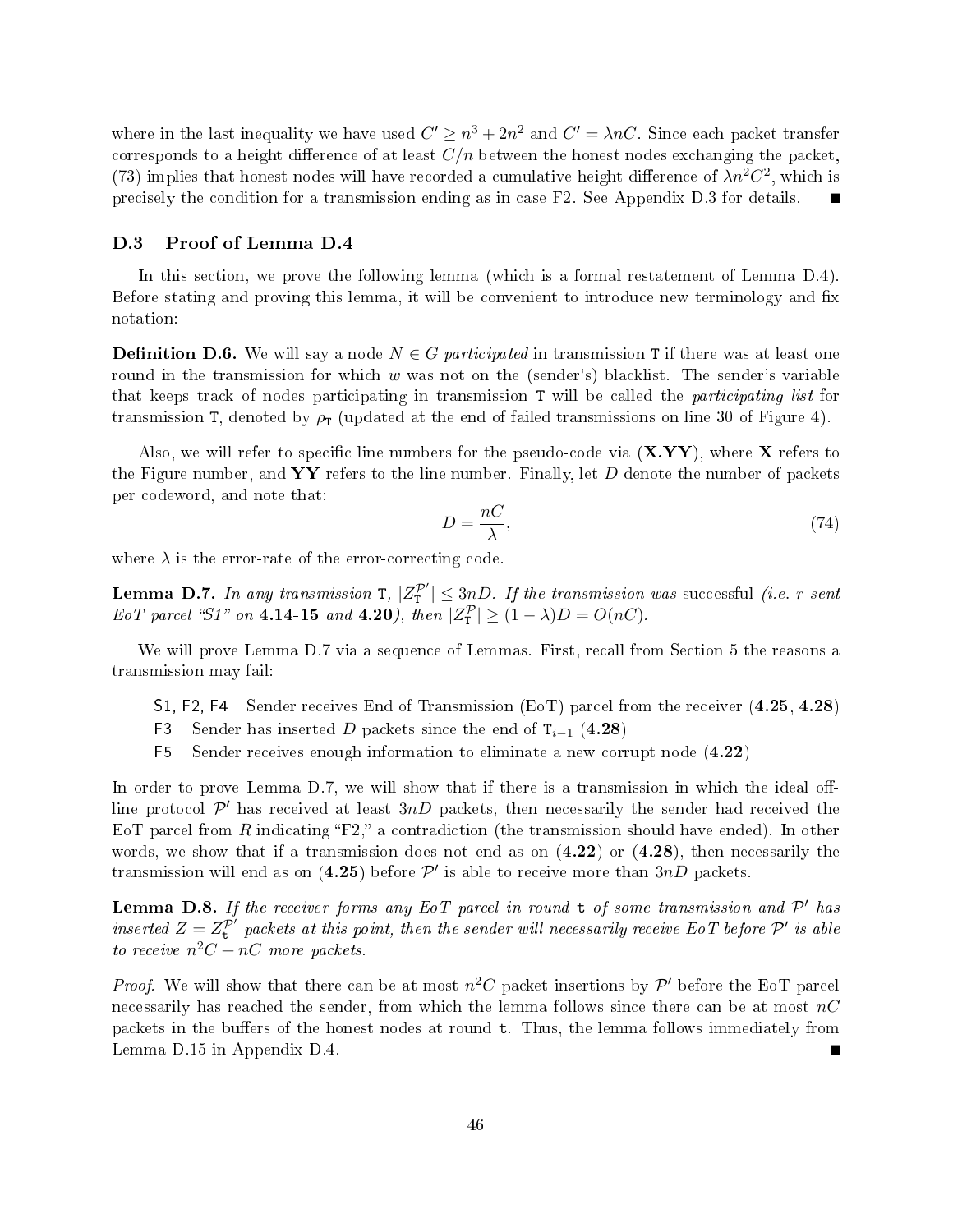By the above lemma, it remains to show that if at any time  $\tau$  we have that  $|Z_{\tau}^{\mathcal{P}}| \geq 3nD - \tau$  $n^2C-nC$ , then necessarily R will enter lines 16-17 of Figure 4. First, we will split  $Z^{\mathcal{P}^{\prime}}$  into three disjoint subsets  $Z^{p'} = Z_1^{p'} \cup Z_2^{p'} \cup Z_3^{p'}$ , which were described in Section 5, but are now restated in terms of the pseudo-code.

**Definition D.9.** We will say a round  $\mathbf{t} = E(u, v)$  of a transmission is wasted if u and v are honest nodes, and Ready(u) returned false for v or Ready(v) returned false for u (see lines 2.15, 2.17, and  $4.41 - 43$ ).

Intuitively, a round is wasted if two honest nodes would have transferred a packet (based on their relative heights), but they were not allowed to because they had not yet transmitted requisite broadcast information across  $E(u, v)$ , or because one was on the other's blacklist.

We can view the scheduling adversary  $\mathcal A$  as simply a schedule (or order) of edges that the adversary will honor. We will imagine a virtual world, in which  $P$  and  $P'$ Let  $Z_3^{p'}$  denote the set of packets in  $Z^{p'}$  that travelled between two nodes during a wasted round.<br>Define<sup>26</sup>  $Z_1^{p'}$  to be the subset of  $Z^{p'} \setminus Z_3^{p'}$  consisting of packets p' for which there exists at least<br>one Set  $Z_2^{\mathcal{P}'} = Z^{\mathcal{P}'} \setminus (Z_1^{\mathcal{P}'} \cup Z_3^{\mathcal{P}'})$ . Also, let  $T_t^{\mathcal{P}}$  denote the number of packet transfers in  $\mathcal{P}$  between two *honest* nodes (as on lines 15-22 of Figure 2) as of round  $t$ .

Lemma D.10. For any round  $t$ :  $|Z_{1,t}^{\mathcal{P}'}| \leq T_{t}^{\mathcal{P}}$  and  $|Z_{2,t}^{\mathcal{P}'}| \leq T_{t}^{\mathcal{P}}$ 

Proof. These are Lemmas D.16 and D.17 in Appendix D.4.

For each packet  $p' \in Z_3^{\mathcal{P}'}$ , we can find the *first* wasted round  $\mathbf{t}_{p'}$  in which  $p'$  was transferred between two nodes. Define  $\mathcal{W} := {\mathbf{t}_{p'}} | p' \in Z_3^{\mathcal{P}'}$ . Clearly, we have:

$$
|Z_3^{\mathcal{P}'}| = |\mathcal{W}| \tag{75}
$$

 ${\rm \bf Lemma ~D.11.}$  For any transmission:  $|{\cal W}|\leq n^4+2n^3$ 

Proof. This is re-stated in Appendix D.4.

 $Lemma D.12.$  $\mathcal{P}' \leq 2T^{\mathcal{P}} + n^4 + 2n^3$ 

Proof. Follows immediately from Lemmas D.16, D.17, and D.11, and (75).

Notice that although every packet transfer in  $\mathcal P$  will cause a drop in potential, it may take some time before a node's cumulative potential drop for the current transmission reaches the receiver, since only one node's potential is transferred across an edge during a given round (4.08). In order to account for this, we will utilize the following notation. For any honest node u, let  $\mathcal{U}_u \subseteq Z^{p'}$ denote the set of packets that have reached R (in  $\mathcal{P}'$ ) and travelled through u at some point en route to R. Let  $\mathcal{U}_{u,2}\subseteq\mathcal{U}_u$  denote the subset consisting of the (at most)  $n^3$  packets that left  $u$  (for the last time) latest (chronologically), and let  $\mathcal{U}_{u,1} = \mathcal{U}_u \setminus \mathcal{U}_{u,2}$ . If  $\mathcal{U}_{u,1} \neq \emptyset$ , let  $\mathbf{t}_u$  denote the latest round such that some  $p' \in \mathcal{U}_{u,1}$  last left u (otherwise set  $t_u = 0$ ).

**Lemma D.13.** For any honest node u, R's stored value for  $\Phi_u$  is at least as current as  $\mathbf{t}_u$ .

 $^{26}\mathrm{If}$  we wish to emphasize the round, we will write  $Z^{P'}_{1,\mathbf{t}}$ .

 $27$ Note that we make no condition that the two packets traveled in the same direction.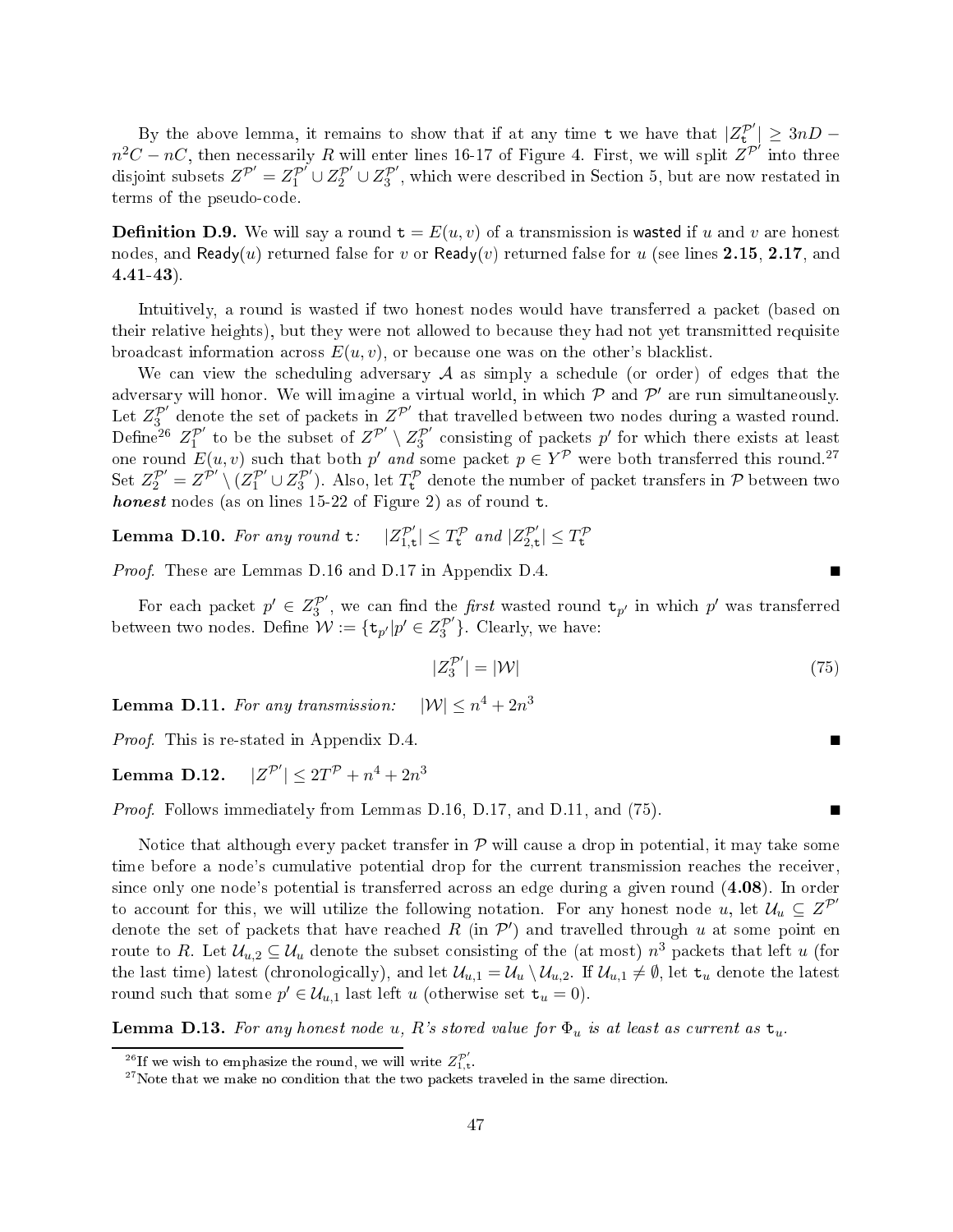Proof. This is re-stated and proved in Appendix D.4.

We are finally ready to put all the pieces together to prove Lemma D.7.

Proof of Lemma D.7. Suppose for the sake of contradiction that there is some transmission for which  $|Z^{p'}|=3nD$  and the transmission has not yet ended. By Lemma D.17, we have that if t denotes the round when  $|Z^{\mathcal{P}'}| = 3nD - (n^2C + nC)$ , then as of round t:

$$
\sum_{u \in G} \Phi_u < CD \tag{76}
$$

where  $\Phi_u$  denotes the value of this variable stored by R as of round t. Meanwhile, by Lemma D.12. we have that:

$$
T_{\mathbf{t}}^{\mathcal{P}} \ge (1/2)(|Z_{\mathbf{t}}^{\mathcal{P}'}| - n^4 - 2n^3)
$$
\n(77)

Since packet transfers in  $\mathcal P$  correspond to a potential drop of at least  $C/n$ , even if we ignore contributions to potential drop from the transfers of each of the (up to)  $n^3$  packets in  $\mathcal{U}_{u,2}$  for each  $u$ , by Lemma D.13 the receiver has recorded as of round  $t$ :

$$
\sum_{u \in G} \Phi_u \ge (C/n)(T_t^{\mathcal{P}})
$$
\n
$$
\ge (C/n)(1/2)((|Z_t^{\mathcal{P}'}| - n^4) - n^4 - 2n^3)
$$
\n
$$
\ge (C/n)(1/2)((3nD - n^2C - nC) - 2n^4 - 2n^3)
$$
\n
$$
\ge (C/n)(1/2)(3nD - nD)
$$
\n
$$
= CD
$$
\n(78)

where on the second line from  $Z_t^{\mathcal{P}'}$  we have subtracted out the up to  $n^4$  packets in  $\mathcal{U}_{u,2}$  for each u, and for the third time we used that  $nD \ge n(n+1)(2n^2+C)$  (since  $C \ge 8n^2$ ,  $\lambda \le 1/2$ , and  $D = \frac{nC}{\lambda}$  $\frac{\partial C}{\partial \lambda}$ . This contradicts (76), completing the proof.

#### D.4 Miscellaneous Lemmas and Proofs

We restate and prove the lemmas used in the previous subsections. The first is a formal restatement of Lemma D.3.

Lemma D.14. After a corrupt node has been eliminated (or at the outset of the protocol) and before the next corrupt node is eliminated, there can be at most n–1 failed transmissions  $\{T_1, \ldots, T_n\}$  before there is necessarily some index  $1 \leq i \leq n$  such that the sender has the complete status report from every node on  $\rho_{\text{T}_i}$ .

*Proof.* We first state a simple observation:

**Observation.** If  $w \in \rho_T$ , then the sender is not missing any status report parcel for w for any transmission prior to transmission T. In other words, there is no transmission  $T' < T$  such that  $w$  was blacklisted at the end of  $T'$  (as in Sender Create Next Request), and the sender is still missing status report information from  $w$  at the end of  $T$ .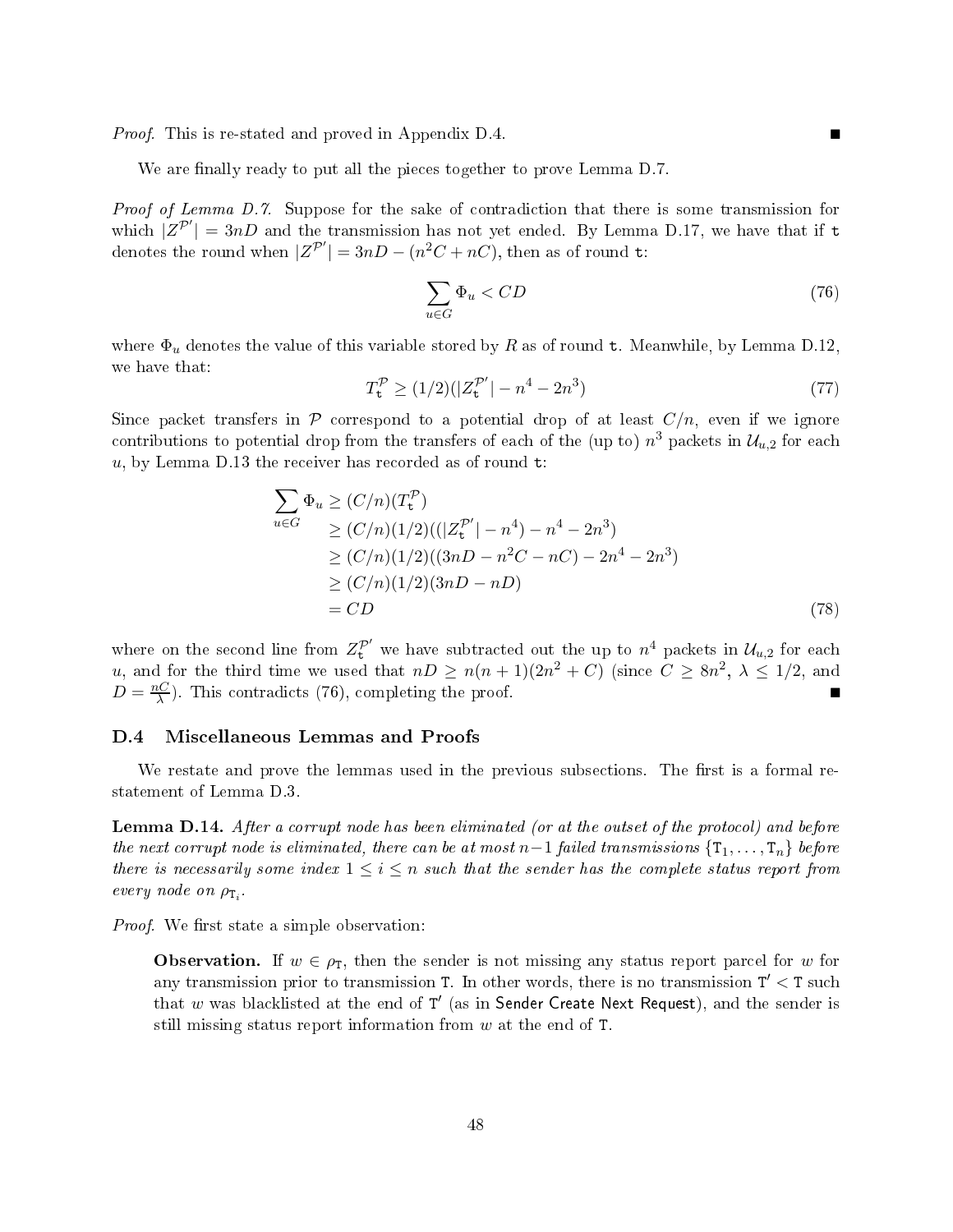Proof. Nodes are added to the blacklist whenever they were participating in a transmission that failed (see as in Sender Create Next Request). Nodes are removed from the blacklist whenever the sender receives all of the status report information he requested of them  $(3.21$ 22), or when a node is eliminated (4.22-24), in which case the sender no longer needs status reports from nodes for old failed transmissions<sup>28</sup> (and in particular, this case falls outside the hypotheses of the Lemma). Since  $\rho_T$  is defined as non-blacklisted nodes, the fact that  $w \in \rho_T$ implies that w was not on the sender's blacklist at the end of T (but before  $BL<sub>T</sub>$  is created on 4.30). Also, notice that  $(4.30)$  guarantees that *all* nodes not already on the sender's blacklist will be put on the blacklist if the transmission fails. Therefore, in the case that  $w$ has not been blacklisted since the last node was eliminated, then there have not been any failed transmissions, and hence the sender is not missing any status reports. Otherwise, let  $T' < T$  denote the last time w was put on the blacklist, as on  $(4.30)$ . In order for w to be put on  $\rho_T$  on line (4.30) of transmission T, it must have been removed from the blacklist at some point between  $T'$  and the end of  $T$ . In this case, the remarks at the start of the proof of this observation indicate the sender is not missing any status reports from  $w$ .

Suppose now for the sake of contradiction that we have reached the end of transmission  $T_n$ , which marks the  $n^{th}$  transmission  $\{ {\tt T}_1, \ldots, {\tt T}_n \}$  such that for each of these  $n$  failed transmissions, the sender does not have the complete status report from at least one of the nodes that participated in the transmission. Define the set  $S$  to be the set of nodes that were necessarily not on  $\rho_{\texttt{T}_n}$ , and initialize this set to be empty.

Since the sender is missing some node's complete status report that participated in  $T_1$ , there is some node  $w_1 \in \rho_{\texttt{T}_1}$  from which the sender is still missing a status report parcel corresponding to T<sub>1</sub> by the end of transmission  $T_{n-1}$ . Notice by the observation above that  $w_1$  will not be on  $\rho_{T'}$  for any  $T_2 \leq T' \leq T_{n-1}$ , so put  $w_1$  into the set S. Now looking at  $T_2$ , there must be some node  $w_2 \in \rho_{T_2}$ from which the sender is still missing a status report parcel from  $T_2$  by the end of transmission  $T_{n-1}$ . Notice that  $w_2 \neq w_1$  since  $w_1 \notin \rho_{\mathsf{T}_2}$ , and also that  $w_2 \notin \rho_{\mathsf{T}_{n-1}}$  (both facts follow from the above observation), so put  $w_2$  into S. Continue in this manner, until we have found the  $(n-1)^{st}$  distinct node that was put into S due to information the sender was still missing by the end of  $T_{n-1}$ . But then  $|S| = n - 1$ , which implies that all nodes, except for the sender, are not on  $\rho_{\text{T}_n}$ .

We reach a contradiction by showing that transmission T can not be <sup>a</sup> failed transmission (unless a corrupt node can be immediately identified). Recall that there are 3 ways a transmission can fail: 1) F2, i.e. R has stored value  $\sum_{u\in G} \Phi_u > CD$ ; 2) F3, sender has inserted D packets; 3) F4, R has received a duplicated packet p. However, each of these cases is impossible, since no node is on the participating list  $\rho_{\texttt T_n}$ , and hence no (honest) node should have transferred a packet ( $\rho_{\texttt T_n} = \emptyset$ implies that all nodes except  $S$  are on the blacklist), as line 41f of Figure 4 will fail for all honest nodes. Therefore, no honest nodes will transfer any codeword packets during T, so the sender has not inserted any packets and the receiver has not received any packets, and any node  $u$  that reports a non-zero value for  $\Phi_u$  is necessarily corrupt.

We are now ready to prove Theorem D.1, reserving the proof of Lemma D.19 to the next section.

 $^{28}$ The sender already received enough information to eliminate a node. Even though it is possible that other nodes acted maliciously and caused one of the failed transmissions, it is also possible that the node just eliminated caused all of the failed transmissions. Therefore, the protocol does not spend further resources attempting to detect another corrupt node, but rather starts anew with a reduced network (the eliminated node no longer legally participates), and will address future failed transmissions as they arise.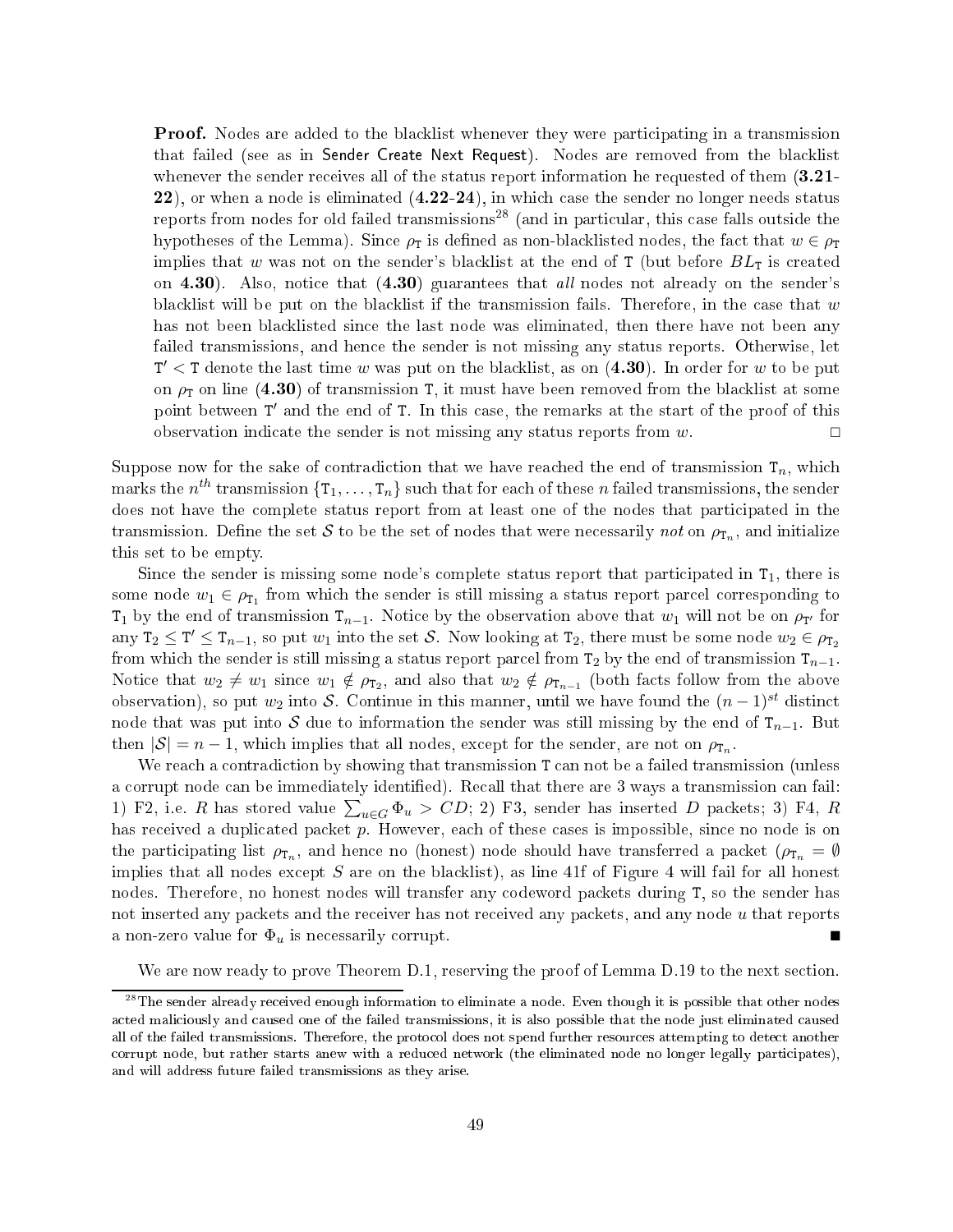*Proof of Theorem D.1.* By Lemma D.7, for every successful transmission we have  $\frac{1}{n}|Z_T^{p'}|\leq 8nC\sim$  $(1 - \lambda)D = |Z_{\rm T}^{\mathcal{P}}|$ , so it remains to show that there are at most  $n^2$  failed transmissions. By Lemma D.14, by the end of at most  $n-1$  failed transmissions, there will be at least one failed transmission T such that the sender will have all status report parcels from every node on  $\rho_T$ . Then by Lemma D.19, the sender can eliminate a corrupt node. At this point, lines  $(4.22-24)$  essentially call for the protocol to start over, wiping clear all buffers except for the eliminated nodes buffer, which will now contain the identity of a newly eliminated node. The transmission of the latest codeword not yet transmitted then resumes, and the argument can be applied to the new network, consisting of  $n-1$  nodes. Since the node-controlling adversary can corrupt at most  $n-2$  nodes (the sender and receiver are incorruptible), this can happen at most  $n-2$  times, yielding the bound of  $n^2$  for the maximum number of failed transmissions.

**Lemma D.15.**  $\forall 1 \leq i \leq n$ , if  $\mathcal{P}'$  has inserted  $(i \cdot nC)$  packets since round  $t$ , then either the sender has received the EoT parcel, or there are at least *i* distinct (honest) nodes that have received EoT.

*Proof.* (Induction on i). The subclaim is clearly true for  $i = 1$ , since R knows EoT as soon as it creates it in round t. Assume the subclaim is true for  $i-1$ , and we aim to show it will then be true for *i*. If the sender has received EoT after  $\mathcal{P}'$  inserts *inC* packets (after **t**), then done. Otherwise, let  $S_{i-1} = \{u_1, \ldots, u_{i-1}\}\$ denote the set of (honest) nodes that had EoT as of the  $(i-1)nC^{th}$  packet inserted after t by  $\mathcal{P}'$ . Now during the next nC insertions by  $\mathcal{P}'$ , since nC exceeds the capacity of the honest nodes, one of the last  $nC$  packets (say  $p'$ ) just inserted necessarily reached the receiver. Let  $u_i$  denote the first (with respect to time, not with respect to the index ordering within  $S_{i-1}$ ) node in  $S_{i-1}$  travelled to en route from S to R (that such a node exists is immediate since  $s \notin S_{i-1}$ but  $r \in \mathcal{S}_{i-1}$ ). Let v denote the node that passed  $p'$  to  $u_j$ . Then in the round when  $p'$  was passed from v to  $u_i$ ,  $u_j$  necessarily<sup>29</sup> sent v EoT (see lines 02-03 of Figure 4), i nodes will know EoT, as required. The contract of the contract of the contract of the contract of the contract of the contract of the contract of the contract of the contract of the contract of the contract of the contract of the contract of the

Lemma D.16. For any round t:

$$
|Z_{1,t}^{\mathcal{P}'}| \le T_t^{\mathcal{P}} \tag{79}
$$

*Proof.* This follows immediately from the definition of  $Z_{1,t}^{\mathcal{P}'}$  together with the fact that  $\mathcal{P}'$  is restricted to transferring packets between honest nodes.

The following lemma follows directly from Lemma 4.2:

Lemma D.17. For any round t:

$$
|Z_{2,\mathbf{t}}^{\mathcal{P}'}| \le T_{\mathbf{t}}^{\mathcal{P}} \tag{80}
$$

Proof. This is Lemma 4.2 of [BO] together with Lemma B.17 of [BO]. Note that even though the network setting of [BO] assumes no malicious activity, the proof remains valid because  $\mathcal{P}'$  is restricted to the honest nodes of  $G$ . In particular, we may restrict our graph  $G$  (which consists of honest and corrupt nodes) to  $G'$  (consisting of only honest nodes), and follow the lemmas and proofs leading to Lemma B.17 on the subgraph  $G'$ . Since  $Z_2^{\mathcal{P}'}$  excludes  $Z_3^{\mathcal{P}'}$  (the packets of  $Z^{\mathcal{P}'}$  that travelled during a *wasted* round), the analysis leading to Lemma B.17 remains valid.

 $^{29}{\cal P'}$  is restricted to the sub-graph of  $G$  consisting of *honest* nodes, so there is no danger that  $v$  or  $u_j$  will disobey protocol rules.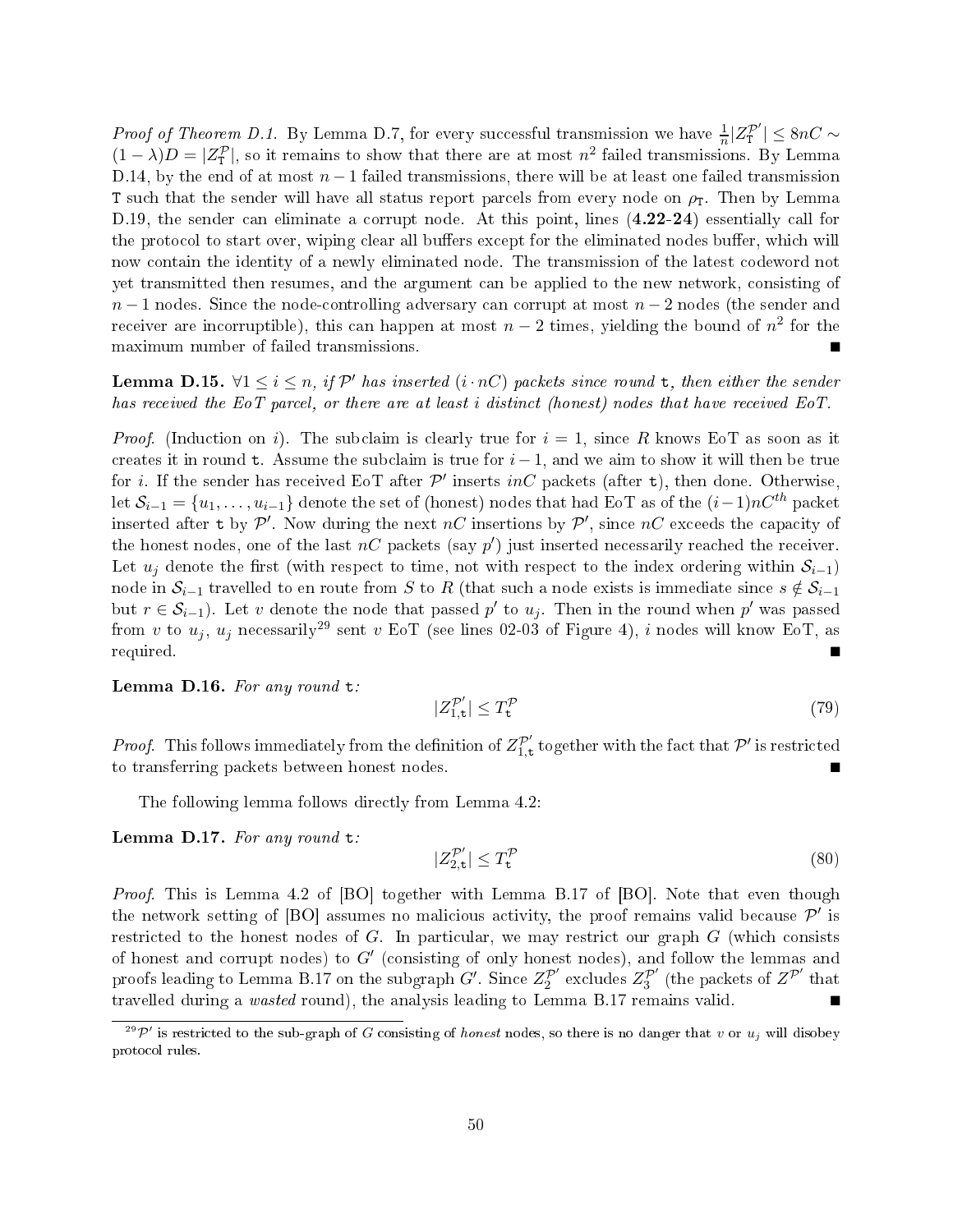Lemma D.11. For any transmission:

$$
|\mathcal{W}| \le n^4 + 2n^3 \tag{81}
$$

Proof. By investigating line 41 of Figure 4, there are 5 reasons a round may be wasted. By Lemma D.18 below, we need only consider lines 41c, 41d, 41e, and 41f. We bound the number of wasted rounds for each of these, noting that each edge will only transmit a broadcast parcel across it once:

- 1. Since there are only  $2n$  parcels total comprising the SoT broadcast and EoT parcel and less than  $n^2/2$  edges, lines 41c-d can cause at most  $n^3$  wasted rounds.
- 2. A node can only be removed from the blacklist once per transmission. Since there are  $n$  nodes that may need to be removed from the blacklist, and less than  $n^2/2$  edges, line 41e can cause at most  $n^3$  wasted rounds.
- 3. We will split wasted rounds caused by 41f into two categories. In the first category, the node that is blacklisted has not yet passed all of its status report parcels across the relevant edge. Since each node's status report consists of  $n-1$  parcels, and each edge will only transmit a status report parcel once, this first category can cause up to  $(n-1)n(n^2/2) < n^4/2$  rounds. In the second category, the blacklisted node has already passed all of its status report parcels across the relevant edge. To bound the number of wasted rounds caused by this second category, we focus on a single such wasted round  $\mathbf{t} = E(u, v)$  caused by packet  $p' \in Z_3^{\mathcal{P}}$ . Without loss of generality we may assume that the round was wasted because  $v$  was on  $u$ 's blacklist, and since we are in the second category,  $u$  already has all of  $v$ 's status report parcels.

**Subclaim.**  $v$  was on  $BL_s$  when  $p'$  was inserted.

*Proof.* If  $v \notin BL_s$  when  $p'$  was inserted, then S must have received all of v's status report parcels and removed v from  $BL<sub>s</sub>$  (3.22). Therefore, the broadcast parcel that indicates that  $v$  should be removed from the blacklist is put into the sender's broadcast buffer when it removes  $v$  from  $BL_s$  (2.38-39). Let  $w$  denote the first node that  $p^\prime$  travels to en route from  $S$  to  $u$  such that  $w$  does not know that  $v$  should be removed from the blacklist, and let  $t'$  denote the round that w received p'. Note that  $t' < t$ . Also, since w received  $p'$  from a node that knew v should be removed from the blacklist, round  $t'$ must have been wasted  $(2.41e)$ , which contradicts minimality of  $t$ .

Thus, for fixed  $p' \in Z_3^{\mathcal{P}'}$  corresponding to wasted round  $E(u_{p'}, v_{p'})$ , we have that  $v_{p'}$  was on  $BL_s$  when  $p'$  was inserted (subclaim above) and  $u_{p'}$  had all of  $v_{p'}$ 's status report parcels before the start of round  $E(u_{p'}, v_{p'})$ . Therefore, for each  $p' \in Z_3^{\mathcal{P}'}$ , let  $w_{p'}$  denote the first node that  $p'$ travelled to that had  $v_{p'}$ 's complete status report when it received  $p'$ . Since  $w_{p'} \neq s$  (otherwise  $v_{p'} \notin BL_s$  when p' is inserted), we have that the node that sent p' to  $w_{p'}$  (in say round  $\mathbf{t}_{p'}$ ) must not have known  $v_{p'}$ 's complete status report. Since  $t_{p'}$  was not a wasted round,  $w_{p'}$ must have sent a status report parcel (not necessarily corresponding to  $v_{p'}$ ) during round  $t_{p'}$ . Therefore, for every  $p' \in Z_3^{\mathcal{P}'}$ , we can associate a round in which a status report parcel was sent across an edge. Since there are less than  $n^2$  total status reports and  $n^2/2$  edges, this category of 41f can cause at most  $n^4/2$  wasted rounds.

Adding contributions from 41c-41f, we obtain the lemma.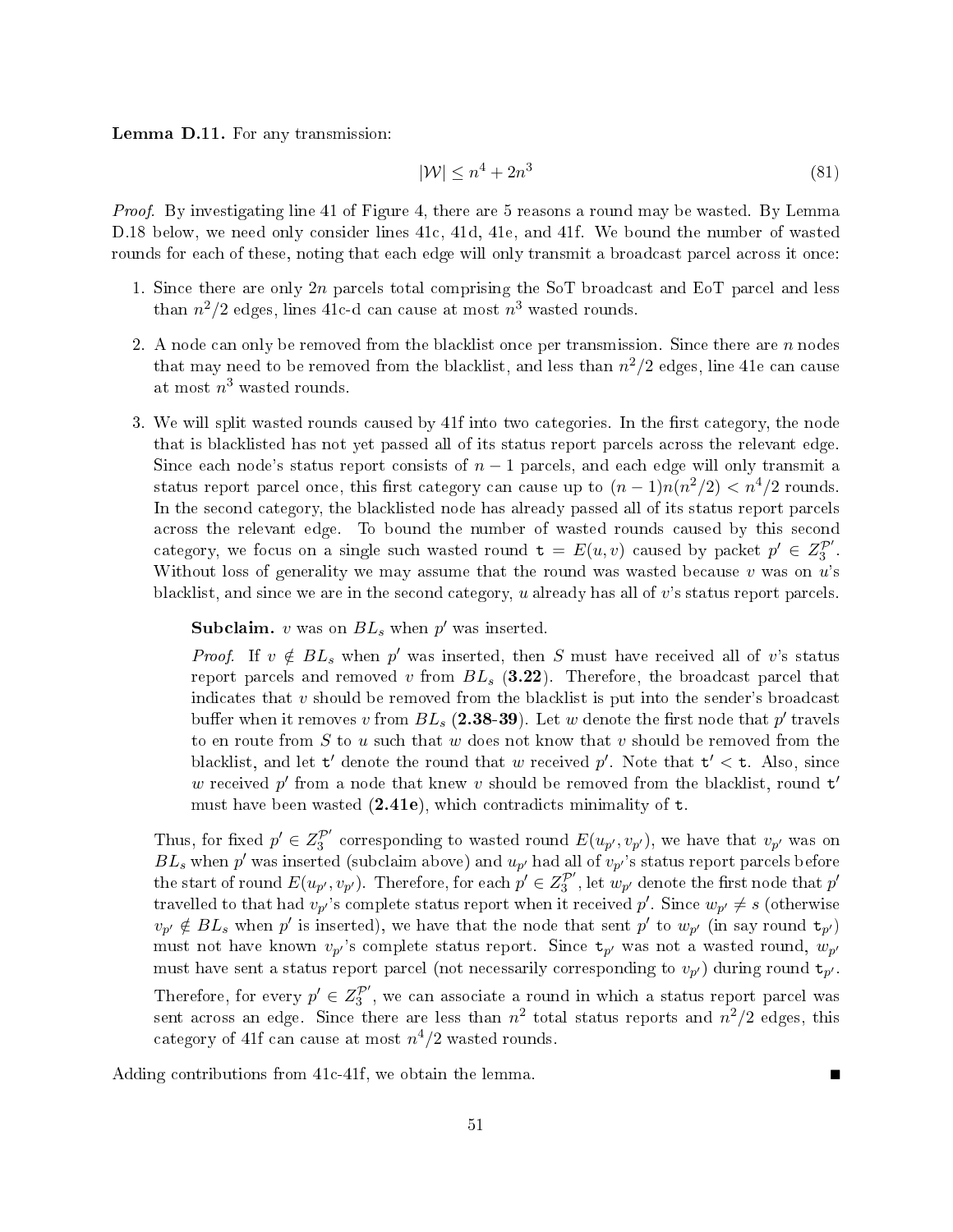**Lemma D.18.** For any  $p' \in Z_3^{\mathcal{P}'}$ , the corresponding first wasted round  $\mathbf{t}_{p'} \in \mathcal{W}$  was wasted as a result of line  $41c$ ,  $41d$ ,  $41e$ , or  $41f$  (see Figure 4).

*Proof.* Fix any  $t_{p'} \in W$ , and for notation, let  $t_{p'} = t = E(u, v)$ , and without loss of generality, assume  $p'$  passed from u to v in this round. We will show that necessarily u has the full SoT broadcast at the start of t, from which the lemma follows. Suppose for the sake of contradiction that u did not have the full SoT broadcast at the start of  $t$ . Let  $t_0$  denote the round in which  $p'$ was inserted by the sender (in protocol  $\mathcal{P}'$ ). Let w denote the first node that  $p'$  visited en route from  $S$  to  $u$  such that  $w$  did not have the complete SoT broadcast, and let  $w'$  denote the node that sent p' to w in round  $t'$ . By choice of w, we have that w' knew the complete SoT broadcast when it received  $p'$ , and hence it had the complete broadcast by  $t'$  (when  $p'$  was sent to  $w$ ). But then line 41c should have been true, so round  $t'$  must have been wasted. Since clearly  $t' < t$ , we have the required contradiction.

**Lemma D.13.** For any honest node u, R's stored value for  $\Phi_u$  is at least as current as  $t_u$ .

Proof. We prove the following statement, from which the lemma follows immediately:

For any node u and for any  $1 \leq i \leq n$ , if  $in^2$  of the  $n^3$  packets in  $\mathcal{U}_{u,2}$  have reached R, then either R has stored a value for  $\Phi_u$  that is at least as recent as  $t_u$ , or at least i distinct (honest) nodes have stored values for  $\Phi_u$  that are at least as recent as  $\mathbf{t}_u$ .

We prove the statement via induction on i. For  $i = 1$ , there is nothing to show, as clearly u itself has a current value stored for  $\Phi_u$ . Let  $\texttt{t}_{i-1}$  denote the round in which the  $(i-1)n^2$  packet in  $\mathcal{U}_{u,2}$  last left u, and let  $t_i$  denote the round in which the  $in^2$  packet of  $\mathcal{U}_{u,2}$  last left u, so  $t_u < t_{i-1} < t_i$ . If as of  $t_i$  the receiver has a stored value for  $\Phi_u$  that is at least as recent as  $t_u$ , then done. Otherwise, the induction hypothesis guarantees that there exists some set  $\mathcal{F}_{i-1} = \{v_1, \ldots, v_{i-1}\} \subseteq G$  of honest nodes that, as of round  $t_{i-1}$ , have a stored value of  $\Phi_u$  that is at least as recent as  $t_u$ . Let  $\mathcal{S}_u$ denote the  $n^2$  packets in  $\mathcal{U}_{u,2}$  that left u between  $\mathtt{t}_{i-1}$  and  $\mathtt{t}_{i}$ .

**Claim.** There exists (at least) one pair of honest nodes  $(v_i, v_k) \in \mathcal{F}_{i-1} \times G \setminus \mathcal{F}_{i-1}$  such that at least n packets in  $\mathcal{S}_u$  were transferred across  $E(v_i, v_k)$  at some point after they left u and before they reached R.

*Proof.* Notice that each of the  $n^2$  packets in  $S_u$  had not left u for the last time as of round  $t_{i-1}$ . For each  $p' \in S_u$ , we may therefore find the first node  $v'_p$  such that  $v_{p'} \in \mathcal{F}_{i-1}$  had a value for  $\Phi_u$  at least as current as round  $\mathbf{t}_u$ , but the node that  $v_{p'}$  passed p' to did not (since  $\mathcal{P}'$  is restricted to honest nodes, necessarily  $v_{p'}$  is honest). Finding  $v_{p'}$  for each  $p' \in \mathcal{S}$  and using an averaging argument, there is (at least) one honest node  $v \in \mathcal{F}_{i-1}$  such that n packets in S left from v to a node not in  $\mathcal{F}_{i-1}$ . Since the assignment of values  $\Phi_w$  to the parcel  $q_2$  are made in a round-robin fashion (see line 08 of Figure 4), v sent his value for  $\Phi_u$  to some node  $w \notin \mathcal{F}_{i-1}$  during one of these n transfers, thus growing the family of nodes who have a stored value for  $\Phi_u$  (at least as current as  $t_u$ ) by one.

#### Proof of Lemma D.2  $D.5$

In this section, we aim to prove the following lemma, which is a restatement of Lemma D.2, and which states that the sender will be able to eliminate a corrupt node if he has the complete status reports from every node that participated in some failed transmission T.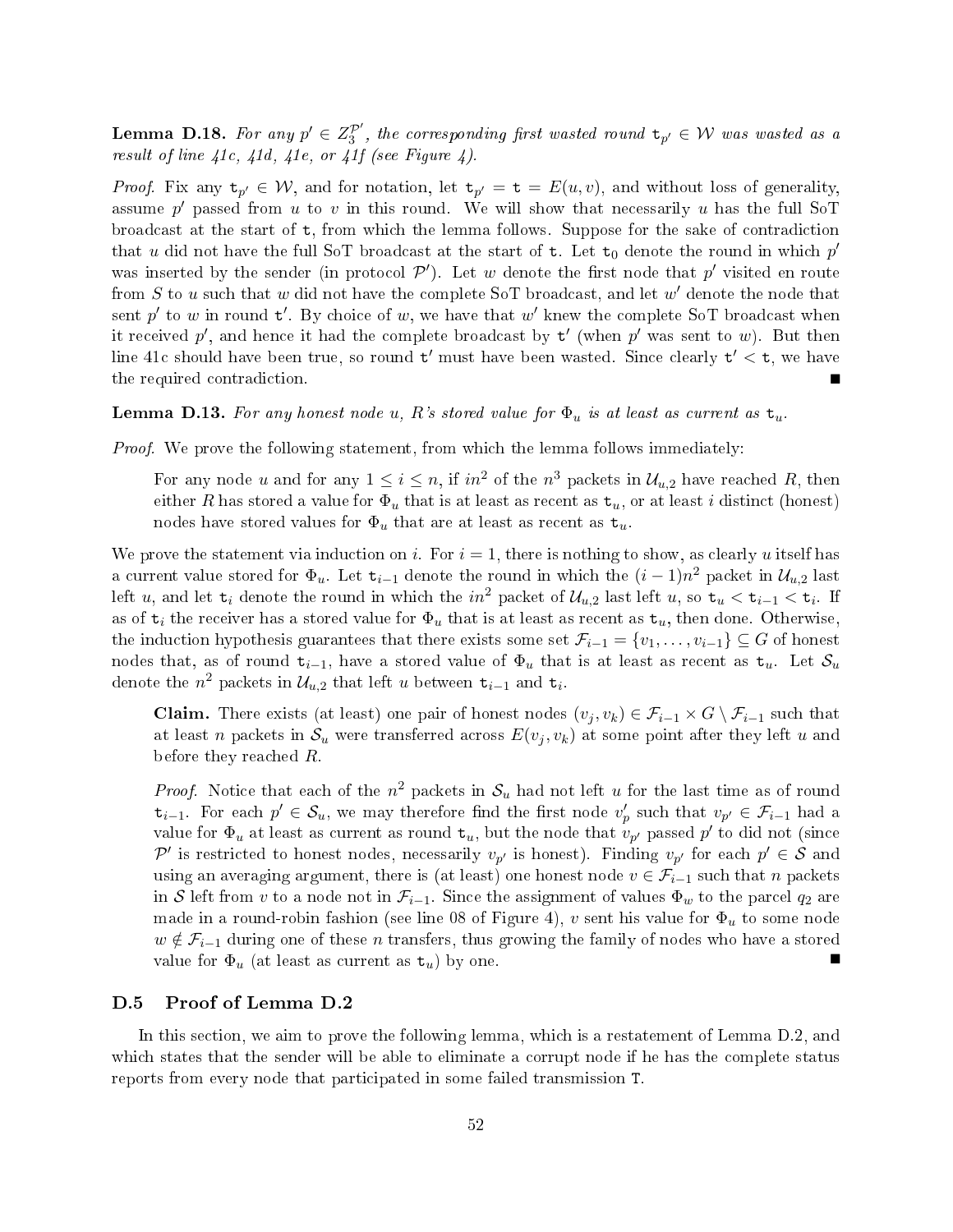Lemma D.19. Suppose transmission T failed and at some later time (after transmission T but before any additional nodes have been eliminated) the sender has received all of the status report parcels from all nodes on  $\rho_T$ . Then the sender can eliminate a corrupt node.

Recall that there are three ways a transmission can fail:

- F2. The sender receives EoT parcel indicating " $F2$ "
- F3. The sender inserted D packets
- F4. The sender receives EoT parcel indicating " $(F4, p')$ "

We will see that case F2 roughly corresponds to *packet duplication*, since the nodes are reporting a cumulative potential drop greater than is possible based on the packet insertions by the sender. Case F3 roughly corresponds to *packet deletion*, since the D packets the sender inserted do not reach the receiver (otherwise the receiver could have decoded by Fact 1), and case F4 corresponds to a mixed adversarial strategy of packet deletions and duplications. We treat each case separately in Lemmas D.20, D.21 and D.22 below, thus proving Lemma D.19:

Proof of Lemma D.19. The theorem is proven for each case below in Lemmas D.20, D.21 and D.22.

 $\blacksquare$ 

We declare once-and-for-all that at any time,  $G$  will refer to nodes still a part of the network, i.e. nodes that have not been eliminated by the sender.

# Handling Failures as in F2: Packet Duplication

The goal of this section will be to prove the following theorem.

**Lemma D.20.** Suppose transmission  $T$  failed and falls under case  $F2$ , and at some later time (after transmission T but before any additional nodes have been eliminated) the sender has received all of the status report parcels from all nodes on  $\rho_T$ . Then the sender can eliminate a corrupt node.

Proof. The idea of the proof is as follows. Case F2 of transmission failure roughly corresponds to packet duplication: there is a node  $w \in G$  who is jamming the network either by outputting duplicate packets or disobeying transfer rules (e.g. by transferring <sup>a</sup> packet from <sup>a</sup> node with small height to a node with large height). This means that  $w$  will be responsible for illegal increases in potential. Using the status reports for case F2, which include nodes' signatures on changes of potential due to packet transfers, we will catch  $w$  by looking for a node who caused a greater increase in potential than is possible if it had been acting honestly.

More specifically, Case F2 means that  $R$  had stored potential values such that:  $\sum_{u\in G}\Phi_u > CD$ . Since we are not in Case F3, the sender did not insert  $D$  packets. Since each packet insertion can cause an *increase* in potential of at most  $C$ , the total (valid) *increase* of potential for the transmission is at most CD, which is less than the claimed potential drop  $\sum_{u\in G}\Phi_u$  of the internal nodes. In particular, there is an extra potential drop in the network that cannot be accounted for by packet insertions; i.e. there is a node creating duplicated packets or lying about height information when transferring packets. The formal details of how the signed status reports  $\{\Phi_{u,v}\}$  can be used by the sender to identify a corrupt node can be found in the proof of Theorem 10.6 of [7].

# Handling Failures as in F3: Packet Deletion

The goal of this section will be to prove the following theorem.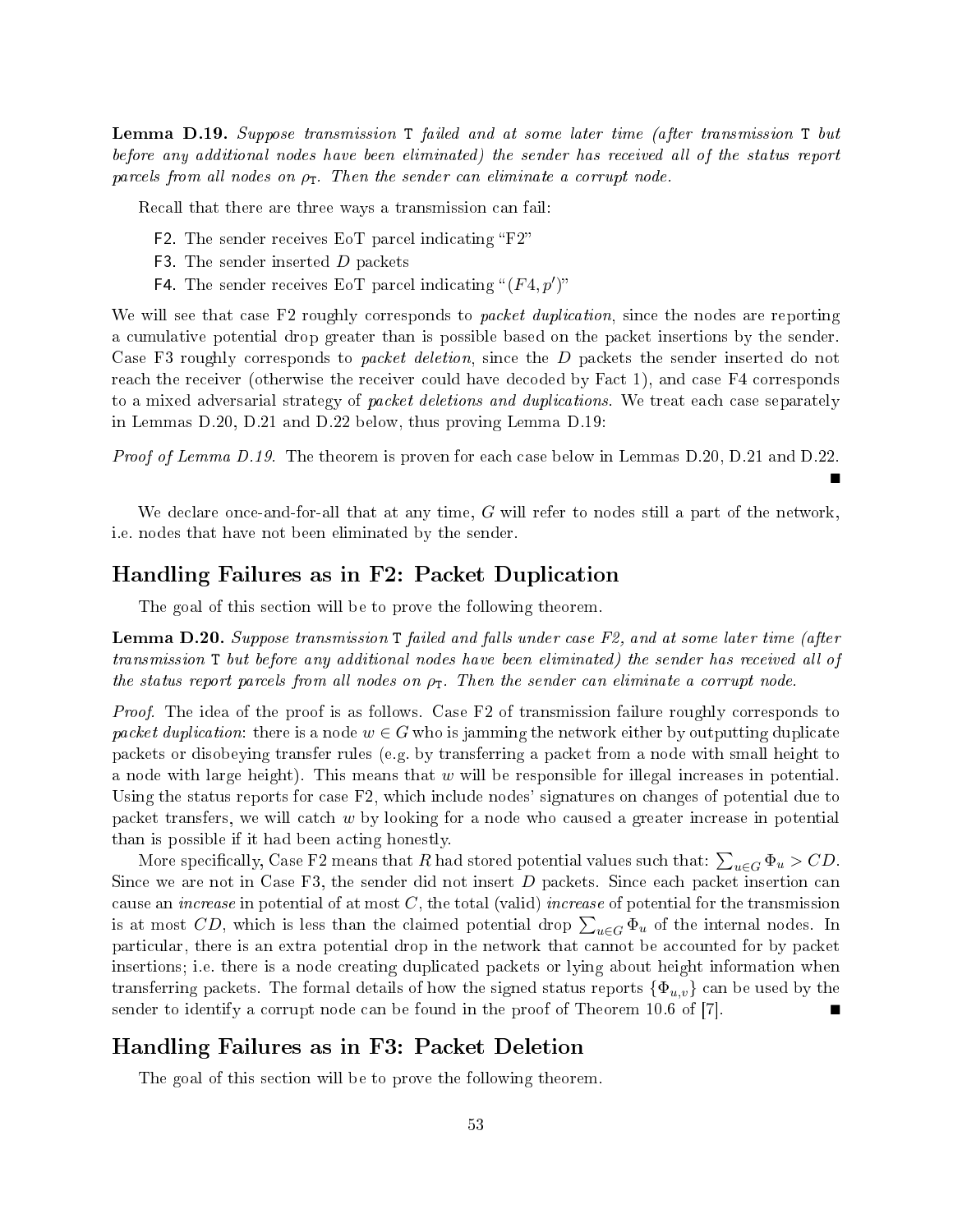**Lemma D.21.** Suppose transmission  $T$  failed and falls under case F3, and at some later time (after transmission T but before any additional nodes have been eliminated) the sender has received all of the status report parcels from all nodes on  $\rho_T$ . Then the sender can eliminate a corrupt node.

Proof. Case F3 of transmission failure roughly corresponds to *packet deletion*: the sender has inserted D packets, and yet the receiver has gotten less than  $D - nC$  of them (otherwise, R could decode by Fact 1, and the transmission would not have failed). Since the total capacity of the network is only nC, there is (at least) one node  $w \in G$  who is deleting packets (or storing more than C packets, which an honest node would not do). Using the status reports for case F3, which include nodes' signatures on  $P_{u,v}$  (the net number of packets that have passed across each adjacent edge). we will catch  $w$  by looking for a node who input more packets than it output, and this difference is greater than the buffer capacity of the node. The formal details of how the signed status reports  ${P_{u,v}}$  can be used by the sender to identify a corrupt node can be found in the proof of Theorem 10.11 of [7].

# Handling Failures as in F4: Packet Duplication  $+$  Deletion

The goal of this section will be to prove the following theorem.

**Lemma D.22.** Suppose transmission T failed and falls under case  $F_4$ , and at some later time (after transmission T but before any additional nodes have been eliminated) the sender has received all of the status report parcels from all nodes on  $\rho_T$ . Then the sender can eliminate a corrupt node.

Proof. Case F4 of transmission failure roughly corresponds to packet duplication and packet deletion: clearly packet duplication has occurred since R has received a duplicated packet  $p$  (which would not happen if all nodes were acting honestly), but the transmission did not fail due to Case F2, and so likely the adversary is deleting packets as he duplicates them so that signatures on potential cannot catch him. We will use the status reports for case F4, which include nodes' signatures on  $[p]_{u,v}$  (the net number of times p has crossed each adjacent edge), to find a corrupt node w by looking for a node who output  $p$  more times than it input  $p$ . The formal details of how the signed status reports  $[p]_{u,v}$  can be used by the sender to identify a corrupt node can be found in the proof of Theorem 10.12 of [7].